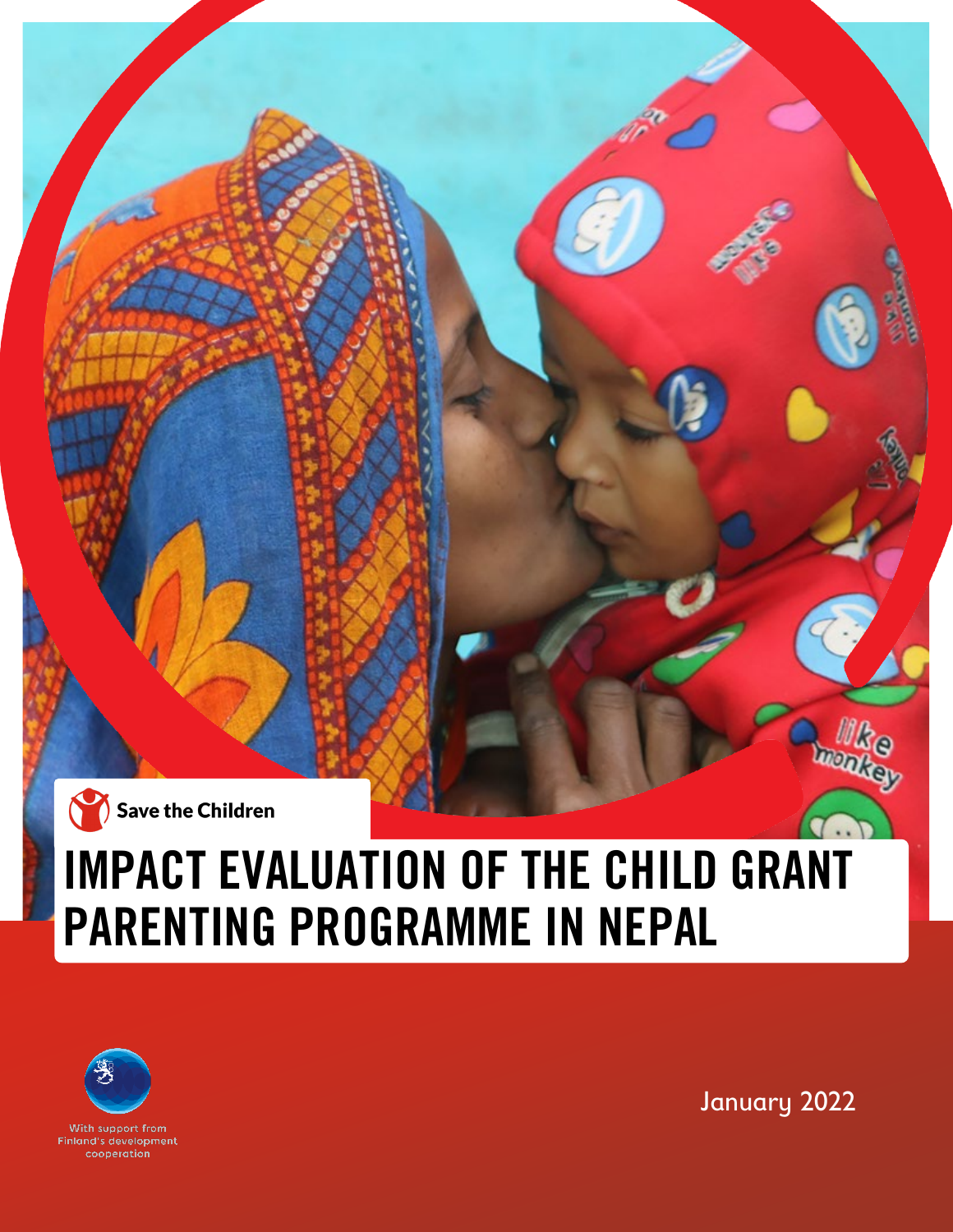

## Impact evaluation of the Child Grant Parenting Programme in Nepal

### <span id="page-1-0"></span>Acknowledgements

This report was prepared by Anmol Kamra (Consultant for Save the Children) under the guidance of Disa Sjöblom (Senior Advisor, Social Protection, Save the Children Finland). The author is grateful for significant contributions from Allyson Krupar (Senior Advisor, Research, Evaluation and Learning, Save the Children US), Bishwa Pun (Project Manager, Child Sensitive Social Protection, Save the Children International), Anita Tamang (Project Coordinator, Child Sensitive Social Protection, Save the Children International), Basanti Sunar (MEAL Coordinator, Save the Children International) and Dinesh Jang Khati (Senior MEAL Coordinator, Save the Children International). This report would not have been possible without the immense support of the children and caregivers who volunteered their time to participate in this study.

Author Anmol Kamra

Published by Save the Children Finland info@avethechildren.fi www.savethechildren.fi

© Save the Children Finland, January 2022

You may copy, distribute, display, download and otherwise freely deal with this work for any purpose, provided that you attribute the Save the Children Finland as the owner.

This publication does not necessarily reflect the policy position of Save the Children Finland or any Save the Children Member organization. The information in this publication was based on available information at the time of preparation. Save the Children Finland or any Save the Children Member organization accepts no responsibility for any errors or omissions contained within this publication. The contents of this publication can also in no way be taken to reflect the views of the Ministry for Foreign Affairs of Finland.

Cover photo: A mother in Gaushala Municipality bonding with her child. Photo: Hemanta Dangal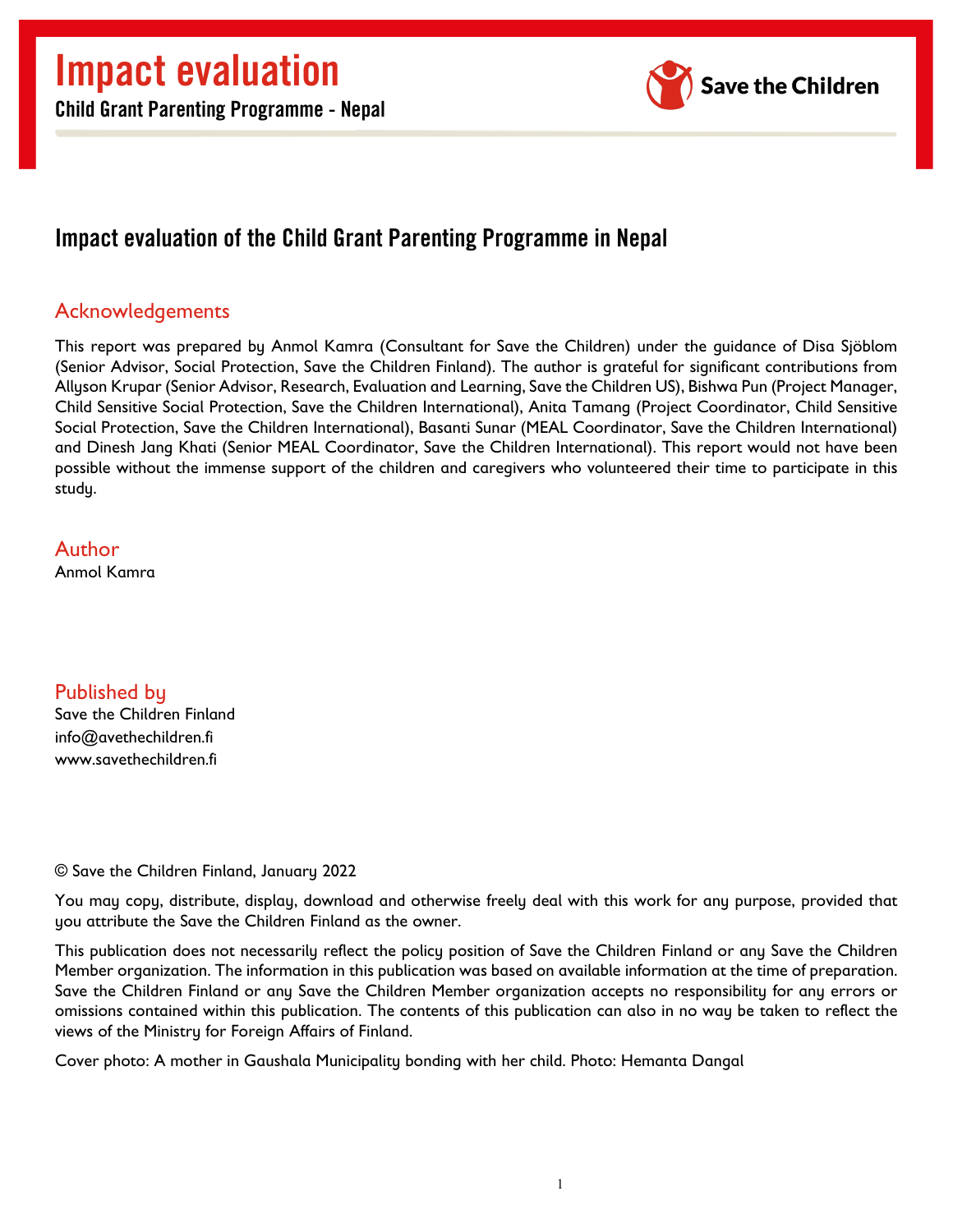**Child Grant Parenting Programme - Nepal** 



## **CONTENTS**

| 1.               |      |                                                                                                                       |                                                                                                               |  |  |  |
|------------------|------|-----------------------------------------------------------------------------------------------------------------------|---------------------------------------------------------------------------------------------------------------|--|--|--|
|                  | 1.1. |                                                                                                                       |                                                                                                               |  |  |  |
|                  |      |                                                                                                                       |                                                                                                               |  |  |  |
| 2.               |      |                                                                                                                       |                                                                                                               |  |  |  |
|                  | 2.1. |                                                                                                                       |                                                                                                               |  |  |  |
|                  | 2.2. |                                                                                                                       |                                                                                                               |  |  |  |
|                  | 2.3. |                                                                                                                       |                                                                                                               |  |  |  |
| 3 <sub>1</sub>   |      |                                                                                                                       |                                                                                                               |  |  |  |
|                  | 3.1. |                                                                                                                       |                                                                                                               |  |  |  |
|                  | 3.2. |                                                                                                                       |                                                                                                               |  |  |  |
|                  | 3.3. |                                                                                                                       |                                                                                                               |  |  |  |
|                  |      | 3.3.1.                                                                                                                |                                                                                                               |  |  |  |
|                  |      | 3.3.2.                                                                                                                |                                                                                                               |  |  |  |
|                  |      | 3.3.3.                                                                                                                |                                                                                                               |  |  |  |
|                  |      | 3.3.4.                                                                                                                |                                                                                                               |  |  |  |
|                  |      |                                                                                                                       |                                                                                                               |  |  |  |
|                  | 3.5. |                                                                                                                       |                                                                                                               |  |  |  |
|                  |      | 3.5.1.                                                                                                                |                                                                                                               |  |  |  |
|                  |      | 3.5.2.                                                                                                                |                                                                                                               |  |  |  |
|                  | 3.6. |                                                                                                                       |                                                                                                               |  |  |  |
|                  | 3.7. |                                                                                                                       |                                                                                                               |  |  |  |
|                  |      | 3.7.1.                                                                                                                |                                                                                                               |  |  |  |
|                  |      | 3.7.2.                                                                                                                |                                                                                                               |  |  |  |
|                  |      | 3.7.3.                                                                                                                |                                                                                                               |  |  |  |
|                  |      | 3.7.4.                                                                                                                |                                                                                                               |  |  |  |
|                  |      | 3.7.5.                                                                                                                |                                                                                                               |  |  |  |
| $\overline{4}$ . |      |                                                                                                                       |                                                                                                               |  |  |  |
| 5.               |      |                                                                                                                       |                                                                                                               |  |  |  |
|                  |      | Comparison of pre-intervention caregiver and child development outcomes between the intervention and comparison<br>А. |                                                                                                               |  |  |  |
|                  |      |                                                                                                                       |                                                                                                               |  |  |  |
|                  | В.   |                                                                                                                       | Comparison of pre-intervention caregiver and child development outcomes between dyads that dropped out of the |  |  |  |
|                  | C.   |                                                                                                                       |                                                                                                               |  |  |  |
|                  | D.   |                                                                                                                       |                                                                                                               |  |  |  |
|                  | Е.   |                                                                                                                       |                                                                                                               |  |  |  |
|                  |      |                                                                                                                       |                                                                                                               |  |  |  |
|                  |      |                                                                                                                       |                                                                                                               |  |  |  |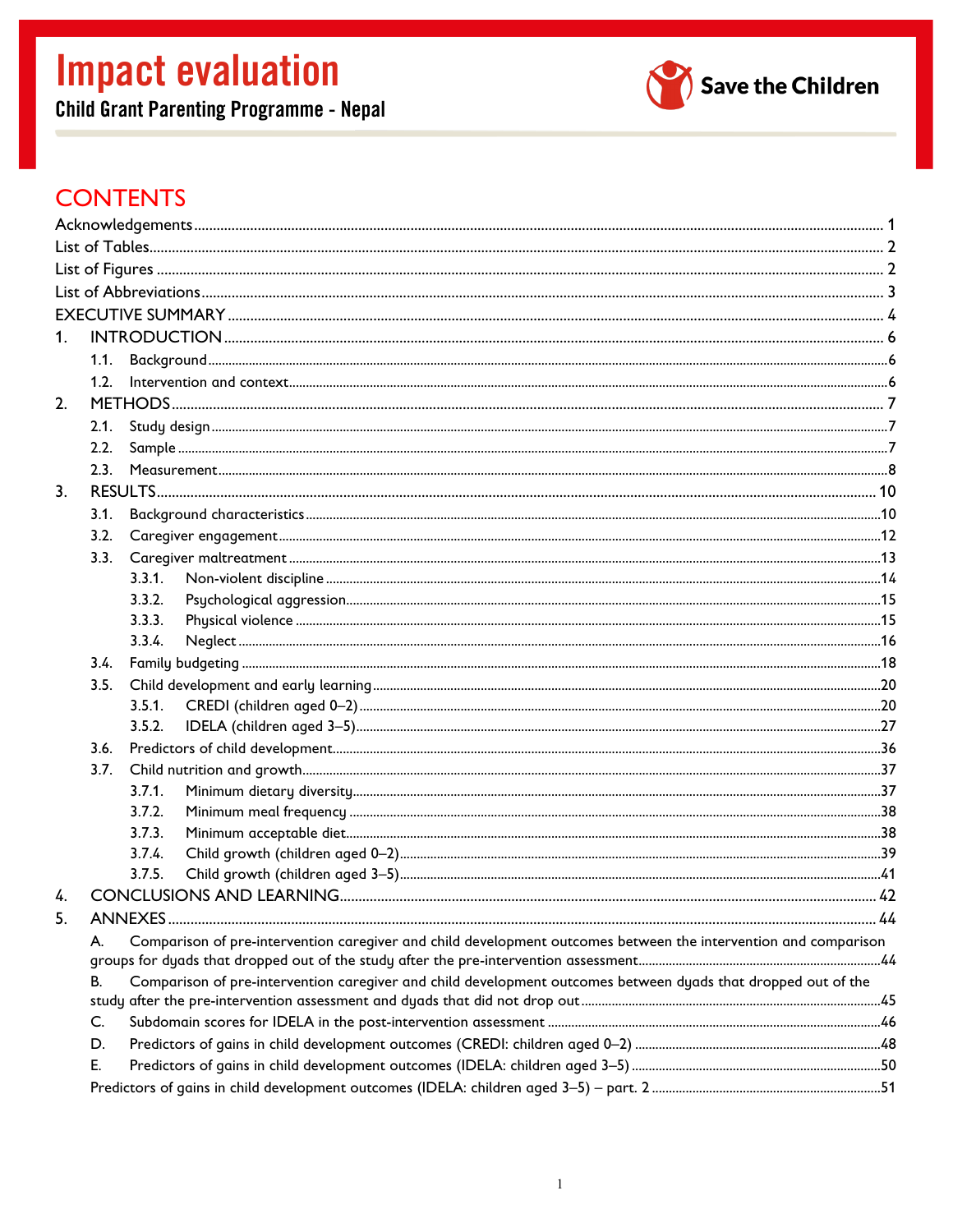Child Grant Parenting Programme - Nepal



## <span id="page-3-0"></span>List of Tables

| Table 1: Sample size in the intervention and comparison group in the pre-intervention and post-intervention assessment 8          |    |
|-----------------------------------------------------------------------------------------------------------------------------------|----|
|                                                                                                                                   |    |
| Table 3: Difference between the intervention and comparison groups in the pre-intervention assessment for children aged 0–2 11    |    |
| Table 4: Difference between the intervention and comparison in the pre-intervention assessment for children aged 3–511            |    |
| Table 5: Difference between the intervention and comparison groups in the pre-intervention and post-intervention assessment       |    |
|                                                                                                                                   |    |
|                                                                                                                                   |    |
|                                                                                                                                   |    |
| Table 7: Item scores for the intervention and comparison groups in the pre-intervention and post-intervention assessment          |    |
|                                                                                                                                   | 15 |
| Table 8: Item scores for the intervention and comparison groups in the pre-intervention and post-intervention assessment          |    |
| ………16                                                                                                                             |    |
| Table 9: Item scores for the intervention and comparison groups in the pre-intervention and post-intervention assessment          |    |
|                                                                                                                                   |    |
|                                                                                                                                   |    |
|                                                                                                                                   |    |
| Table 11: Uses of savings by caregiver in the intervention and comparison groups in the pre-intervention and post-intervention    |    |
|                                                                                                                                   | 18 |
| Table 12: Coping strategies used by the intervention and comparison group at times of adversity in the pre-intervention and post- |    |
|                                                                                                                                   |    |
| Table 13: Norms-referenced standardized and raw scores for the pre-intervention and post-intervention assessment for the entire   |    |
|                                                                                                                                   |    |
|                                                                                                                                   |    |

## <span id="page-3-1"></span>List of Figures

| Figure 1: Average caregiver engagement score for intervention and comparison groups in pre-intervention and post-intervention<br>assessments                                                                                                                              |  |
|---------------------------------------------------------------------------------------------------------------------------------------------------------------------------------------------------------------------------------------------------------------------------|--|
| Figure 2: Average non-violent discipline score for intervention and comparison groups in pre-intervention and post-intervention<br>14                                                                                                                                     |  |
| Figure 3: Average psychological aggression score for intervention and comparison groups in pre-intervention and post-                                                                                                                                                     |  |
| Figure 4: Average physical violence score for intervention and comparison groups in the pre-intervention and post-intervention<br>….16<br>assessments                                                                                                                     |  |
| Figure 5: Average neglect score for intervention and comparison groups in pre-intervention and post-intervention assessments  17<br>Figure 6: Language development: average raw score in pre-intervention and post-intervention assessment – difference in average<br>…21 |  |
| Figure 7: Average gains in language development raw scores disaggregated by sex and age in the intervention and comparison<br>.22                                                                                                                                         |  |
| Figure 8: Motor development: average raw score in pre-intervention and post-intervention assessment - difference in average<br>23                                                                                                                                         |  |
| Figure 9: Average gains in language development raw scores disaggregated by sex and age in the intervention and comparison<br>. 24                                                                                                                                        |  |
| Figure 10: Social-emotional development: average raw score in pre-intervention and post-intervention assessment - difference in                                                                                                                                           |  |
| Figure 11: Average gains in social–emotional development raw scores disaggregated by sex and age in the intervention and<br>.25                                                                                                                                           |  |
| Figure 12: Average raw score in pre-intervention and post-intervention assessment - difference in average gains for the<br>26                                                                                                                                             |  |
| Figure 13: Average gains in cognitive development raw scores disaggregated by sex and age in the intervention and comparison<br>77                                                                                                                                        |  |
| Figure 14: Percentage of questions answered correctly in the pre-intervention and post-intervention assessment - difference in<br>.28                                                                                                                                     |  |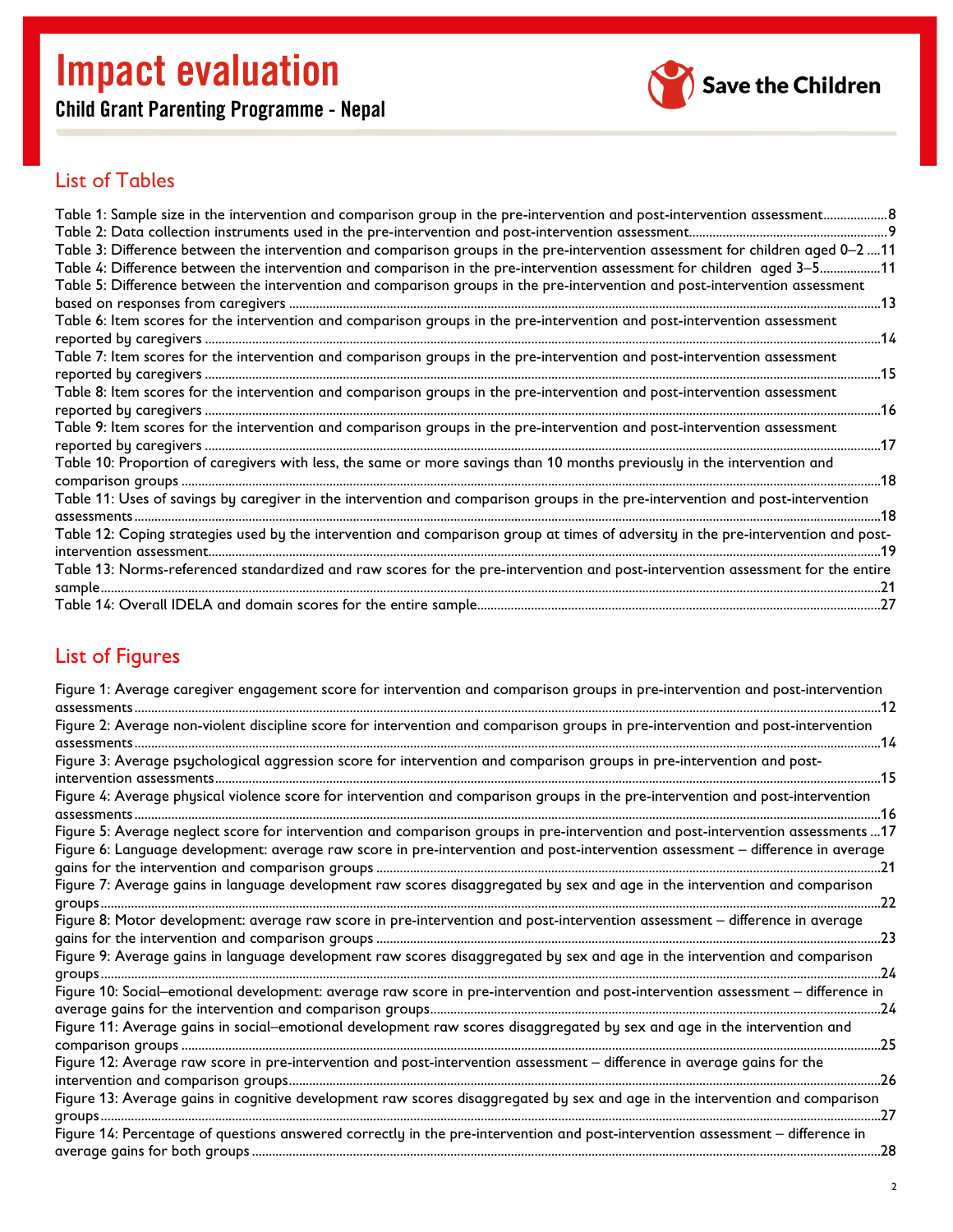

Child Grant Parenting Programme - Nepal

| Figure 16: Emergent numeracy: percentage of questions answered correctly in the pre-intervention and post-intervention              |
|-------------------------------------------------------------------------------------------------------------------------------------|
|                                                                                                                                     |
| Figure 17: Gains in emergent numeracy scores disaggregated by sex and age in the intervention and comparison groups31               |
| Figure 18: Motor development: percentage of questions answered correctly in the pre-intervention and post-intervention              |
|                                                                                                                                     |
| Figure 19: Gains in motor development scores disaggregated by sex and age in the intervention and comparison groups33               |
| Figure 20: Percentage of questions answered correctly in the pre-intervention and post-intervention assessment - difference in      |
|                                                                                                                                     |
| Figure 21: Gains in motor development scores disaggregated by sex and age in the intervention and comparison groups34               |
| Figure 22: Executive function: percentage of questions answered correctly in both assessments - difference in average gains for the |
|                                                                                                                                     |
|                                                                                                                                     |
| Figure 23: Gains in executive function scores disaggregated by sex and age in the intervention and comparison groups36              |
|                                                                                                                                     |
|                                                                                                                                     |
|                                                                                                                                     |
| Figure 26: Percentage of children aged 6-23 months who received the minimum acceptable diet the day preceding the survey39          |
|                                                                                                                                     |
|                                                                                                                                     |
|                                                                                                                                     |
|                                                                                                                                     |
|                                                                                                                                     |

## <span id="page-4-0"></span>List of Abbreviations

| <b>CREDI</b> | Caregiver Reported Early Development Instrument                                            |
|--------------|--------------------------------------------------------------------------------------------|
| <b>ECD</b>   | Early Child Development                                                                    |
| <b>IDELA</b> | International Development and Early Learning Assessment                                    |
|              | PICCOLO Parenting Interactions with Children: Checklist of Observations Linked to Outcomes |
| <b>SD</b>    | <b>Standard Deviation</b>                                                                  |
|              |                                                                                            |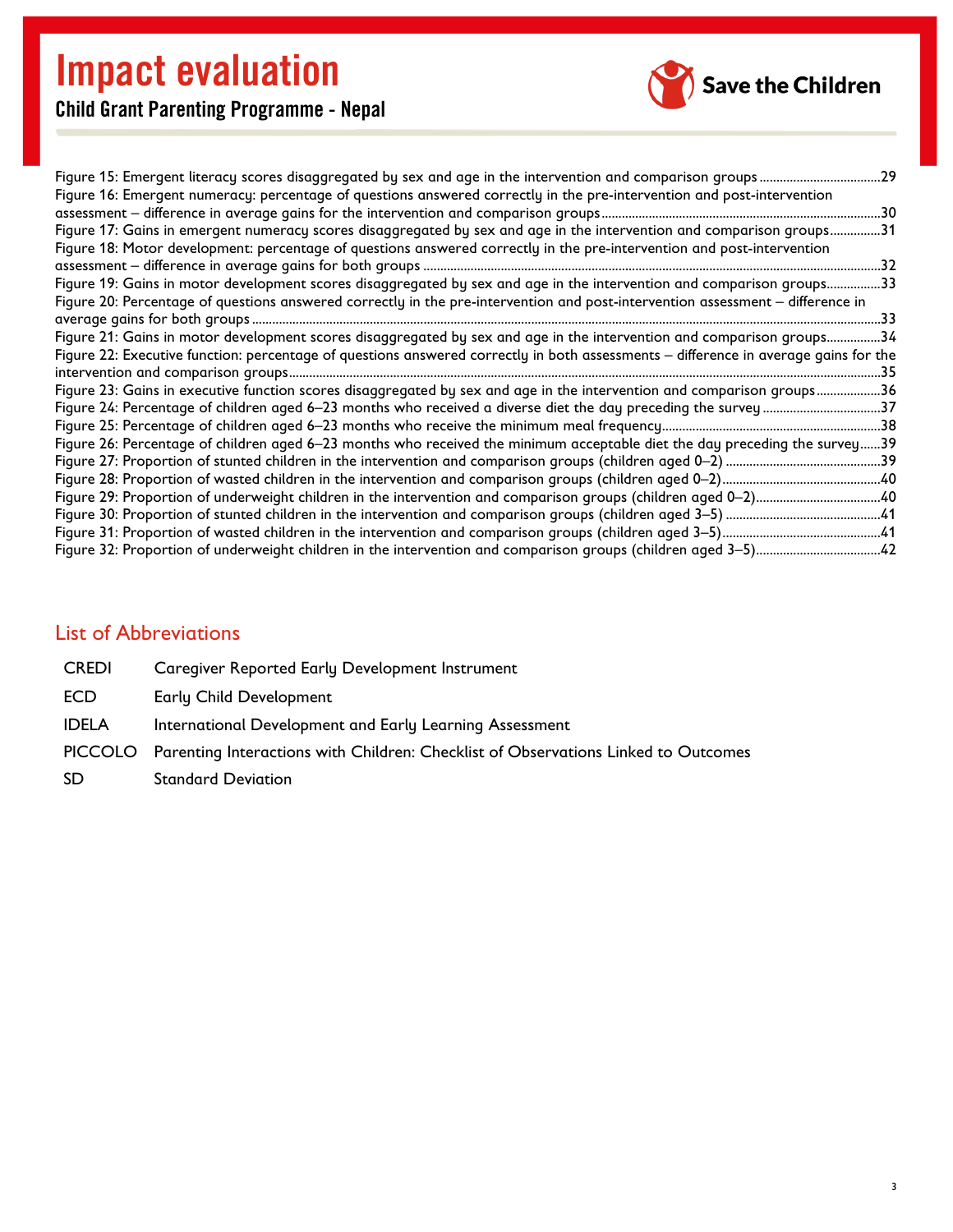Child Grant Parenting Programme - Nepal



## <span id="page-5-0"></span>EXECUTIVE SUMMARY

This report presents the results from the quasi-experimental evaluation of a parenting programme implemented with beneficiaries of the government Child Grant Programme in Nepal. The Child Grant is a cash transfer programme being delivered in 25 districts in Nepal aimed at reducing malnutrition in children below the age of five. The Child Grant is a monthly cash transfer programme that provides families with NPR 532 per month per child for up to two children below the age of five. This study followed 887 dyads of children and caregivers for a period of 11 months. Of the 887 dyads, 425 dyads were part of the intervention group, which received the parenting programme in addition to the cash transfer received from the government, while 462 dyads in the comparison group only received the cash transfer.

The parenting programme aims to enable social protection programmes like the Child Grant to have a more pronounced impact on children's development. The thrust of the programme is to help parents become more conscious of ways to improve relationships with their children, to have more enriching interactions with them and to promote positive disciplining strategies. This will in turn pave the way for children's emotional, social and cognitive development. The programme was delivered through a series of 12 weekly sessions to Child Grant beneficiaries. These sessions covered areas such as communication and stimulation in early childhood, budgeting household finances and children's nutrition. In addition to the weekly parenting sessions, home visits were also made to all participants to provide caregivers with individualized support and guidance.

This study follows a quasi-experimental research design to assess the impact of the parenting programme offered to Child Grant beneficiaries on children's development and growth outcomes, caregivers' engagement with their children (including the use of various forms of maltreatment) and caregivers' ability to effectively manage their household budget. It compares the intended outcomes for the child–caregiver dyads in the intervention group (who received the parenting programme) and dyads in the comparison group (who did not receive the parenting sessions). The dyads in our sample were assessed twice: prior to the commencement of the intervention (pre-intervention) and 11 months after the preintervention assessment data collection (post-intervention).

This study investigated the following research questions.

- **1.** Did the parenting programme exhibit a positive impact on the intended outcomes of the parenting intervention? For which types of beneficiaries was the impact greatest/least?
- **2.** How has the sample of children and caregivers changed over time with respect to children's development and nutrition outcomes and caregivers' parenting behaviours?
- **3.** Given the results of the evaluation, how can the parenting programme be adapted to better meet the needs of the beneficiaries?

Our results show that providing caregivers with a parenting intervention in addition to social assistance programmes such as the Child Grant can significantly improve a range of children's and caregivers' outcomes. With respect to caregivers' outcomes, we observe that parents became more engaged with their children's development and early learning between the pre-intervention and post-intervention assessment, but the increase in engagement for caregivers in the intervention group was significantly higher than for the comparison group. We also find a sharp decline in the caregivers' use of maltreatment and harsh disciplining practices, especially in the intervention group. In addition, we find that a greater proportion of caregivers in the intervention group were making savings and preferred to use their savings for favourable purposes as compared to the proportion of caregivers in the comparison group.

Children's development levels improved across all domains between the pre-intervention and post-intervention assessment for the intervention group and the comparison group. However, the average gains for the intervention group are significantly higher than the average gains for the comparison group in all the child development domains for both age groups (children aged 0–2 and children aged 3–5). For children aged 0–2, we observe that participation in the parenting programme led to improved development outcomes among children for all child development domains. We observe that the intervention group's average gains between pre-intervention and post-intervention in various child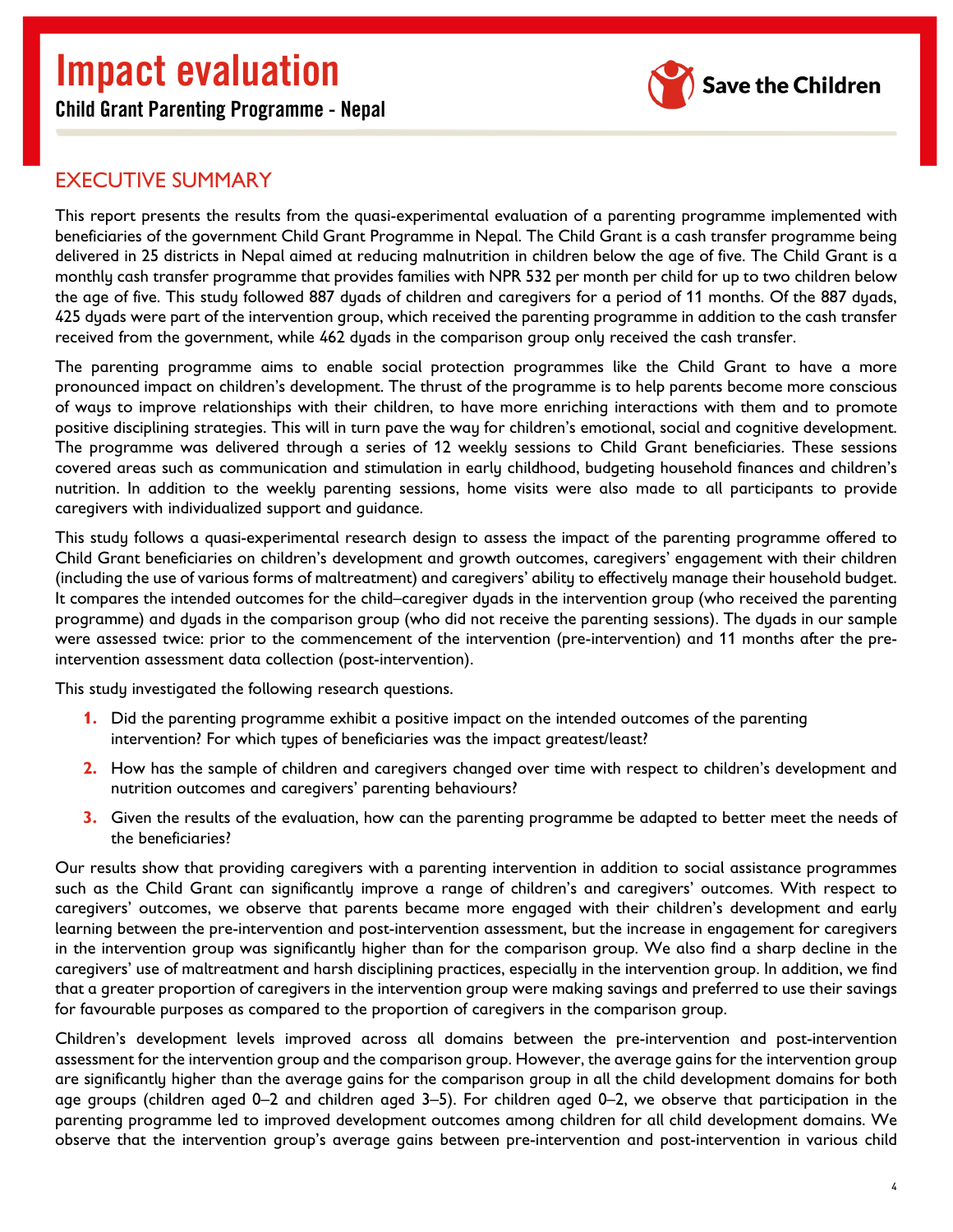

Child Grant Parenting Programme - Nepal

development domains significantly exceeded the average gains for the comparison group. The average gains ranged from 0.64 standard deviations (SDs) to 0.85 SDs. In the older age group (children aged 3–5), we find that the average gains for the intervention group were also greater than the average gains for the comparison group for all child development domains. The difference between the two groups was statistically significant. The average gains ranged from 0.30 SDs to 0.39 SDs.

The results also suggest that the number of children in the household, children's sex, exposure to different forms of maltreatment and caregiver engagement are strong predictors of gains between pre-intervention and post-intervention in the child development outcomes. For the younger children (aged 0–2), we observe that girls and children from large families (with more children) have smaller gains in their child development outcomes than boys and children from smaller families (with fewer children) respectively. We also find that children with more frequent exposure to psychological aggression and neglect experienced smaller gains in their child development outcomes than children with lower exposure to psychological aggression and neglect respectively.

Despite the large improvements for the intervention group in their child development and parenting outcomes, we observe that the success of the parenting programme in improving children's nutrition outcomes has been limited. We find that that prevalence of stunting and being underweight has increased for our sample for both age groups. The increase in the prevalence of malnutrition between the pre-intervention and the post-intervention assessment in the intervention group was only marginally lower than the increase for the comparison group. We also observe that the increase between the pre-intervention and post-intervention assessment in the proportion of children aged 6–23 months who received minimum dietary diversity, meal frequency and acceptable diets was greater for the comparison group than the intervention group. Nevertheless, we observe that the intervention group's improvement between the preintervention and post-intervention assessment was larger than the comparison group's improvement in their knowledge about breastfeeding and complementary feeding practices.

The key findings from the evaluation suggest the following programming and learning priorities.

#### Programming priorities

- For children aged 0–2 in the intervention group, we observe that boys' average gains in their child development outcomes between the pre-intervention and the post-intervention assessment were significantly higher than those of girls. The parenting programme must recognize children's gendered needs and adapt the programme to meet the unique needs of caregivers with children who are girls.
- We observe that children in smaller households (with fewer children) had larger child development gains than children in larger households (with more children). Therefore, the parenting programme should focus on supporting families and caregivers to adequately engage with all children in their early years, especially in multi-children households.
- We also find that predictors of child development varied for children in the two age groups. For the youngest children (aged 0–2), sex, household size and exposure to non-violent discipline were significant predictors of child development, while for the older age group (children aged 3–5) caregiver engagement and exposure to psychological aggression were associated with child development. Therefore, to meet the needs of each age group, the parenting programme should deliver targeted messages to caregivers in each age group through home visits or dedicated parenting sessions.

#### Learning priorities

- The evaluation shows that, in the short term (11 months after delivering the intervention), participation in the parenting programme has been associated with higher gains in child development outcomes for the intervention group. It will be beneficial to understand whether the impact of the intervention persists in the medium term (after 24 months) in advocating for a more expansive scale-up of the parenting programme.
- We find that the effect of the parenting programme on children's nutrition has been more limited in nature than on children's development outcomes. As a result, we must examine the limitations of the intervention in improving children's nutrition outcomes and better understand other factors that might affect children's nutrition.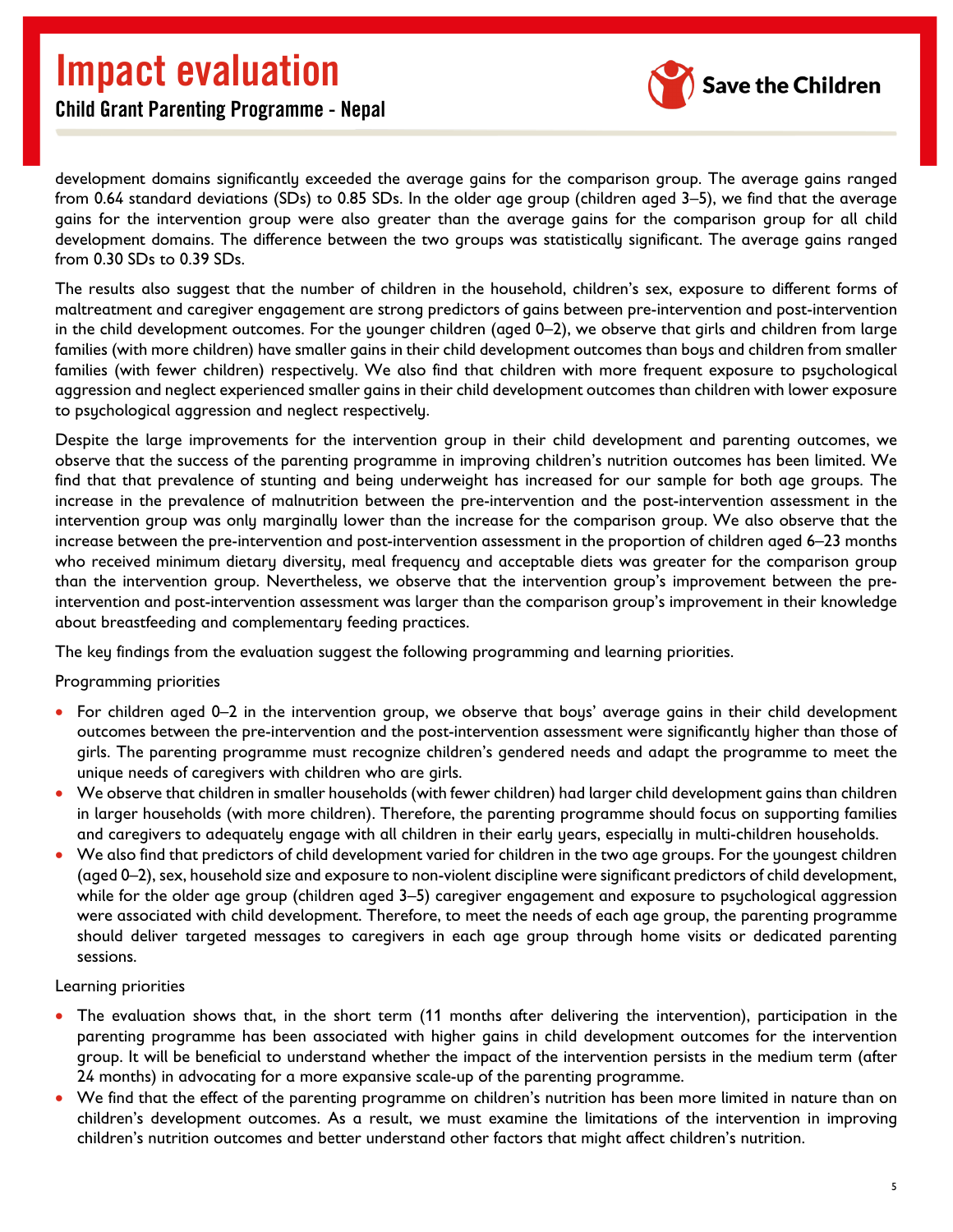Child Grant Parenting Programme - Nepal



### <span id="page-7-0"></span>1. INTRODUCTION

#### <span id="page-7-1"></span>1.1. Background

This report presents the results from the quasi-experimental evaluation (pre-intervention and post-intervention assessment) of a parenting programme delivered to the beneficiaries of the government Child Grant Parenting Programme in Nepal. The Child Grant is a cash transfer programme implemented in 25 districts in Nepal aimed at reducing malnutrition for children below the age of five. The Child Grant is a monthly cash transfer programme that provides families with NPR 532 per child per month for up to two children per household below the age of five. The scheme initially only targeted Dalit children and children in Karnali district, but was later expanded to include all children in districts with low human development outcomes.

The parenting programme aims to enable social protection programmes like the Child Grant to have a more pronounced impact on children's holistic development alongside their nutritional outcomes. The thrust of the programme is to help parents become more conscious of ways to improve relationships with their children, have more enriching interactions with them and promote positive disciplining strategies. This will in turn pave the way for children's emotional, social and cognitive development. In addition, the parenting programme promotes effective household financial management and child nutrition practices. Therefore, this study will examine the impact of the programme on a range of caregiver-level and child-level outcomes, such as children's development, caregivers' engagement with their children (including the use of various disciplining practices with their children), caregivers' ability to effectively manage their household budget and children's nutrition outcomes.

This study followed 887 dyads of children and caregivers for a period of 11 months. Of the 887 dyads, 549 dyads included children aged 0–2, and the remaining 338 dyads included children aged 3–5. A total of 425 dyads were part of the intervention group that received the parenting programme in addition to the cash transfer received through the child grant scheme, while 462 dyads in the comparison group only received the cash transfer. This study surveyed the dyads at two points of time: once prior to the intervention (the pre-intervention assessment) and then 12 months after the preintervention assessment (the post-intervention assessment). The pre-intervention assessment took place in October 2020, and the post-intervention assessment took place in September 2021.

This study investigated the following research questions.

- **1)** Did the parenting programme exhibit a positive impact on the intended outcomes of the parenting intervention? For which types of beneficiaries was the impact greatest/least?
- **2)** How has the sample of children and caregivers changed over time with respect to children's development and nutrition outcomes and caregivers' parenting behaviours?
- **3)** Given the results of the evaluation, how can the parenting programme be adapted to better meet the needs of the beneficiaries?

The rest of the report is organized as follows. Section 2 discusses the methods used to answer the research questions of this study. It provides details about sample size, sample attrition and the different instruments used to measure the intended outcomes. Section 3 presents the primary results of the evaluation including the primary predictors of child development outcomes. The final section (Section 4) discusses the conclusion and gives recommendations to inform the implementation of the parenting programme in future.

### <span id="page-7-2"></span>1.2. Intervention and context

As part of the Realizing the Rights of Children through Child Sensitive Social Protection Project in Nepal, Save the Children has designed a parenting programme for families that are beneficiaries of the Child Grant Programme. The parenting programme aims to strengthen caregivers' ability to support their children's development. In line with the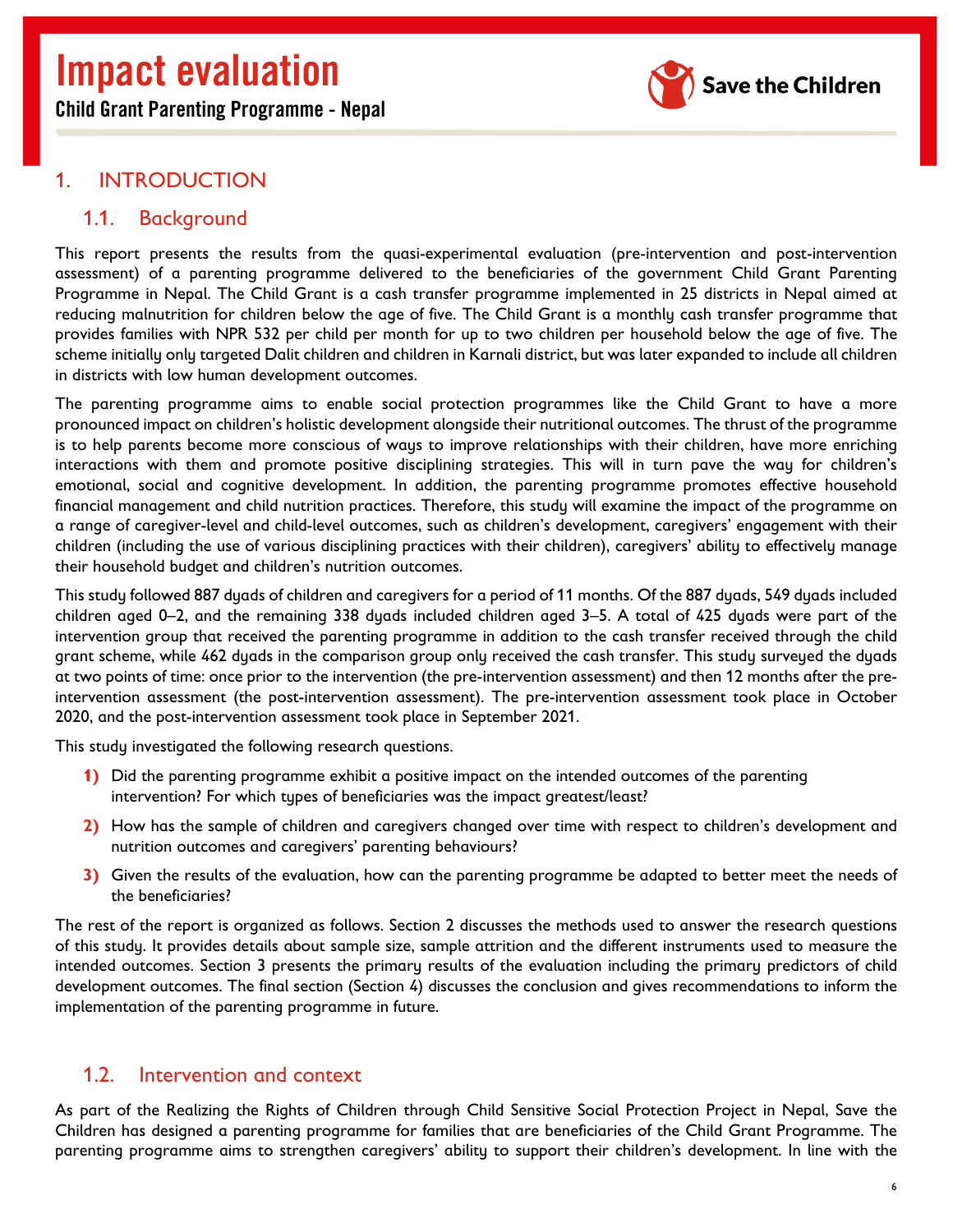

Nurturing Care Framework, the intervention aims to sensitize caregivers to provide children with adequate nutrition, responsive caregiving, protection from harm, opportunities for early learning and appropriate health services to boost children's overall development holistically.

The programme is delivered through a series of 12 weekly sessions to caregivers who receive the child grant. These sessions cover areas such as communication and stimulation in early childhood, budgeting household finances and children's nutrition. Most of these sessions are based on the International Child Development Program, which has been implemented in 43 countries so far. In addition to the weekly parenting sessions, home visits are made to all participants to provide caregivers with individualized support and guidance.<sup>[1](#page-8-3)</sup>

The parenting sessions are delivered to groups of 8–12 participants by trained facilitators. The sessions are interactive, joyful, practical and based on the "everyday" experiences of the parents. Save the Children has been delivering the parenting programme since 2018 to caregivers in five municipalities in four districts of Nepal: Gaushala Municipality and Bardibas Municipality in Mahottari district; Dhulikhel Muncipality in Kavrepalanchowk district; Baiteshor Rural Municipality in Dolakha district; and Chhedagad Municipality in Jajarkot district.

## <span id="page-8-0"></span>2. METHODS

### <span id="page-8-1"></span>2.1.Study design

This study followed a quasi-experimental research design to assess the impact of the parenting programme offered to Child Grant beneficiaries on children's development and growth outcomes, caregivers' engagement with their children (including the use of various forms of maltreatment with their children) and caregivers' ability to effectively manage their household budget. It compared the intended outcomes for the child–caregiver dyads in the intervention group (who received the parenting programme) and dyads in the comparison group (who did not receive the parenting sessions). The dyads in our sample were assessed twice: prior to the commencement of the intervention (pre-intervention) and 11 months after the pre-intervention assessment data collection (post-intervention).

## <span id="page-8-2"></span>2.2.Sample

The prerequisite for inclusion in the study was participation in the Child Grant Programme. Across the two intervention municipalities (Bardibas Municipality and Gaushala Municipality). Households clustered together with children aged 0– 5 were selected to participate in the parenting programme. The households in the intervention group were spread across eight wards. To ensure comparability between the intervention and comparison groups, a comparable municipality was chosen where households with children aged 0–5 were selected to participate in the study. Households in the comparison group were spread across five wards. Wards with socioeconomic characteristics (such as source of livelihood, levels of education and caste composition) similar to the intervention group were chosen as the comparison wards. The intervention wards included Wards 1, 4 and 7 in Bardibas Municipality and Wards 3, 6, 8, 9 and 12 in Gaushala Municipality. The comparison wards were Wards 7, 8, 9, 10 and 11 in Baluwa Municipality.

A sample of 887 caregiver–child dyads were assessed in the pre-intervention assessment. Of the 887 dyads, 425 dyads were in the intervention group and the remaining 462 dyads were a part of the comparison group. The sample reduced to 760 dyads in the post-intervention assessment. This represents an overall attrition of 14.3%. The post-intervention sample consisted of 353 dyads in the intervention group and 407 dyads in the comparison group. An attrition of 16.9%

<span id="page-8-3"></span> $1$  The contents of the parenting session can be found in the implementation guide for the sessions: A Parenting Programme for the Child Grant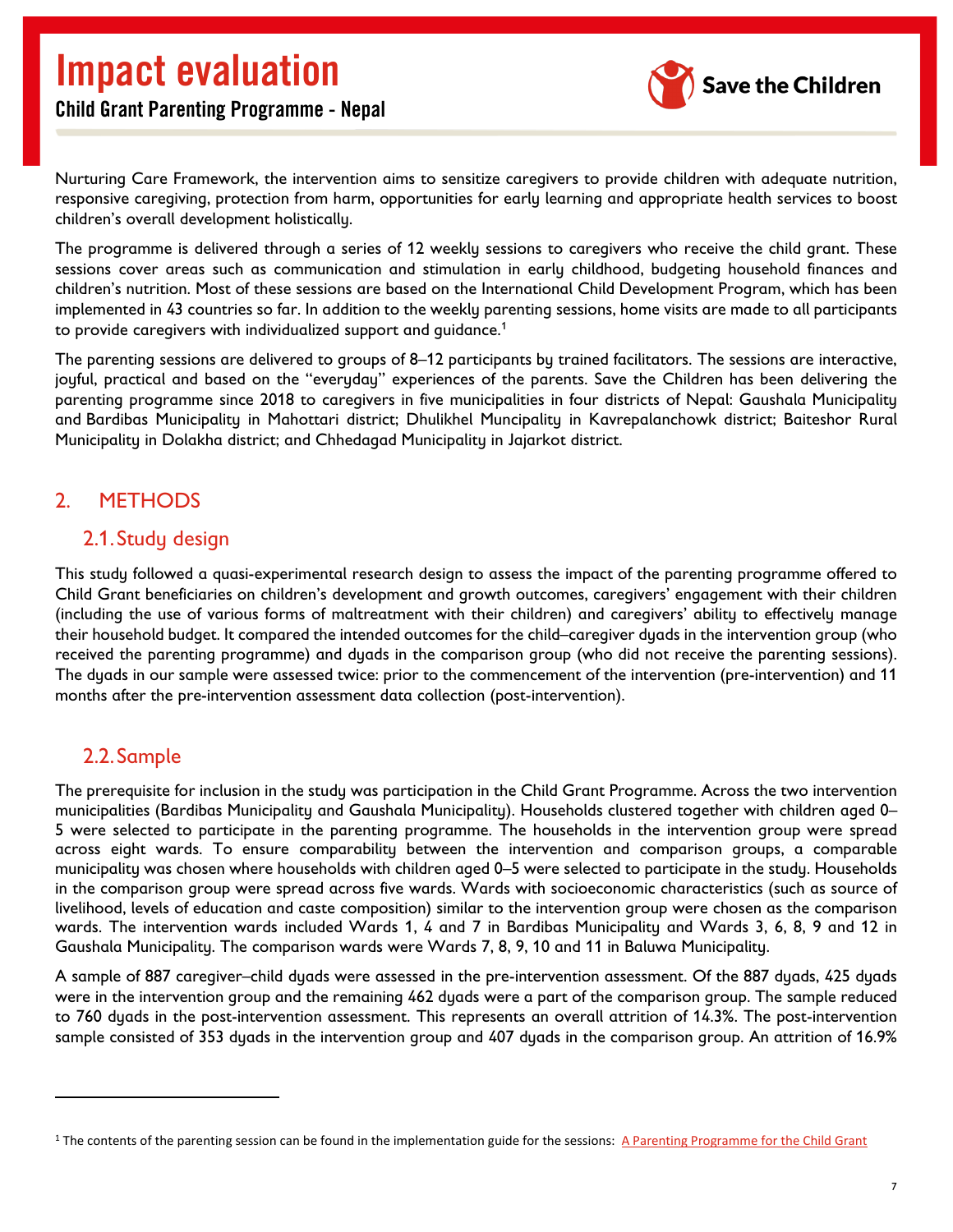

and 11.9% was observed for the intervention and comparison group respectively. [Table 1](#page-9-1) presents details about the sample in the pre-intervention and post-intervention assessment.

| ' I reatment arm .            | Intervention group | Comparison aroup. | <b>Total</b> |
|-------------------------------|--------------------|-------------------|--------------|
| Children at pre-intervention  | 425                | 462               | 887          |
| Children at post-intervention | 353                | 407               | 760          |
| Attrition (%)                 | 16.9               | 11.9              | 3.14         |

<span id="page-9-1"></span>**Table 1: Sample size in the intervention and comparison group in the pre-intervention and post-intervention assessment**

To ensure that this attrition was not systematic, we compare caregivers' and children's outcomes of dyads in the intervention and comparison groups that dropped out of the study after the pre-intervention data were collection. For the children aged 0–2, no statistically significant difference was observed between the two groups. For the children aged 3–5, of the dyads that dropped out, the intervention group's average score was higher than the comparison group's average for one out of four of the child development domains.[2](#page-9-3) Detailed information about the difference between caregivers' and children's outcomes for the two groups can be found in Annex A.

We also compare the caregivers' and children's outcomes between the dyads that dropped out after the pre-intervention data collection and those that did not drop out. For both age groups, apart from the caregiver engagement score, no statistically significant difference was found for all child and caregiver outcomes between dyads that dropped out after the pre-intervention data collection and those that did not drop out. Detailed results of this analyses can be found in Annex B. The regression analysis will control for outcomes for which statistically significant differences were observed.

#### <span id="page-9-0"></span>2.3.Measurement

Several measurement instruments have been used for the data collection for this study. To measure children's development and early learning outcomes, we use different measurement instruments for the two age groups. For younger children (children aged 0–2) we use the Caregiver Reported Early Childhood Development Instruments (CREDI), and for the preschool-aged children (children aged 3–5) we use the International Development and Early Learning Assessment (IDELA). The Caregiver Engagement Scale is used to assess the frequency of caregivers' interactions with their children. We have also used the Parent–Child Conflict Tactics Scale to measure children's exposure to maltreatment inflicted by their caregivers. For the tools administered to caregivers to assess their interactions with children, caregivers were asked to identify one of their children in the target age group and to respond to the questions based on their experiences with the identified child. This child was designated as the "index" child for the purpose of this study. In addition, we have developed a new tool to assess the ability of caregivers to effectively manage their household finances. Finally, we have also collected background information, such as children's sex, age, caregivers' sex, age, level of education and the number of household possessions.

<span id="page-9-2"></span>The assessment and the background questionnaire were administered in Nepali. The data were collected electronically through tablets and the assessors underwent week-long cascaded face-to-face training prior to the data collection. Save the Children International staff conducted this training. [Table 2](#page-9-2) presents details about the various data collection instruments.

<span id="page-9-3"></span><sup>2</sup> Children's development levels were assessed using the International Development and Early Learning Assessment (IDELA) for children aged 3–5. The assessment consists of four core domains: emergent literacy, emergent numeracy, social–emotional development and motor development. Details about the domains can be found in Section 2.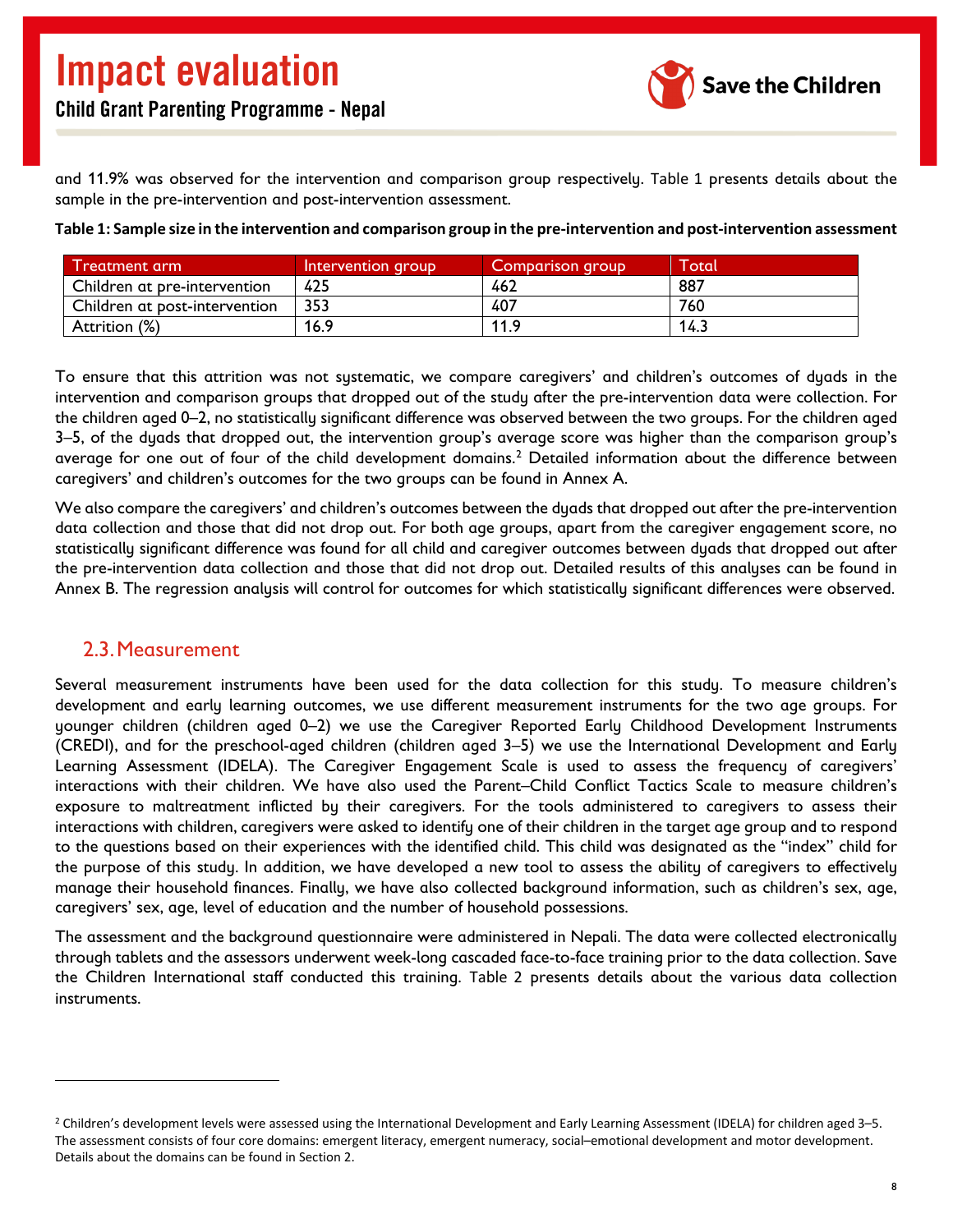

#### <span id="page-10-0"></span>**Table 2: Data collection instruments used in the pre-intervention and post-intervention assessment**

| <b>Domains/items</b>                      | <b>Description/examples</b>                                                                                                                                                                                                                                                                                                                                      |  |  |  |
|-------------------------------------------|------------------------------------------------------------------------------------------------------------------------------------------------------------------------------------------------------------------------------------------------------------------------------------------------------------------------------------------------------------------|--|--|--|
| Children's background characteristics     | Children's age and sex                                                                                                                                                                                                                                                                                                                                           |  |  |  |
| Caregivers' background<br>characteristics | Caregivers' age, sex and level of education                                                                                                                                                                                                                                                                                                                      |  |  |  |
| Socioeconomic status                      | Number of possessions at home                                                                                                                                                                                                                                                                                                                                    |  |  |  |
| CREDI (development of children aged 0-2)  |                                                                                                                                                                                                                                                                                                                                                                  |  |  |  |
| <b>CREDI</b> overall                      | The CREDI long form (with 117 items) was used to assess child<br>development outcomes for children aged 0-2. CREDI provides overall<br>and domain-specific scores based on caregiver reports about<br>children's key development milestones and behaviours                                                                                                       |  |  |  |
| Motor development                         | The motor development domain assesses children's ability to use fine<br>and gross movements to explore and engage with their environments                                                                                                                                                                                                                        |  |  |  |
| Language development                      | The language development domain assesses children's ability to<br>communicate their needs and desires and to understand what others<br>are saying to them                                                                                                                                                                                                        |  |  |  |
| Cognitive development                     | The cognitive development domain measures children's ability to pay<br>attention, remember information, perceive and discriminate between<br>objects and people in their environment, solve problems and acquire<br>basic knowledge                                                                                                                              |  |  |  |
| Social-emotional development              | Social-emotional development assesses children's ability to control<br>their emotions and behaviours, understand one's feelings and get<br>along with others                                                                                                                                                                                                     |  |  |  |
| IDELA (development of children aged 3-5)  |                                                                                                                                                                                                                                                                                                                                                                  |  |  |  |
| <b>IDELA</b> overall                      | IDELA (with 22 items) is a direct assessment of children's development<br>outcomes in the 3-5 age group. IDELA provides overall development<br>and domain-specific scores covering five domains, of which one<br>(executive function) is complementary and not included in the overall<br><b>IDELA</b> score                                                     |  |  |  |
| <b>Emergent literacy</b>                  | The emergent literacy domain assesses children's pre-literacy skills<br>and consists of six subdomains. These subdomains are print<br>awareness, letter identification, expressive vocabulary, emergent<br>writing, sound discrimination and listening comprehension                                                                                             |  |  |  |
| <b>Emergent numeracy</b>                  | The emergent numeracy domain assesses the pre-numeracy skills that<br>are essential for children's school readiness through seven<br>subdomains. These subdomains are number identification, shape<br>identification, sorting and classification, comparison by length and size,<br>one-to-one correspondence, addition and subtraction and puzzle<br>completion |  |  |  |
| Motor development                         | The motor development domain measures children's gross and fine<br>motor skills through a combination of four subdomains. These                                                                                                                                                                                                                                  |  |  |  |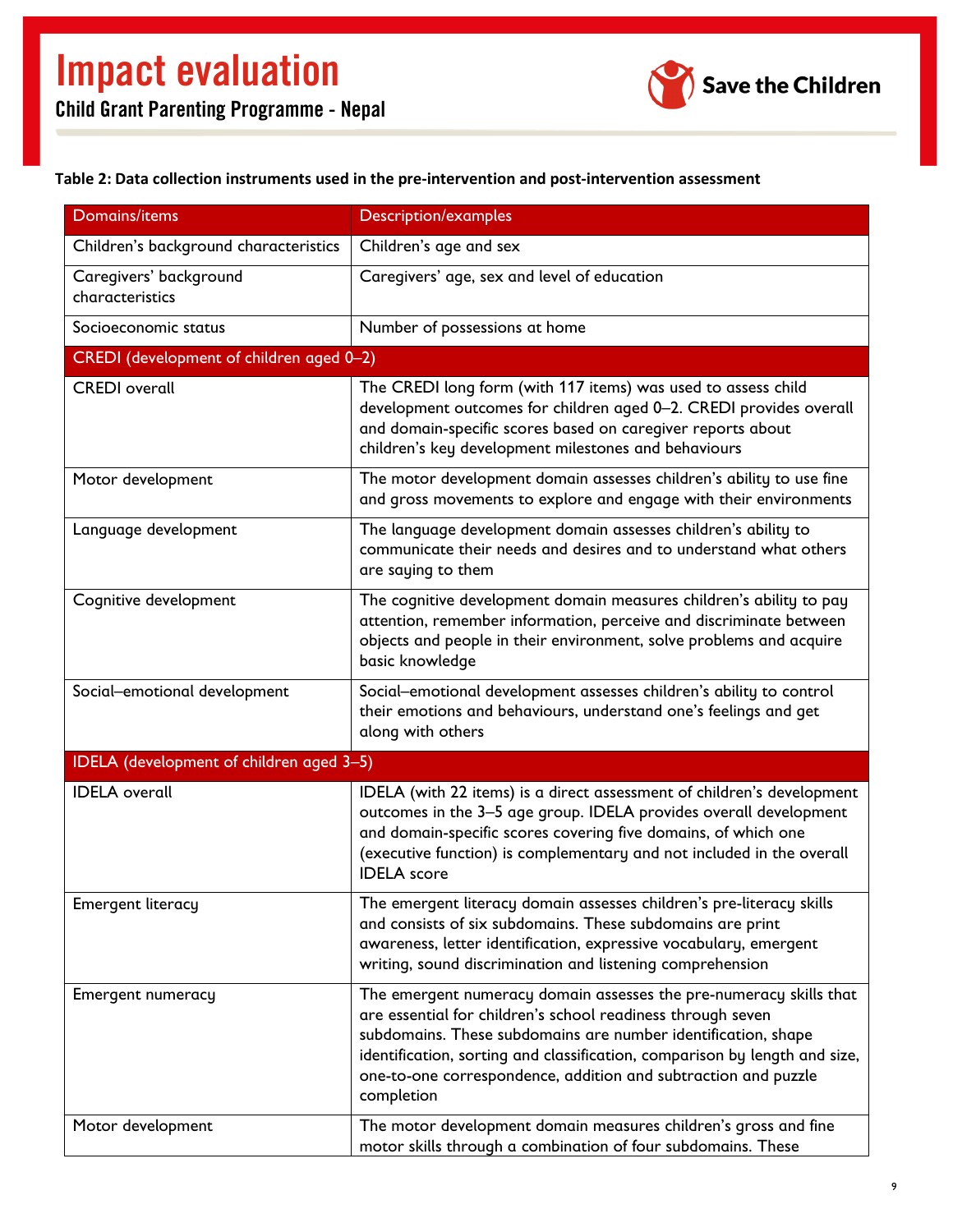

Child Grant Parenting Programme - Nepal

|                                                  | subdomains are copying a shape, drawing a person, folding a piece of<br>paper and hopping                                                                                                                                                          |  |  |  |
|--------------------------------------------------|----------------------------------------------------------------------------------------------------------------------------------------------------------------------------------------------------------------------------------------------------|--|--|--|
| Social-emotional development                     | The social-emotional development domain assesses children's social-<br>emotional learning skills through five subdomains. The subdomains are<br>self-awareness, solving conflict, empathy, emotional awareness and<br>social relationships         |  |  |  |
| Caregiver engagement and maltreatment            |                                                                                                                                                                                                                                                    |  |  |  |
| Caregiver engagement                             | Eleven items ask caregivers about the various forms of interaction<br>they have participated in with their children over the last seven days                                                                                                       |  |  |  |
| Maltreatment (non-violent discipline)            | Two items ask about the frequency of non-violent disciplining<br>behaviours caregivers inflict on their children                                                                                                                                   |  |  |  |
| Maltreatment (psychological<br>aggression)       | Three items ask about the frequency of different forms of<br>psychological aggression caregivers inflict on their children                                                                                                                         |  |  |  |
| Maltreatment (physical violence)                 | One item asks about the frequency of different forms of physical<br>violence caregivers inflict on their children                                                                                                                                  |  |  |  |
| Maltreatment (neglect)                           | Four items ask about the different ways in which caregivers neglect<br>their children and their frequency                                                                                                                                          |  |  |  |
| <b>Family budgeting</b>                          |                                                                                                                                                                                                                                                    |  |  |  |
| Household savings and use                        | Information about current and past level of household savings and<br>potential uses of household savings                                                                                                                                           |  |  |  |
| Coping strategies                                | Information about different coping strategies caregivers plan to use in<br>the event of an adverse event                                                                                                                                           |  |  |  |
| <b>Child nutrition</b>                           |                                                                                                                                                                                                                                                    |  |  |  |
| Infant and young children's feeding<br>practices | Mothers of children aged 0-2 were asked questions about<br>breastfeeding practices, pre-lacteal feeding, complementary feeding,<br>diet diversity, coverage of vitamin A and micronutrient<br>supplementation, deworming and handwashing practices |  |  |  |
| Anthropometric measures                          | Children's height/length and weight were measured to calculate the<br>prevalence of stunting, wasting and underweight among children                                                                                                               |  |  |  |

### <span id="page-11-0"></span>3. RESULTS

### <span id="page-11-1"></span>3.1. Background characteristics

A total of 760 dyads of children and caregivers participated in the post-intervention assessment. Of the 760 dyads, 456 included children aged 0–2 and 304 included children aged 3–5. Of the sample, 48% of the children were girls and 52% were boys. The youngest child in the sample was 11 months old and the oldest child was five years old. The average age for the sample was 2.57 years.

To assess the socioeconomic status of the household, caregivers were presented with a list of nine household items and asked whether they possessed any of them. On average, caregivers reported that their households possessed 4.6 out of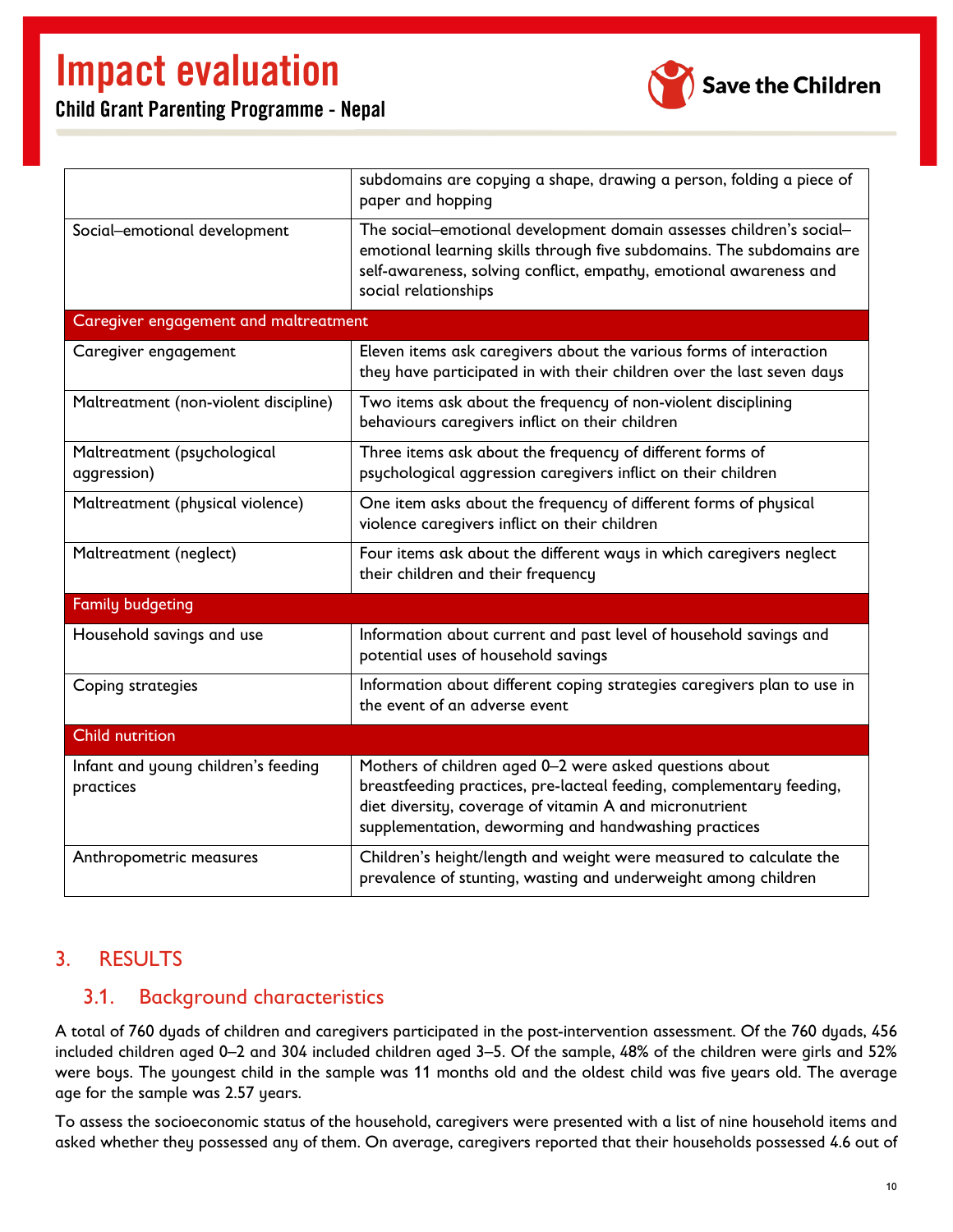

the nine household items. In addition, caregivers on average reported attending 4.63 years of education. [Table 3](#page-12-0) and [Table 4](#page-12-1) report the differences in background characteristics and IDELA/CREDI domains between the intervention and the comparison groups at the pre-intervention assessment stage. Detailed results about caregiver engagement, maltreatment, family budgeting and CREDI/IDELA domains in the post-intervention assessment are presented in the subsequent sections.

| <b>Background characteristics</b>         | Total        | Intervention | Comparison | <b>Difference</b> |
|-------------------------------------------|--------------|--------------|------------|-------------------|
| Sex (percentage of females)               | 51           | 48           | 53         | 5                 |
| Children's age (in years)                 | 23.63        | 24.27        | 23.09      | $1.18^{\sim}$     |
| Non-violent discipline score (out of 4)   | 1.74         | 1.86         | 1.64       | 0.22              |
| Physical aggression score (out of 4)      | 0.51         | 0.53         | 0.50       | 0.03              |
| Psychological aggression score (out of 4) | 0.75         | 0.85         | 0.68       | $0.17*$           |
| Neglect score (out of 4)                  | 0.95         | 1.01         | 0.91       | 0.1               |
| Caregiver engagement score                | 0.39         | 0.45         | 0.34       | $0.11***$         |
| Number of years of caregiver education    | 4.93         | 6.62         | 3.54       | $3.08***$         |
| number<br>of<br>household<br>Average      | 5.18         | 5.10         | 5.25       | 0.15              |
| possessions                               |              |              |            |                   |
| <b>CREDI</b> domains                      | <b>Total</b> | Intervention | Comparison | <b>Difference</b> |
| Language                                  | 48.42        | 48.71        | 48.20      | $0.51**$          |
| Motor                                     | 48.03        | 48.3         | 47.83      | $0.47*$           |
| Cognitive                                 | 48.08        | 48.39        | 47.84      | $0.55***$         |
| Social-emotional                          | 47.97        | 48.29        | 47.73      | $0.56**$          |
| <b>CREDI</b> overall                      | 48.13        | 48.42        | 47.89      | $0.53**$          |

<span id="page-12-0"></span>**Table 3: Difference between the intervention and comparison groups in the pre-intervention assessment for children aged 0–2**

Differences significant at p<0.001(\*\*\*), p<0.01 (\*\*), p<0.05 (\*) and p<0.10 (~)

<span id="page-12-1"></span>**Table 4: Difference between the intervention and comparison in the pre-intervention assessment for children aged 3–5**

| <b>Background characteristics</b>         | Total        | <b>Intervention</b> | Comparison | <b>Difference</b> |
|-------------------------------------------|--------------|---------------------|------------|-------------------|
| Sex (percentage of females)               | 45           | 46                  | 44         | $\overline{2}$    |
| Children's age (in years)                 | 4.28         | 4.28                | 4.27       | 0.01              |
| Non-violent discipline score (out of 4)   | 2.27         | 2.34                | 2.19       | 0.15              |
| Physical aggression score (out of 4)      | 1.03         | 1.11                | 0.94       | $0.17^{\sim}$     |
| Psychological aggression score (out of 4) | 1.14         | 1.26                | 1.02       | $0.23**$          |
| Neglect score (out of 4)                  | 1.20         | 1.47                | 0.93       | $0.54***$         |
| Caregiver engagement score                | 0.57         | 0.68                | 0.47       | $0.21***$         |
| Number of years of caregiver education    | 4            | 5.07                | 2.93       | $2.14***$         |
| number<br>of<br>household<br>Average      | 5.05         | 4.99                | 5.11       | 0.12              |
| possessions                               |              |                     |            |                   |
| <b>IDELA</b> domains                      | <b>Total</b> | <b>Intervention</b> | Comparison | <b>Difference</b> |
| <b>Emergent literacy</b>                  | 26           | 30                  | 22         | $8***$            |
| <b>Emergent numeracy</b>                  | 37           | 40                  | 34         | $6***$            |
| Motor development                         | 31           | 34                  | 27         | $7**$             |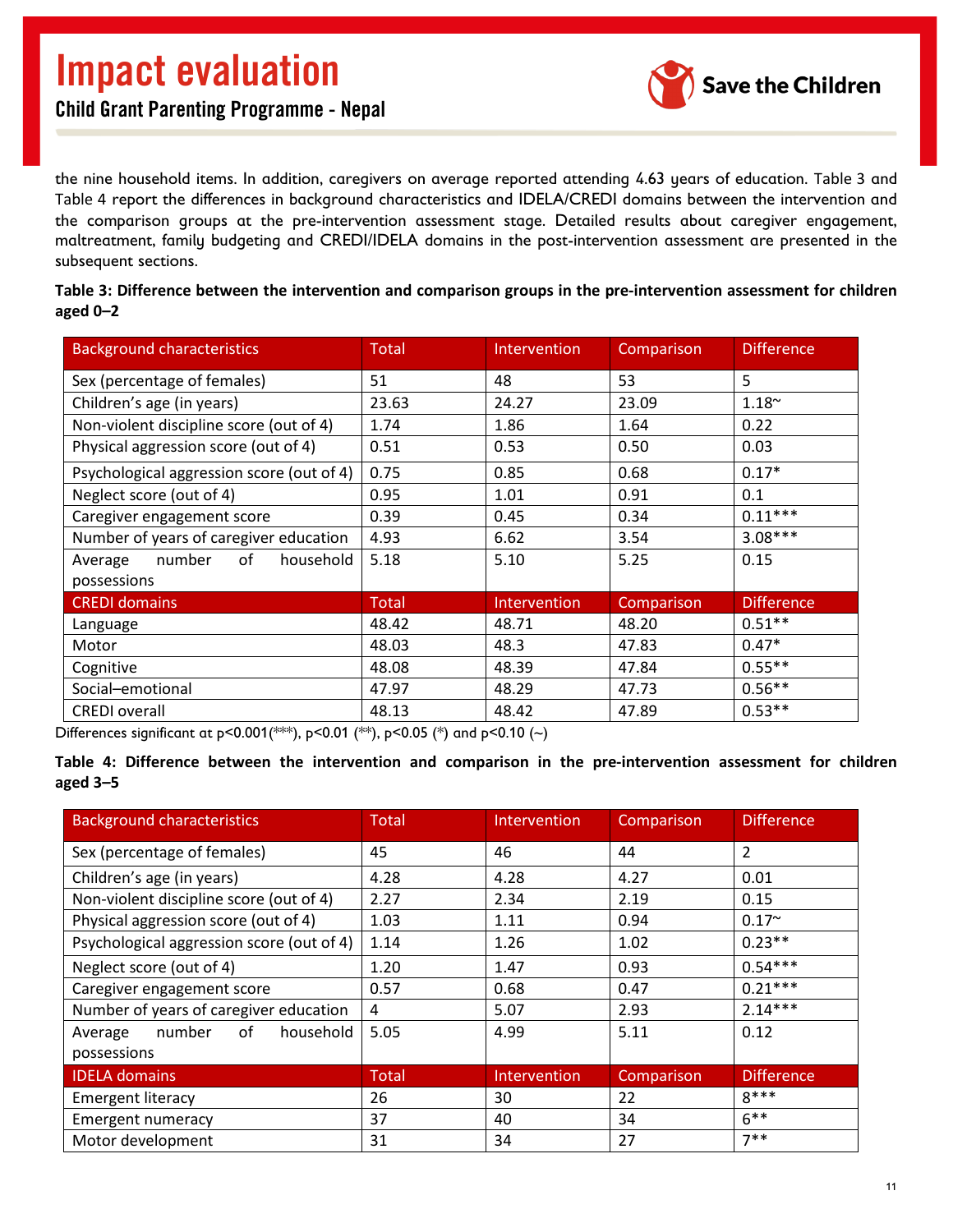

|  | <b>Child Grant Parenting Programme - Nepal</b> |  |
|--|------------------------------------------------|--|
|  |                                                |  |

| Social-emotional development | 33  | 38 | <u>.</u> | $11***$ |
|------------------------------|-----|----|----------|---------|
| <b>Executive function</b>    | 30  |    | 7Δ       | $11***$ |
| Approaches to learning       | 58  | 59 |          |         |
| <b>IDELA overall</b>         | ے د |    | 29       | $Q$ *** |

Differences significant at p<0.001(\*\*\*), p<0.01 (\*\*), p<0.05 (\*) and p<0.10 (~)

### <span id="page-13-0"></span>3.2. Caregiver engagement

To assess caregivers' engagement with the index child, assessors read a series of statements to the caregivers about different interactions that they participated in with their children. The caregivers were required to respond whether they had engaged with their child on any of these activities over the course of the previous week. We calculated a caregiver engagement score by averaging the individual item scores for all statements in this domain with equal weights. The overall caregiver engagement score ranged from 0 (least engagement) to 1 (most engagement).

The caregiver engagement score was 0.52 for the intervention group and 0.38 for the comparison group in the preintervention assessment. The engagement score had increased for both groups in the post-intervention assessment, but the improvement for the intervention group was significantly greater than for the comparison group. The intervention group's average score was 0.97 and the comparison group's average score was 0.45 in the post-intervention assessment. [Table 5](#page-13-1) presents the average score for both groups for the individual items based on responses from caregivers.

<span id="page-13-2"></span>

<span id="page-13-1"></span>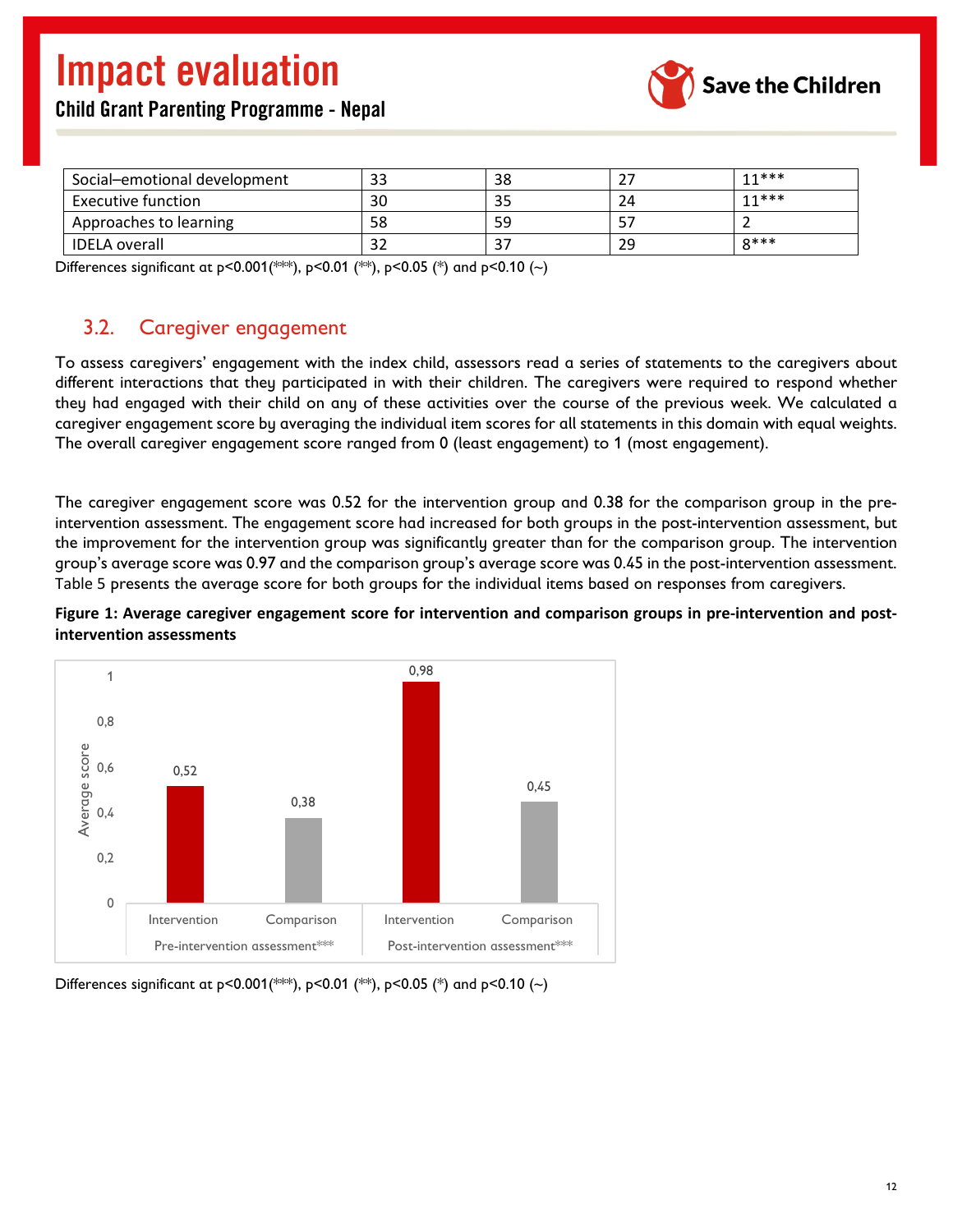

#### **Table 5: Difference between the intervention and comparison groups in the pre-intervention and post-intervention assessment based on responses from caregivers**

|                                        |              | Pre-intervention assessment |                   | Post-intervention assessment |            |                   |  |
|----------------------------------------|--------------|-----------------------------|-------------------|------------------------------|------------|-------------------|--|
|                                        | Intervention | Comparison                  | <b>Difference</b> | <b>Intervention</b>          | Comparison | <b>Difference</b> |  |
| Read books or look at<br>picture books | 0.31         | 0.16                        | $0.15***$         | 0.96                         | 0.25       | $0.71***$         |  |
| Tell stories                           | 0.32         | 0.20                        | $0.12***$         | 0.97                         | 0.36       | $0.61***$         |  |
| Sing songs to the child                | 0.55         | 0.34                        | $0.21***$         | 0.99                         | 0.41       | $0.58***$         |  |
| Take child outside                     | 0.66         | 0.32                        | $0.34***$         | 0.99                         | 0.54       | $0.45***$         |  |
| Play simple games                      | 0.42         | 0.24                        | $0.18***$         | 0.97                         | 0.36       | $0.61***$         |  |
| Name objects                           | 0.30         | 0.13                        | $0.17***$         | 0.96                         | 0.18       | $0.78***$         |  |
| Teach new things                       | 0.56         | 0.38                        | $0.18***$         | 0.98                         | 0.46       | $0.52***$         |  |
| Teach the alphabet                     | 0.37         | 0.20                        | $0.17***$         | 0.96                         | 0.30       | $0.66***$         |  |
| Teach numbers                          | 0.34         | 0.24                        | $0.10***$         | 0.95                         | 0.30       | $0.65***$         |  |
| Hug or show affection                  | 0.99         | 0.96                        | $0.03*$           | 0.99                         | 0.93       | $0.06***$         |  |
| Praise the child                       | 0.94         | 0.95                        | 0.01              | 1                            | 0.80       | $0.20***$         |  |

Differences significant at p<0.001(\*\*\*), p<0.01 (\*\*), p<0.05 (\*) and p<0.10 (~)

These results are corroborated by additional analysis undertaken to study the impact of the parenting programme on caregivers' engagement with their children. In a direct observation of a parent–child activity that was assessed using the Parenting Interactions with Children: Checklist of Observations Linked to Outcomes (PICCOLO)<sup>[3](#page-14-1)</sup> tool, it was observed that caregivers were more responsive to, encouraging of and affectionate towards their children in the post-intervention assessment. Through a qualitative assessment of caregiver engagement (the Three Minute Speech Sample),<sup>[4](#page-14-2)</sup> caregivers were also found to have a deeper emotional bond with their children and were more aware of their children's feelings, interests and emotions in the post-intervention assessment.

### <span id="page-14-0"></span>3.3. Caregiver maltreatment

For measuring children's exposure to maltreatment, caregivers were asked questions about various forms of maltreatment that they inflicted on their children, and their frequency. The assessor read out several statements relating to different forms of maltreatment and caregivers were asked to report the frequency of using that form of maltreatment through selecting one of the five options: never, seldom, sometimes, often or always. The various forms of maltreatment were grouped into four subdomains: non-violent discipline, psychological aggression, physical violence and neglect. Subdomain scores are reported in the following sections. For each item in this domain, the scores ranged from 0 to 4, with 0 being "never" and 4 representing "always". Composite scores were also developed for each subdomain by averaging the individual item scores in the subdomain domain with equal weight. The subdomain scores also ranged on a scale of 0 to 4, with 0 being never and 4 representing always. An adapted version of the Parent–Child Conflict Tactics Scale (with fewer items than the original scale) was used to measure caregiver maltreatment. To ensure the validity of the tool, it was piloted with a group of caregivers in these regions who were not participating in the study.

<span id="page-14-1"></span><sup>3</sup> PICCOLO measures the quality of child–caregiver interaction through a direct observation of a parent–child activity. PICCOLO covers four key domains: affection, responsiveness, encouragement and teaching.

<span id="page-14-2"></span><sup>4</sup> The Three Minute Speech Sample through the Child Attachment Behaviour Scale measures the quality of the child–caregiver relationship.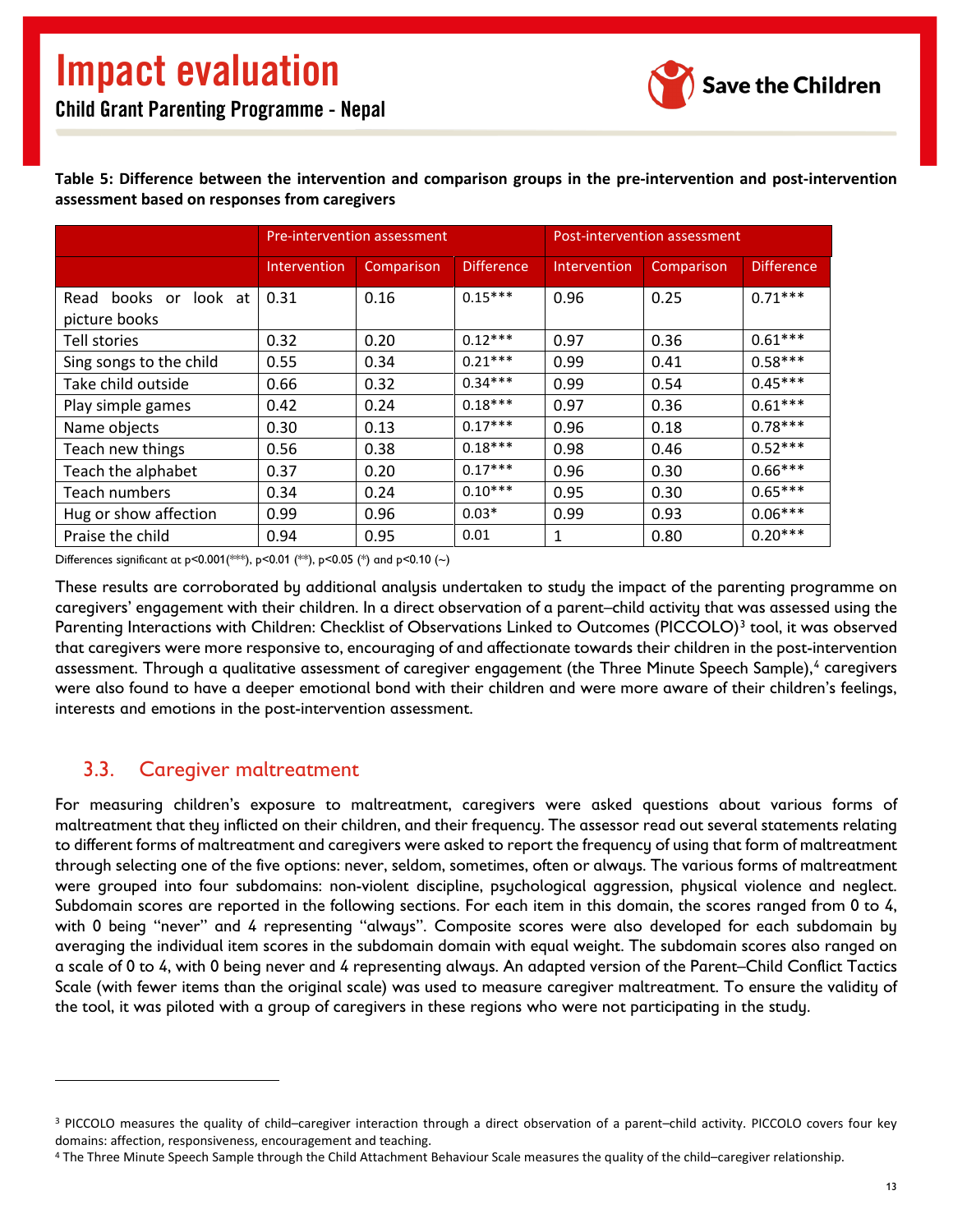

Child Grant Parenting Programme - Nepal

### <span id="page-15-0"></span>3.3.1. Non-violent discipline

The average score for the sample increased to 2.67 in the post-intervention assessment from 1.85 in the pre-intervention assessment. The intervention group's average score (1.96) was significantly greater than the comparison group's average score (1.75) in the pre-intervention assessment. In the post-intervention assessment, we also observe that the intervention group's average score (3.86) was greater than the comparison group's average score (1.65). The difference was statistically significant. This shows that, in both assessments, caregivers in the intervention group used non-violent disciplining behaviours with their child more frequently than the caregivers in the comparison group. However, the increase in the use of non-violent disciplining behaviours between the pre-intervention and post-intervention assessment was greater for the intervention group than for the comparison group. [Table 6](#page-15-1) displays the individual item level scores for the intervention and comparison groups in the pre-intervention and post-intervention assessment.

#### <span id="page-15-2"></span>**Figure 2: Average non-violent discipline score for intervention and comparison groups in pre-intervention and postintervention assessments**



Differences significant at p<0.001(\*\*\*), p<0.01 (\*\*), p<0.05 (\*) and p<0.10 (~)

<span id="page-15-1"></span>

|                                   |  |  |  |  |  |  | Table 6: Item scores for the intervention and comparison groups in the pre-intervention and post-intervention |
|-----------------------------------|--|--|--|--|--|--|---------------------------------------------------------------------------------------------------------------|
| assessment reported by caregivers |  |  |  |  |  |  |                                                                                                               |

|                                                                                                                       | Pre-intervention |            |                   | Post-intervention |            |                   |
|-----------------------------------------------------------------------------------------------------------------------|------------------|------------|-------------------|-------------------|------------|-------------------|
|                                                                                                                       | Intervention     | Comparison | <b>Difference</b> | Intervention      | Comparison | <b>Difference</b> |
| Explains why something<br>is wrong                                                                                    | 2.17             | 1.89       | $0.28***$         | 3.87              | 1.73       | $2.14***$         |
| Gives child something<br>else to do instead of<br>what they are doing (if<br>what they are doing is<br>inappropriate) | 1.85             | 1.71       | 0.14              | 3.85              | 1.59       | $2.26***$         |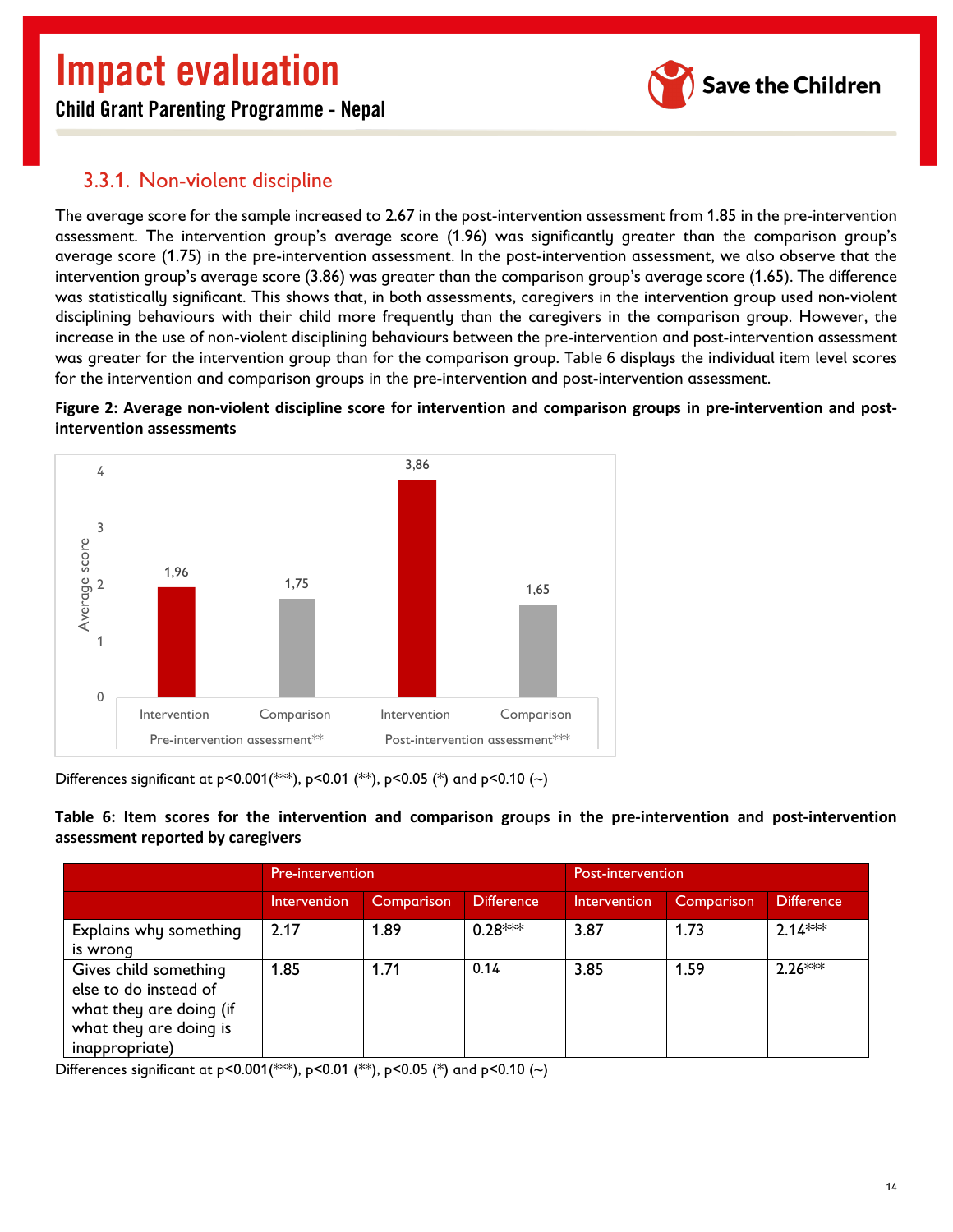

Child Grant Parenting Programme - Nepal

## <span id="page-16-0"></span>3.3.2. Psychological aggression

The average score for the sample in the pre-intervention and post-intervention assessment was 0.83 and 0.82 respectively. In the pre-intervention assessment, the average score for the intervention group (0.94) was significantly greater than the average score for the comparison group (0.74). The average score for the intervention group dropped significantly in the post-intervention assessment and was lower than the comparison group's average score. This means that caregivers in the intervention group reported inflicting psychological aggression on their children less frequently than caregivers in the comparison group after their participation in the parenting programme. [Table 7](#page-16-2) displays the individual item level scores for the intervention and comparison groups in the pre-intervention and post-intervention assessment.

<span id="page-16-3"></span>**Figure 3: Average psychological aggression score for intervention and comparison groups in pre-intervention and postintervention assessments**



Differences significant at p<0.001(\*\*\*), p<0.01 (\*\*), p<0.05 (\*) and p<0.10 (~)

<span id="page-16-2"></span>**Table 7: Item scores for the intervention and comparison groups in the pre-intervention and post-intervention assessment reported by caregivers**

|                                       | <b>Pre-intervention</b> |                                |           | Post-intervention |                 |                   |
|---------------------------------------|-------------------------|--------------------------------|-----------|-------------------|-----------------|-------------------|
|                                       | Interventio             | Difference<br><b>Compariso</b> |           | Interventio       | <b>Comparis</b> | <b>Difference</b> |
|                                       | n.                      | <sub>n</sub>                   |           | n.                | on.             |                   |
| Shouted, yelled, cursed, or           | 1.10                    | 0.88                           | $0.22***$ | 0.05              | 1.69            | $1.64***$         |
| screamed at him/her                   |                         |                                |           |                   |                 |                   |
| Threatened to spank or hit but   1.05 |                         | 0.86                           | $0.19***$ | 0.03              | 1.62            | $1.59***$         |
| did not do it                         |                         |                                |           |                   |                 |                   |
| Called him her dumb, lazy or          | 0.73                    | 0.54                           | $0.19**$  | 0.03              | 1.15            | $1.12***$         |
| some other name                       |                         |                                |           |                   |                 |                   |

Differences significant at p<0.001(\*\*\*), p<0.01 (\*\*), p<0.05 (\*) and p<0.10 (~)

### <span id="page-16-1"></span>3.3.3. Physical violence

The average score for the sample was 0.66 for the pre-intervention assessment and 0.73 for the post-intervention assessment. In the pre-intervention assessment, the intervention group's average score (0.72) was significantly higher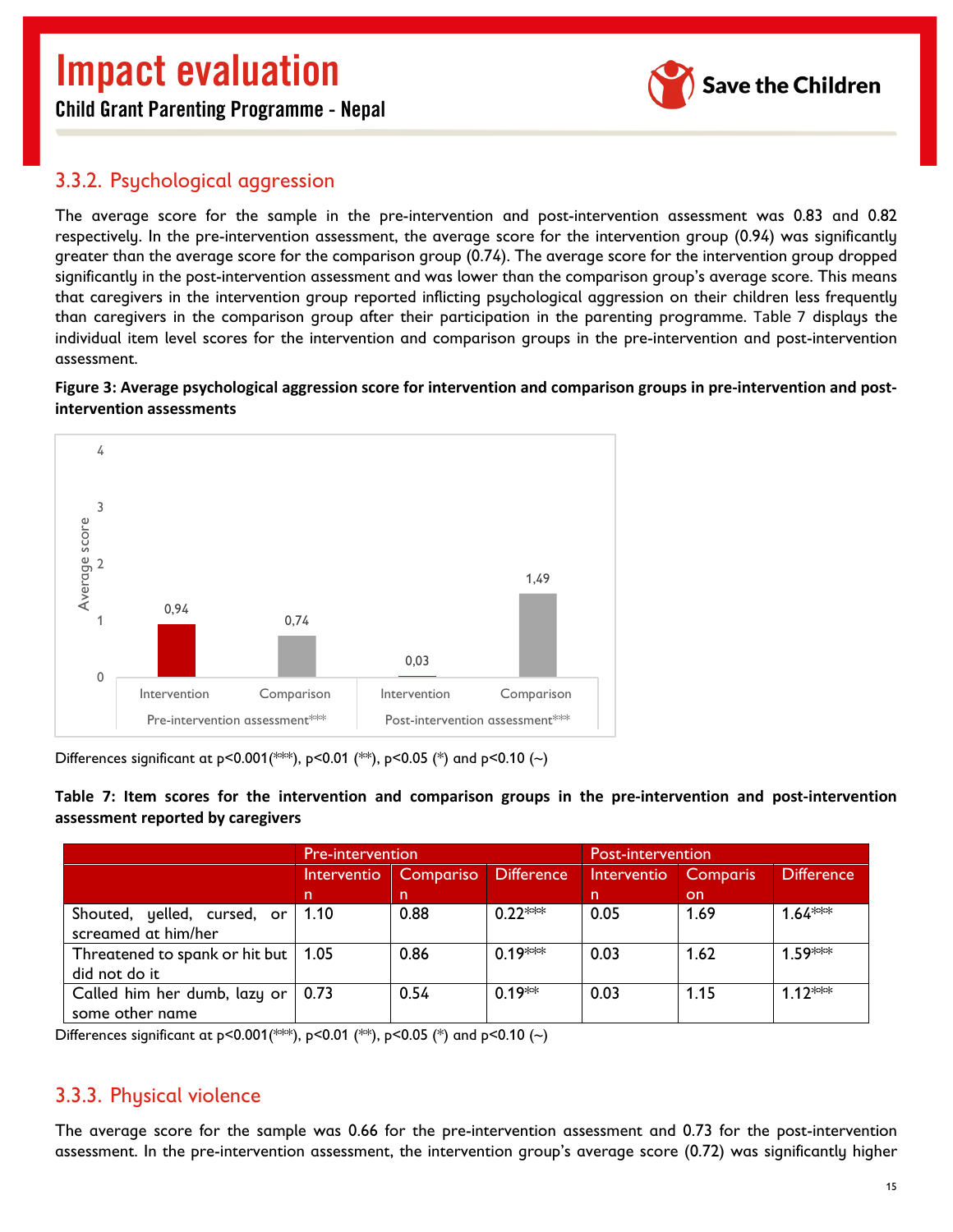

Child Grant Parenting Programme - Nepal

than the comparison group's average score (0.61), which means that caregivers in the intervention group used physical violence more frequently than caregivers in the comparison group. However, in the post-intervention assessment, we observe that the intervention group's average score was significantly lower than the comparison group's average score. In the post-intervention assessment, the intervention group's average score was 0.009 and the comparison group's average score was 1.35. This shows a greater reduction in the frequency of physical violence inflicted on children in the intervention group than for children in the comparison group. [Table 8](#page-17-1) displays the individual item level scores for the intervention and comparison groups in the pre-intervention and post-intervention assessment.





Differences significant at p<0.001(\*\*), p<0.01 (\*\*), p<0.05 (\*) and p<0.10 (~)

<span id="page-17-1"></span>**Table 8: Item scores for the intervention and comparison groups in the pre-intervention and post-intervention assessment reported by caregivers**

|                                      | <b>Pre-intervention</b> |                                    |         | <b>Post-intervention</b> |                                    |            |
|--------------------------------------|-------------------------|------------------------------------|---------|--------------------------|------------------------------------|------------|
|                                      |                         | Intervention Comparison Difference |         |                          | Intervention Comparison Difference |            |
| Spanked, slapped or<br>hit the child | 0.72                    | 0.61                               | $0.11*$ | 0.009                    | 1.35                               | $1.341***$ |

Differences significant at p<0.001(\*\*\*), p<0.01 (\*\*), p<0.05 (\*) and p<0.10 (~)

### <span id="page-17-0"></span>3.3.4. Neglect

The average score for the sample in the pre-intervention and post-intervention assessment was 1.01 and 0.81 respectively. In the pre-intervention assessment, the average score for the intervention group (1.14) was significantly higher than the average score for comparison group (0.89). However, in the post-intervention assessment, the intervention group's average score reduced to 0.51 and was significantly lower than the comparison group's average score (1.06). This shows that caregivers in the intervention group neglected their children less frequently than caregivers in the comparison group after participating in the intervention.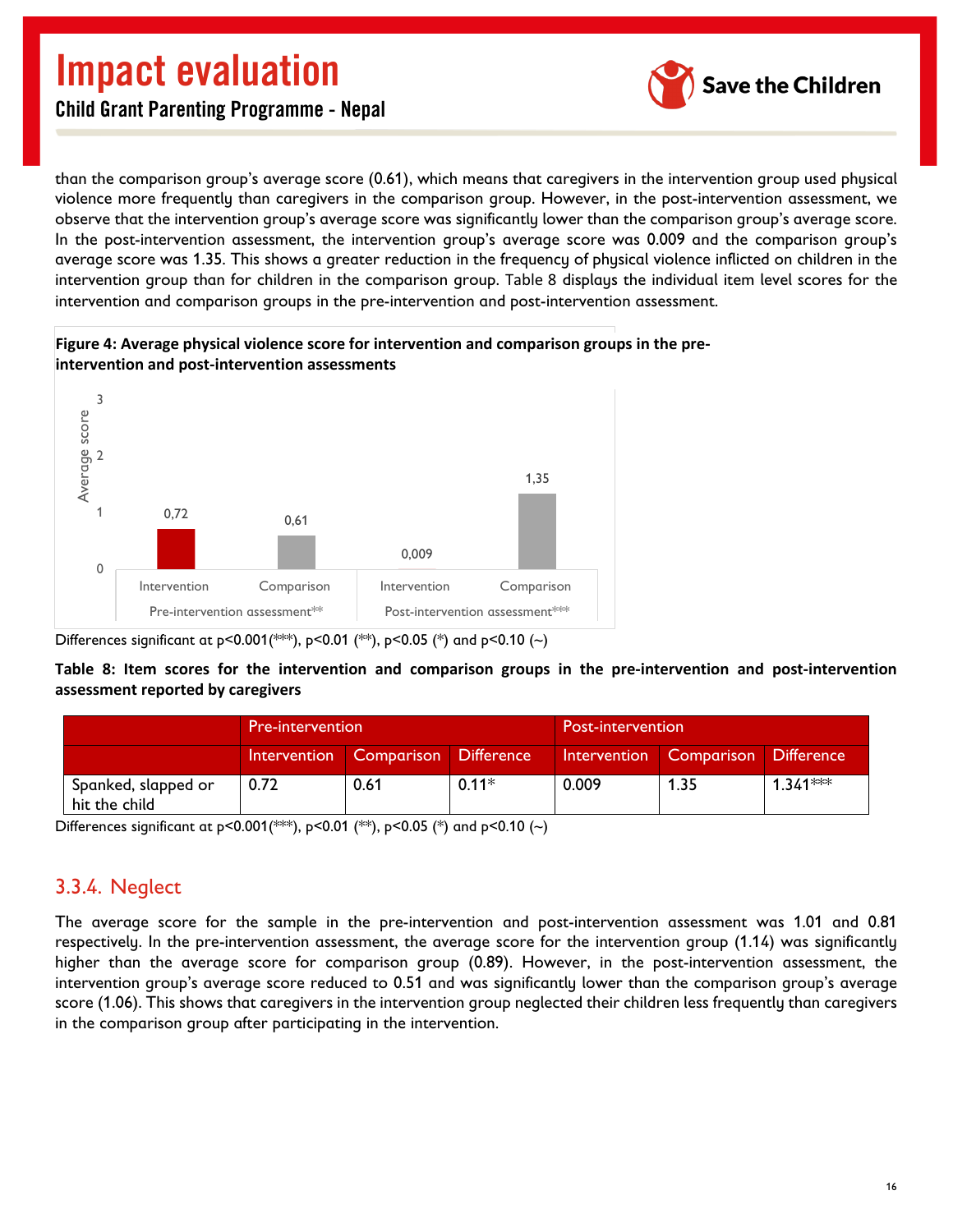

<span id="page-18-1"></span>**Figure 5: Average neglect score for intervention and comparison groups in pre-intervention and post-intervention assessments**



Differences significant at p<0.001(\*\*\*), p<0.01 (\*\*), p<0.05 (\*) and p<0.10 (~)

<span id="page-18-0"></span>**Table 9: Item scores for the intervention and comparison groups in the pre-intervention and post-intervention assessment reported by caregivers**

|                                                                                                                                 | Pre-intervention    |                   |                   | Post-intervention |            |                   |  |
|---------------------------------------------------------------------------------------------------------------------------------|---------------------|-------------------|-------------------|-------------------|------------|-------------------|--|
|                                                                                                                                 | <b>Intervention</b> | <b>Comparison</b> | <b>Difference</b> | Intervention      | Comparison | <b>Difference</b> |  |
| Had to leave the child<br>home alone, even when<br>you thought some<br>adult should be with<br>him/her                          | 0.69                | 0.52              | $0.17***$         | 0.05              | 0.90       | $0.85***$         |  |
| Unable to make sure<br>that the child got to a<br>doctor when s/he<br>needed it                                                 | 1.12                | 0.94              | $0.18*$           | 0.38              | 0.80       | $0.42***$         |  |
| Unable to make sure<br>the child got adequate<br>food                                                                           | 1.77                | 1.33              | $0.44***$         | 1.10              | 1.35       | $0.25**$          |  |
| Were so caught up<br>with your own<br>problems that you<br>were not able to show<br>or tell the child that<br>you loved him/her | 1.10                | 0.93              | $0.17*$           | 0.52              | 1.22       | $0.70***$         |  |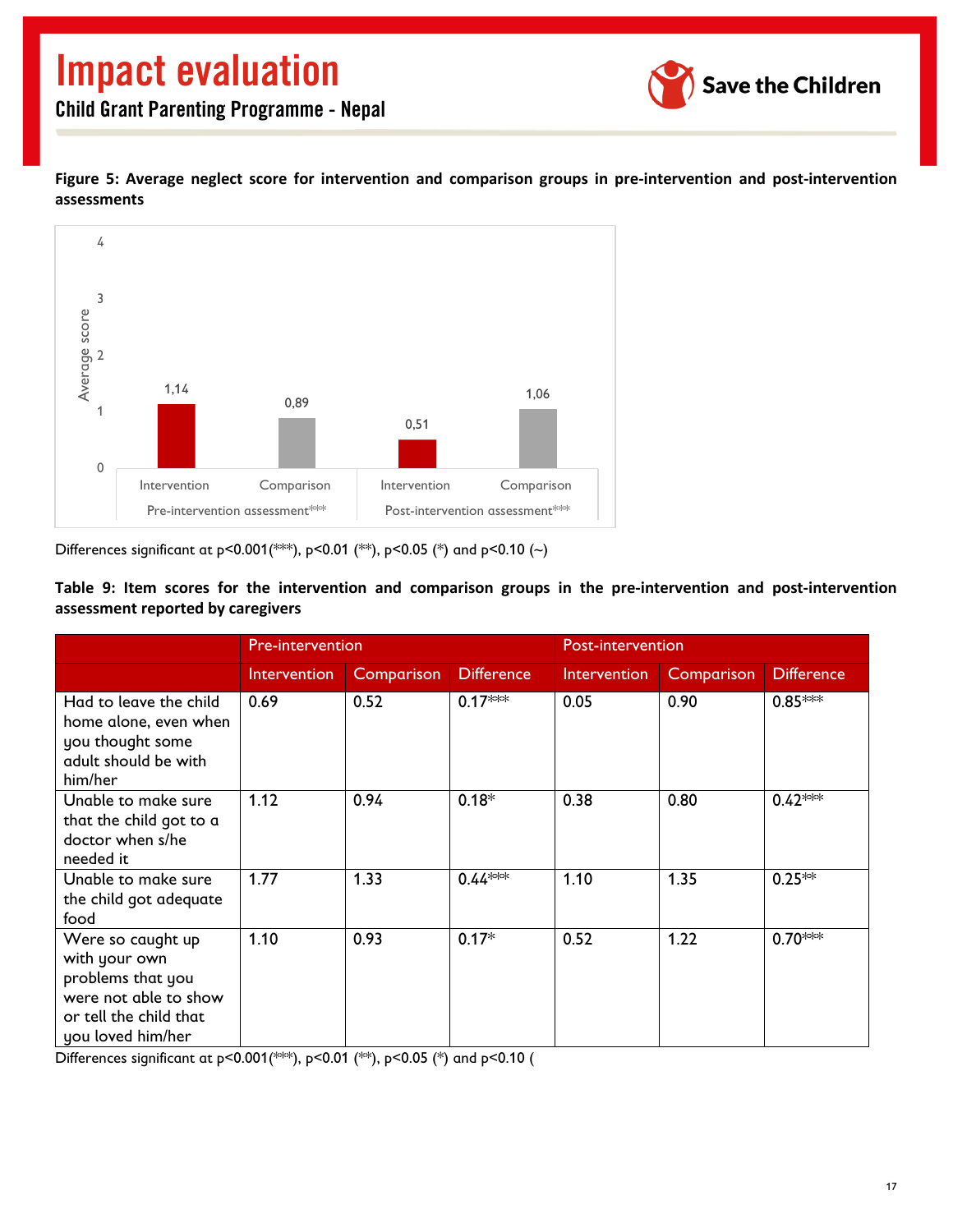Child Grant Parenting Programme - Nepal



## <span id="page-19-0"></span>3.4. Family budgeting

Given the focus of the parenting programme on effective budgeting practices to manage household finances, caregivers were also asked questions relating to their household savings and coping strategies they might adopt during adversity in the pre-intervention and post-intervention assessments. A greater proportion of caregivers in the intervention group (63%) reported possessing savings than the comparison group (33%) in the pre-intervention assessment. The difference between the two groups was statistically significant. In the post-intervention assessment, the proportion of caregivers that reported possessing savings increased for both intervention (98%) and comparison (35%) groups. However, the increase for the intervention group was greater than the increase in the proportion of caregivers who reported possessing savings in the comparison group. [Table 10](#page-19-1) provides a summary of the level of savings possessed by the households in comparison to their savings 10 months previously.

<span id="page-19-1"></span>**Table 10: Proportion of caregivers with less, the same or more savings than 10 months previously in the intervention and comparison groups**

| Pre-intervention |       |                     |            | <b>Post-intervention</b> |              |            |  |
|------------------|-------|---------------------|------------|--------------------------|--------------|------------|--|
|                  | `otal | <b>Intervention</b> | Comparison | Total                    | Intervention | Comparison |  |
| Less             |       |                     |            |                          |              |            |  |
| Same             | 54    | 49                  | -69        | 38                       | 26           | כס         |  |
| More             | 42    | 45                  |            | 58                       |              | 24         |  |

Caregivers who reported possessing savings were asked about how they used those savings. Of the possible uses, six out of eight were classified as important, and two out of eight were classified as less important. Caregivers were encouraged to plan and manage their savings effectively in the parenting sessions. [Table 11](#page-19-2) presents a detailed summary of the potential uses of savings by caregivers in the sample for both categories of savings.

In the pre-intervention assessment, we observe that a significantly greater proportion of caregivers in the comparison group reported spending their savings on four out of the six uses classified as important and one of the two less important uses than the proportion of caregivers in the intervention group. In the post-intervention assessment, a greater proportion of caregivers in the intervention group reported using their savings for important purposes than the proportion of caregivers in the comparison group. For both of the less important uses of savings, the proportion of caregivers in the comparison group was greater than the proportion of caregivers in the intervention group. This shows that, after participating in the parenting programme, more caregivers in the intervention group spent their savings on important purposes.

<span id="page-19-2"></span>**Table 11: Uses of savings by caregiver in the intervention and comparison groups in the pre-intervention and postintervention assessments**

|                                       |                                            | <b>Pre-intervention assessment</b> |                   |             | Post-intervention assessment |                   |  |  |
|---------------------------------------|--------------------------------------------|------------------------------------|-------------------|-------------|------------------------------|-------------------|--|--|
|                                       | Interventio                                | Compariso                          | <b>Difference</b> | Interventio | Compariso                    | <b>Difference</b> |  |  |
|                                       | n                                          | n                                  |                   | n.          | n.                           |                   |  |  |
| Use of savings for important purposes |                                            |                                    |                   |             |                              |                   |  |  |
| Children's education                  | 84                                         | 82                                 | $\mathcal{P}$     | 99          | 85                           | $14***$           |  |  |
| Health-related expenses               | 57                                         | 68                                 | $11**$            | 99          | 78                           | $21***$           |  |  |
| Special food for children             | 42                                         | 57                                 | 15 ***            | 87          | 39                           | 48***             |  |  |
| <b>Emergencies</b><br>(any            | 58                                         | 61                                 | 3                 | 85          | 57                           | 28 ***            |  |  |
| unforeseen expenses)                  |                                            |                                    |                   |             |                              |                   |  |  |
| productive<br>Purchase                | 19                                         | 27                                 | $8*$              | 18          | 19                           |                   |  |  |
| assets/investments                    |                                            |                                    |                   |             |                              |                   |  |  |
| Repay loan                            | 21                                         | 37                                 | $16***$           | 13          | 30                           | 17***             |  |  |
|                                       | Use of savings for less important purposes |                                    |                   |             |                              |                   |  |  |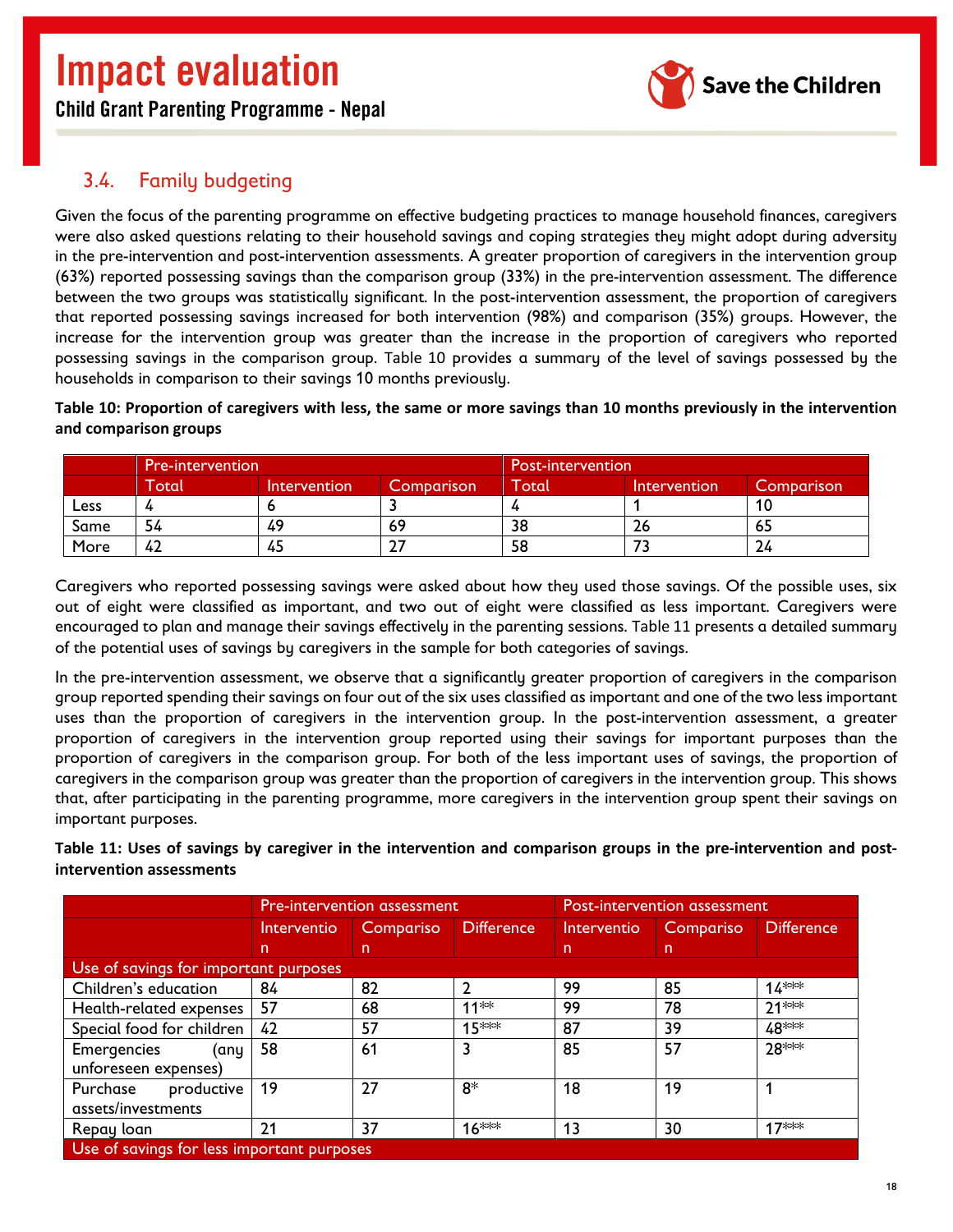

|  |  |  | <b>Child Grant Parenting Programme - Nepal</b> |  |
|--|--|--|------------------------------------------------|--|
|--|--|--|------------------------------------------------|--|

| Social obligations and 24<br>festivals | 38  | $***$ | 16 | 35 | 19 *** |
|----------------------------------------|-----|-------|----|----|--------|
| Buying a desirable or 4<br>luxury item | ' 4 | Ω**   |    |    | 7***   |

Differences significant at p<0.001(\*\*\*), p<0.01 (\*\*), p<0.05 (\*) and p<0.10 (~)

Caregivers were also asked questions about the coping strategies they planned to adopt in times of adversity. Similarly, the coping strategies were classified as positive or less positive, and caregivers were informed about these strategies during the parenting session. In the pre-intervention assessment, a larger proportion of caregivers in the intervention group reported resorting to three out of six of the positive coping strategies than the proportion of caregivers in the comparison group. With respect to less positive coping strategies, a larger proportion of caregivers in the comparison group reported resorting to three out of seven of less positive strategies than the proportion of caregivers in the intervention group. In the post-intervention assessment, the proportion of caregivers in the intervention group that resorted to positive strategies increased further for five out of six of them. However, we observe that a larger proportion of caregivers in the intervention group reported that they planned to resort to two out of seven of the less positive strategies in times of adversity. Similarly, a larger proportion of caregivers in the comparison group also reported relying on two out of seven of the less positive strategies. [Table 12](#page-20-0) presents a detailed summary of the coping strategies that caregivers plan to adopt in the sample for both categories.

<span id="page-20-0"></span>**Table 12: Coping strategies used by the intervention and comparison group at times of adversity in the pre-intervention and post-intervention assessment**

|                                                          | Pre-intervention assessment |                 |                   |             | Post-intervention assessment |                   |
|----------------------------------------------------------|-----------------------------|-----------------|-------------------|-------------|------------------------------|-------------------|
|                                                          | Interventio                 | Compariso<br>n  | <b>Difference</b> | Interventio | Compariso<br>n               | <b>Difference</b> |
| Positive coping strategies                               | $n \sim 100$                |                 |                   | n           |                              |                   |
| Sell something (land,<br>livestock)                      | 18                          | 9               | 9***              | 21          | 4                            | $17***$           |
| Use savings                                              | 49                          | 25              | $24***$           | 97          | 29                           | 68 ***            |
| Find more work for<br>adults in the family               | 15                          | $\overline{15}$ | $\mathbf 0$       | 8           | 19                           | $11***$           |
| Take a loan from a self-<br>help group or<br>cooperative | 37                          | 26              | $11***$           | 35          | 33                           | $\overline{2}$    |
| Cut down on<br>unnecessary items                         | 13                          | 12              | 1                 | 51          | 22                           | $29$ **           |
| Ask the (local)<br>government for<br>assistance          | 8                           | 10              | $\overline{2}$    | 1           | $\overline{7}$               | 6***              |
| Less positive coping strategies                          |                             |                 |                   |             |                              |                   |
| Borrow money from a<br>neighbour or relative             | 60                          | 62              | $\overline{2}$    | 69          | 58                           | 11 ***            |
| Ask the community for<br>help                            | 14                          | 14              | $\mathbf 1$       | 17          | 15                           | $\overline{2}$    |
| Use jewellery or<br>property as collateral<br>(dhito)    | 26                          | 18              | $8$ **            | 15          | $\overline{7}$               | $8***$            |
| Take a loan from a<br>moneylender                        | 58                          | 78              | 20***             | 8           | 76                           | 68***             |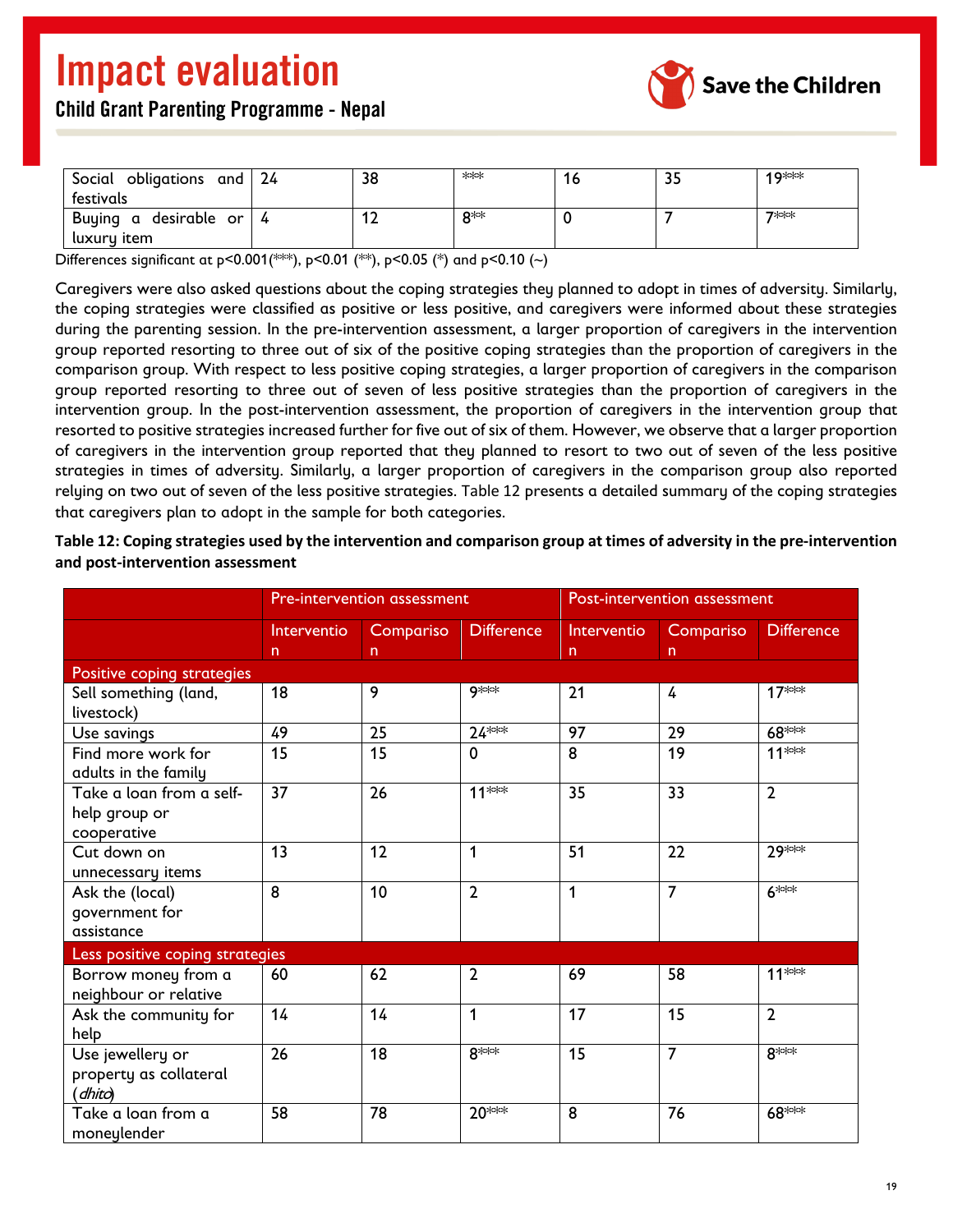

| <b>Child Grant Parenting Programme - Nepal</b> |  |  |
|------------------------------------------------|--|--|
|------------------------------------------------|--|--|

| Cut down on food                           |  | 4**  |  | 11 *** |
|--------------------------------------------|--|------|--|--------|
| Take child/children out of   0             |  | $2*$ |  |        |
| school                                     |  |      |  |        |
| Ask child/children to help $\vert 0 \vert$ |  |      |  |        |
| with work, earning                         |  |      |  |        |
| income                                     |  |      |  |        |

Differences significant at p<0.001(\*\*\*), p<0.01 (\*\*), p<0.05 (\*) and p<0.10 (~)

### <span id="page-21-0"></span>3.5. Child development and early learning

To measure child development and early learning skills, we used IDELA for children aged 3–5 and CREDI for children aged 0–2. IDELA covers four domains: emergent literacy, emergent numeracy, social–emotional development and motor development. In addition to the four required domains, there are two optional domains: executive function and approaches to learning. The overall IDELA score does not include the scores from the optional domains. There are four domains in CREDI: motor development, language development, social–emotional development and cognitive development. We expect that an improvement will be observed in social–emotional skills between the pre-intervention and the post-intervention assessment for both the intervention and comparison groups. The improvement for both groups can be attributed to the expected development progress over time. However, we hypothesize that the improvement for the intervention group will be higher than for the comparison group due to the parenting intervention.

## <span id="page-21-1"></span>3.5.1. CREDI (children aged 0–2)

The CREDI tool was used to assess younger children's (aged 0–2) learning and development across four domains: motor, cognitive, language and social–emotional development. The assessment provides two scores.

- Raw scores: The units for these scores are specific to CREDI and do not correspond to any other known metric.
- Norm-referenced standardized scores: these compare raw scores in each domain to the average score in the CREDI reference population of a particular age with an "ideal" home environment.[5](#page-21-2) For most children, the norms-referenced score ranges between -2 and 2. A score of 0 thus means that a given child has a similar developmental status on that domain as the average child in the CREDI reference sample of the same age. A score of -1 means that the child's raw score is one SD below the same age average of the reference sample.

The CREDI team also recommends using norm-referenced standardized scores for comparisons across different domains. The raw scaled scores are ideal for undertaking hypothesis tests. For instance, we will use raw scaled scores to study whether a difference exists between the intervention and comparison groups' child development levels and to determine whether that difference is significant.

<span id="page-21-2"></span><sup>5</sup> According to the CREDI Scoring Manual (2018), the CREDI reference population comprises all children in the original CREDI database with an "ideal" home environment. Ideal home environments were defined through maternal educational attainment (college or higher), as well as through the number of activities carried out by adults with the child over the last three days (at least four out of the six MICS home stimulation activities): [https://cdn2.sph.harvard.edu/wp-content/uploads/sites/74/2016/05/CREDI-Scoring-Manual-8-Jun-2018.pdf.](https://cdn2.sph.harvard.edu/wp-content/uploads/sites/74/2016/05/CREDI-Scoring-Manual-8-Jun-2018.pdf)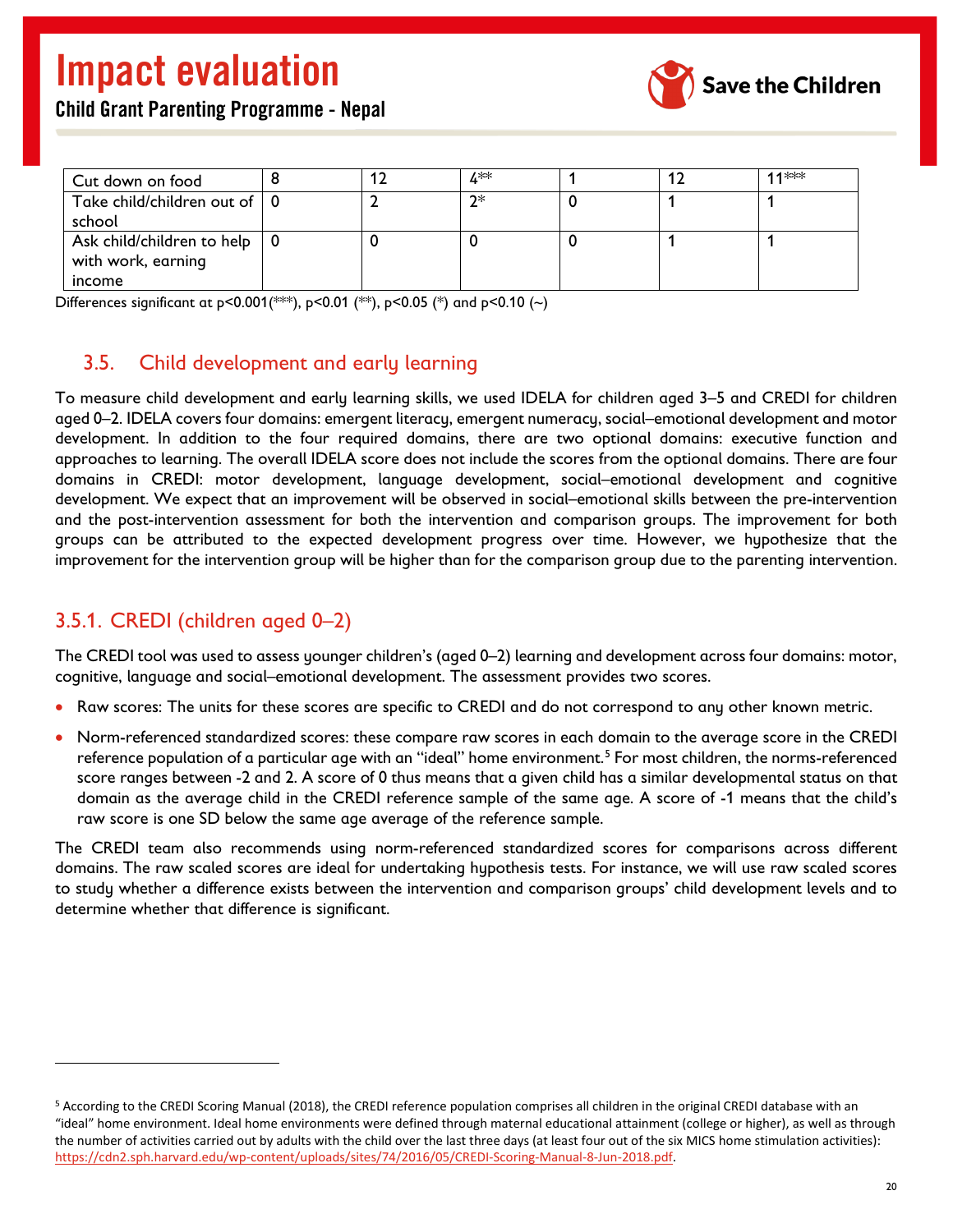

#### <span id="page-22-0"></span>**Table 13: Norms-referenced standardized and raw scores for the pre-intervention and post-intervention assessment for the entire sample**

|                      | <b>Raw scaled scores</b> |                   | Norm-referenced standardized scores |                   |
|----------------------|--------------------------|-------------------|-------------------------------------|-------------------|
| <b>Domains</b>       | Pre-intervention         | Post-intervention | Pre-intervention                    | Post-intervention |
| Language             | 48.42                    | 50.37             | $-1.26$                             | $-0.92$           |
| Motor                | 48.03                    | 50.47             | $-1.07$                             | $-0.61$           |
| Cognitive            | 48.08                    | 50                | $-1.43$                             | $-1.05$           |
| Social-emotional     | 47.97                    | 50.42             | $-1.26$                             | $-0.90$           |
| <b>CREDI</b> overall | 48.13                    | 50.21             | $-1.44$                             | $-0.86$           |

We observe that the overall CREDI and domain-specific raw scaled and norms-referenced standardized scores increased between the pre-intervention and the post-intervention assessment. We also find that, among all domains, children's motor development skills were strongest in the post-intervention assessment, while children continue to struggle most in cognitive development.

#### **Language development**

Through the language development domain, CREDI assesses children's ability to communicate their needs and desires and to understand what others are saying to them. The average raw score for the entire sample for the pre-intervention assessment was 48.49, and the post-intervention assessment score was 50.40. In the pre-intervention assessment, the average norm-reference standardized score for the entire sample was -1.26 SDs. This indicates that, at the preintervention stage, the sample's average score was 1.26 SDs lower than the average score of the CREDI reference group for each group. The average norm-referenced score increased to -0.92 SDs in the post-intervention assessment.

In the pre-intervention and post-intervention assessment, the intervention group's average raw score was higher than the comparison group's average raw score. The difference between the intervention and comparison group was statistically significant. For both groups, the average raw score increased between the pre-intervention assessment and the post-intervention assessment. An increase was observed for both groups due to expected development progress over time in childhood. However, the increase for the intervention group was higher than the increase for the comparison group. This difference was also statistically significant.

<span id="page-22-1"></span>**Figure 6: Language development: average raw score in pre-intervention and post-intervention assessment – difference in average gains for the intervention and comparison groups**

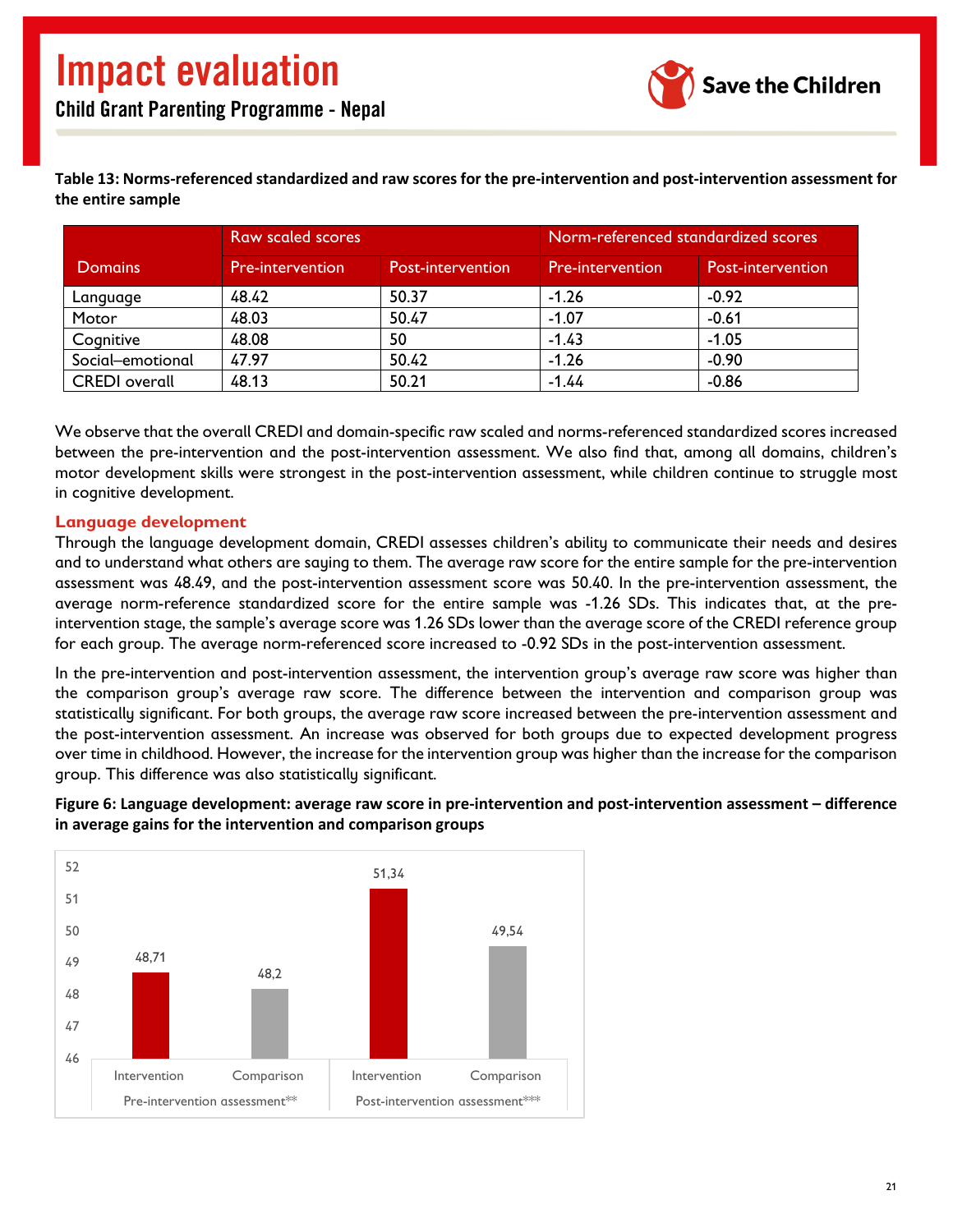Child Grant Parenting Programme - Nepal





Differences significant at p<0.001(\*\*\*), p<0.01 (\*\*), p<0.05 (\*) and p<0.10 (~)

We disaggregated the average gains between the pre-intervention and the post-intervention assessment for the language development domain by age and sex. We find that boys' average gains in the intervention group were higher than those of girls. We also observe that the average gains for one-year-old children exceeded the average gains for two-year-old children in the comparison group. This indicates that participation in the parenting programme benefits households with boys more than households with girls in terms of language development.

<span id="page-23-0"></span>



Differences significant at p<0.001(\*\*\*), p<0.01 (\*\*), p<0.05 (\*) and p<0.10 (~)

#### **Motor development**

The motor development domain in the CREDI assessment measures children's ability to use fine and gross movements to explore and engage with their environment. The average raw score for the entire sample for the pre-intervention assessment was 48.04, and the post-intervention assessment score was 50.51. In the pre-intervention assessment, the average norm-reference standardized score for the entire sample was -1.26 SDs, and the average norm-referenced score increased to -0.61 SDs in the post-intervention assessment. In the pre-intervention assessment, the intervention group outperformed the comparison group by 0.47 units. In the post-intervention assessment, the intervention group's average score was 1.99 units higher than the comparison group's average score. The average raw score increased between the pre-intervention assessment and the post-intervention assessment for the intervention and comparison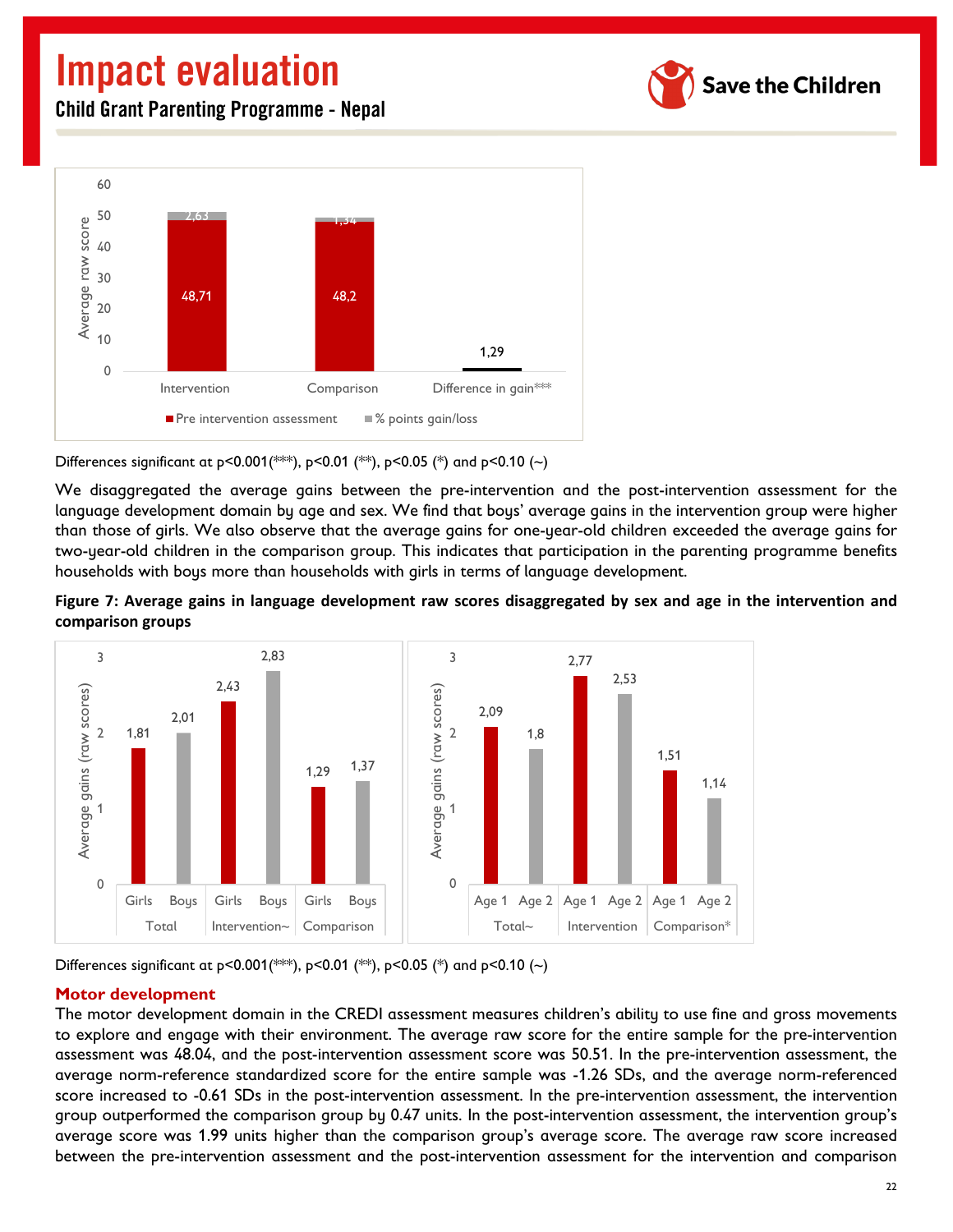

groups due to expected childhood development progress over time. However, the increase for the intervention group was higher than the increase for the comparison group.

<span id="page-24-0"></span>**Figure 8: Motor development: average raw score in pre-intervention and post-intervention assessment – difference in average gains for the intervention and comparison groups**



Differences significant at p<0.001(\*\*\*), p<0.01 (\*\*), p<0.05 (\*) and p<0.10 (~)

Upon disaggregating the improvement between the pre-intervention and the post-intervention assessment in the raw scores for both groups by sex and age, we find that boys' average gains in the intervention group were significantly greater than those of girls, and that younger children (one-year-old children) benefited more than older children (twoyear-old children) across both groups. This indicates that the parenting programme benefits boys more than girls in the younger age group for the motor development domain. These results also suggest that younger children display more rapid motor development progression than older children, regardless of participation in the parenting programme.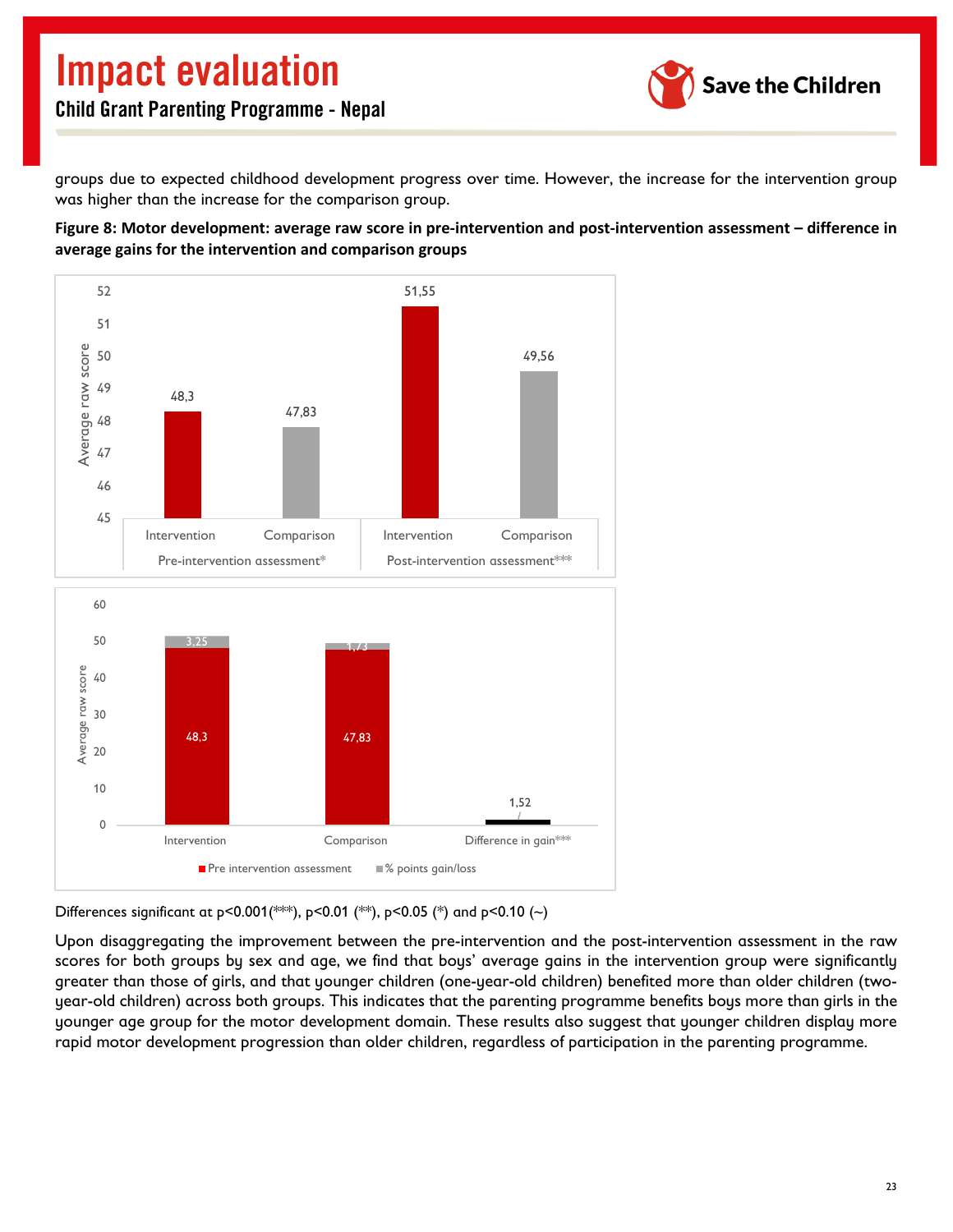

#### <span id="page-25-0"></span>**Figure 9: Average gains in language development raw scores disaggregated by sex and age in the intervention and comparison groups**



Differences significant at  $p < 0.001$  (\*\*),  $p < 0.01$  (\*\*),  $p < 0.05$  (\*) and  $p < 0.10$  (~)

#### **Social–emotional development**

The social–emotional development domain assesses children's ability to control their emotions and behaviours, to understand one's feelings and to get along with others. The average raw score for the social–emotional development domain in the pre-intervention and post-intervention assessment was 47.98 and 50.45 respectively. In the preintervention assessment, the average norm-reference standardized score for the entire sample was -1.26 SDs, and the average norm-referenced score increased to -0.90 SDs in the post-intervention assessment.

<span id="page-25-1"></span>**Figure 10: Social–emotional development: average raw score in pre-intervention and post-intervention assessment – difference in average gains for the intervention and comparison groups**

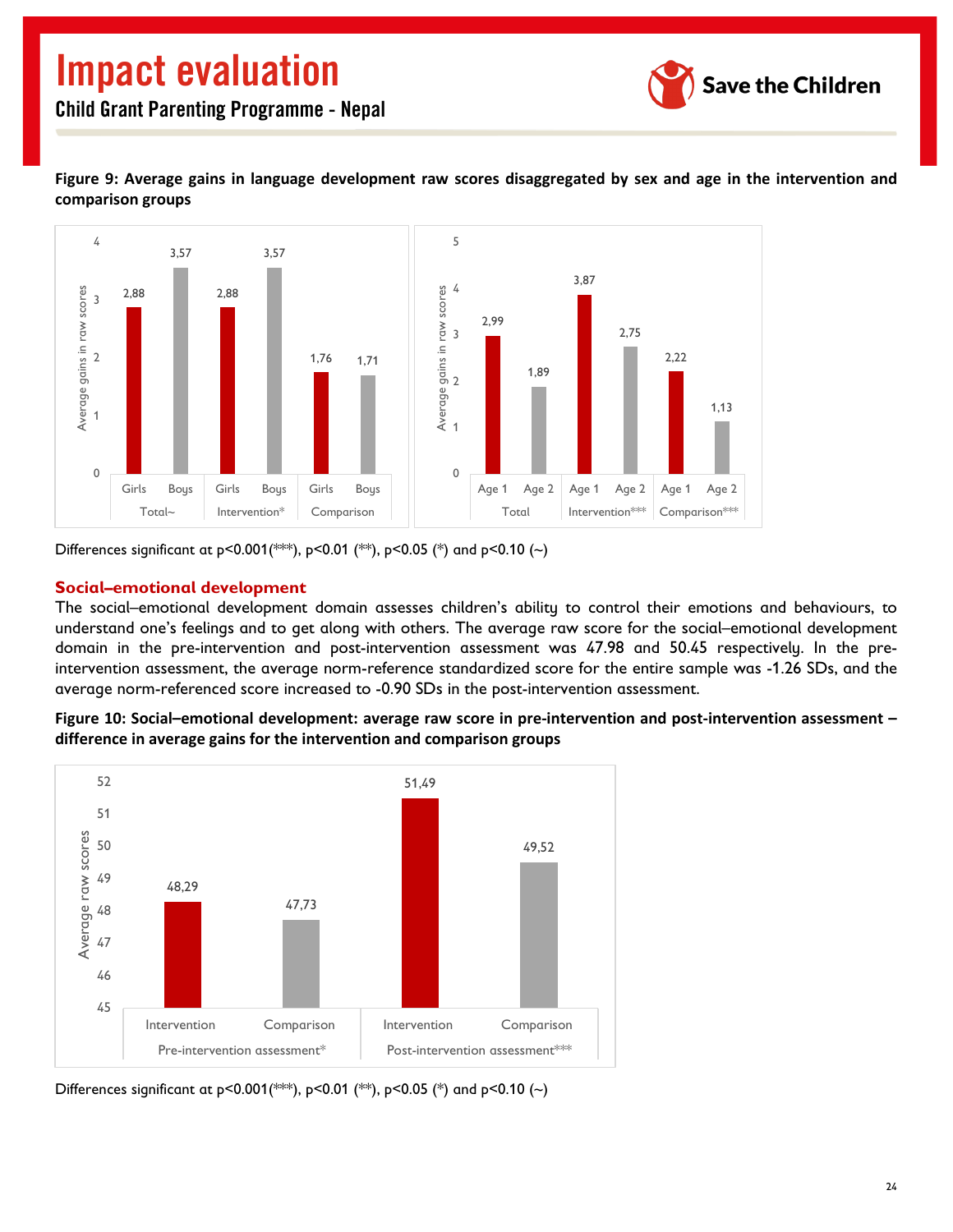**Save the Children** 

Child Grant Parenting Programme - Nepal



Differences significant at p<0.001(\*\*\*), p<0.01 (\*\*), p<0.05 (\*) and p<0.10 (~)

We disaggregate the results for the intervention and comparison group by sex and age. We find that boys' average gains were significantly greater than those of girls in the intervention group and no statistically significant difference was observed between boys and girls in the comparison group. We also find that younger children's average gains were greater than those of the older children (two-year-old children) across both groups. This indicates that the parenting programme benefits boys more than girls for the social–emotional development domain. These results also suggest that participation in the parenting programme does affect social–emotional development differently for different age groups, and that younger children display more rapid progression in social–emotional development than the older children, regardless of their participation in the programme.

<span id="page-26-0"></span>



Differences significant at p<0.001(\*\*\*), p<0.01 (\*\*), p<0.05 (\*) and p<0.10 (~)

#### **Cognitive development**

Through the cognitive development domain, the CREDI assessment measures children's ability to pay attention, remember information, perceive and discriminate between objects and people in their environment, solve problems and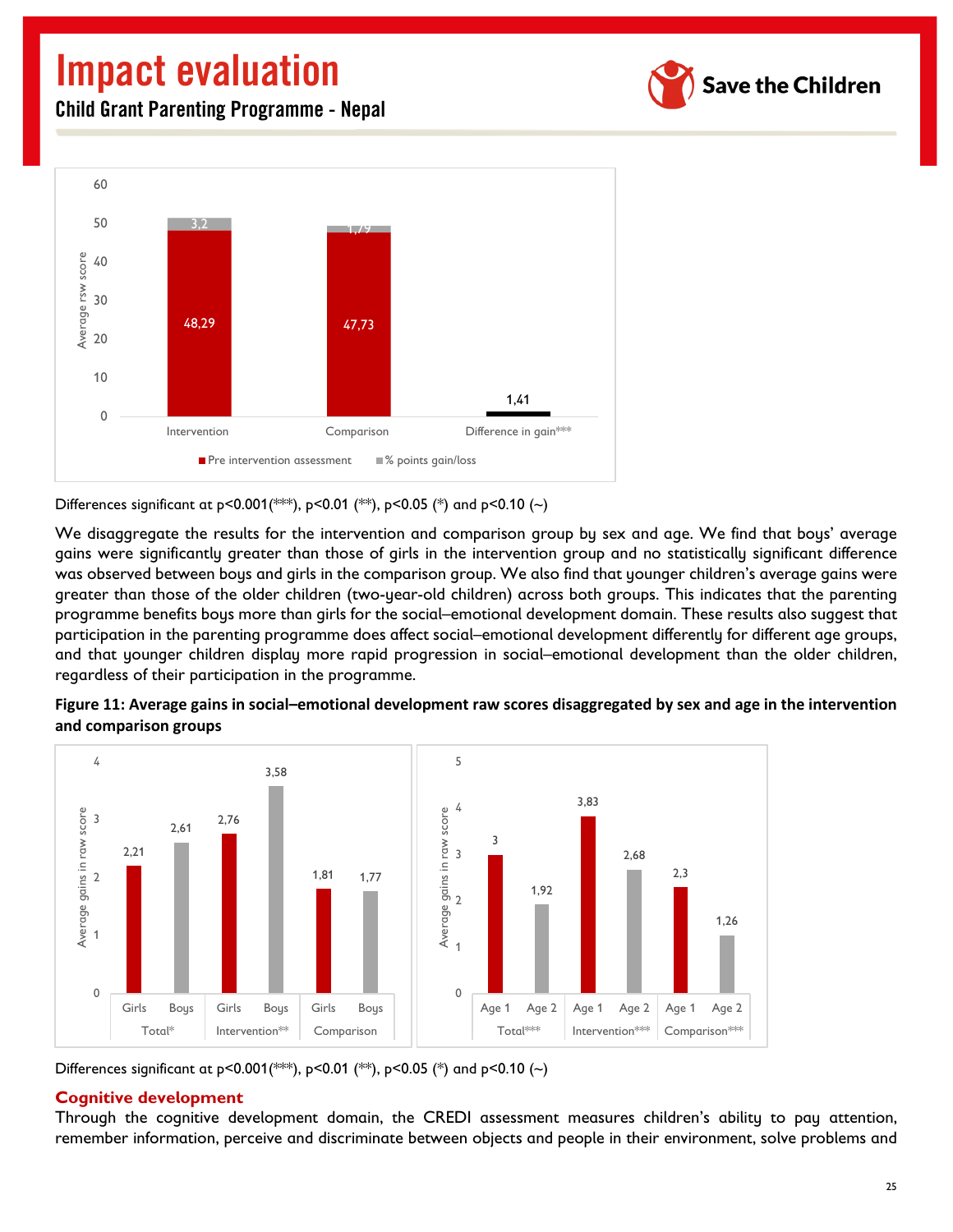![](_page_27_Picture_1.jpeg)

Child Grant Parenting Programme - Nepal

acquire basic knowledge. In the pre-intervention assessment, the average raw score for the entire sample was 48.09 and, in the post-intervention assessment, the average score was 50.03. In the pre-intervention assessment, the average norm-reference standardized score for the entire sample was -1.43. The average norm-referenced score increased to - 1.05 SDs in the post-intervention assessment. The intervention group's average raw score was higher than the comparison group's average raw score in the pre-intervention and post-intervention assessment. The difference between the two groups was statistically significant. The average raw score in the cognitive development domain increased for both groups due to the expected progression in childhood development over time. However, the improvement for the intervention group was higher than the improvement for the comparison group. The difference between the two groups was statistically significant.

<span id="page-27-0"></span>**Figure 12: Average raw score in pre-intervention and post-intervention assessment – difference in average gains for the intervention and comparison groups**

![](_page_27_Figure_5.jpeg)

Differences significant at p<0.001(\*\*\*), p<0.01 (\*\*), p<0.05 (\*) and p<0.10 (~)

The gains in the raw scores were disaggregated by sex and age for the intervention and comparison groups. We find that boys' average gains were significantly greater than those of girls in the intervention group and no statistically significant difference was observed between boys and girls in the comparison group. We also find that younger children's average gains were greater than those of the older children (two-year-old children) across both groups. This indicates that the parenting programme benefits boys more than girls for the cognitive development domain. These results also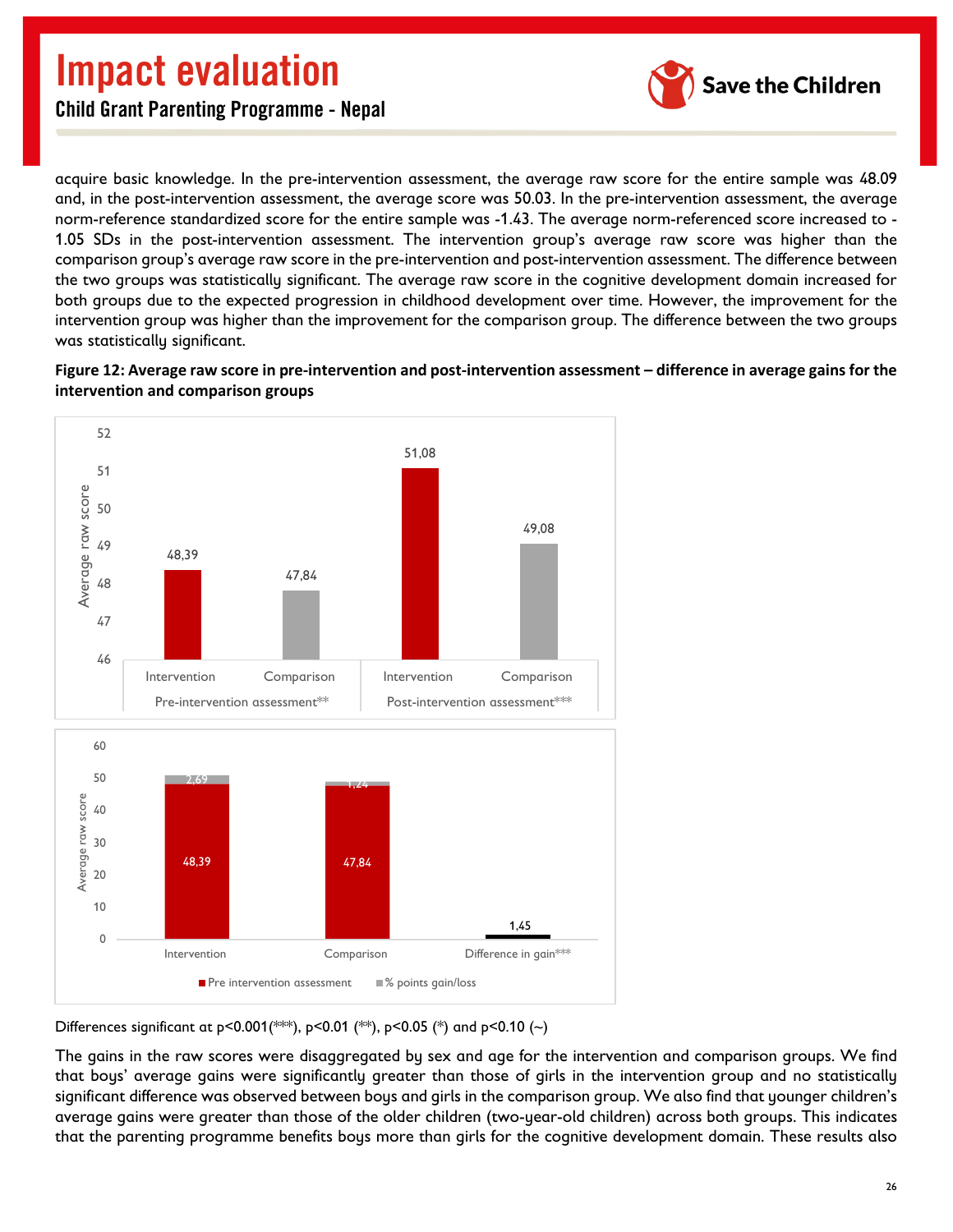![](_page_28_Picture_1.jpeg)

suggest that participation in the parenting programme does affect cognitive development differently for different age groups and that younger children display more rapid cognitive development progression than the older children, regardless of their participation in the programme.

<span id="page-28-2"></span>![](_page_28_Figure_4.jpeg)

![](_page_28_Figure_5.jpeg)

Differences significant at p<0.001(\*\*), p<0.01 (\*\*), p<0.05 (\*) and p<0.10 (~)

## <span id="page-28-0"></span>3.5.2. IDELA (children aged 3–5)

This section details children's performance on the IDELA assessment. Total domain scores are calculated by adding the weighted score for each core domain (social–emotional development, emergent numeracy, emergent literacy and motor development) so that all domains contribute equally to the total score. The overall IDELA score and the domain scores are expressed as a percentage of the questions answered correctly in the entire assessment or the particular domain. [Table 14](#page-28-1) summarizes the results for all subdomains for the entire sample.

<span id="page-28-1"></span>

| Table 14: Overall IDELA and domain scores for the entire sample |  |  |  |
|-----------------------------------------------------------------|--|--|--|
|-----------------------------------------------------------------|--|--|--|

| <b>Domain</b>                | <b>Pre-intervention assessment</b> | Post-intervention assessment |
|------------------------------|------------------------------------|------------------------------|
| <b>Emergent literacy</b>     | 26                                 | 46                           |
| <b>Emergent numeracy</b>     | 37                                 | 58                           |
| Motor development            | 31                                 | 60                           |
| Social-emotional development | 33                                 | 56                           |
| <b>Executive function</b>    | 30                                 | 57                           |
| Approaches to learning       | 50                                 | 58                           |
| <b>IDELA</b> overall         | 32                                 | 56                           |

We observe that the overall IDELA score (which excludes complementary domains, such as executive function and approaches to learning) increased between the pre-intervention and the post-intervention assessment. We also find that, among all core domains, children's average emergent numeracy skills were the highest in the post-intervention assessment, while children continue to struggle most in emergent literacy.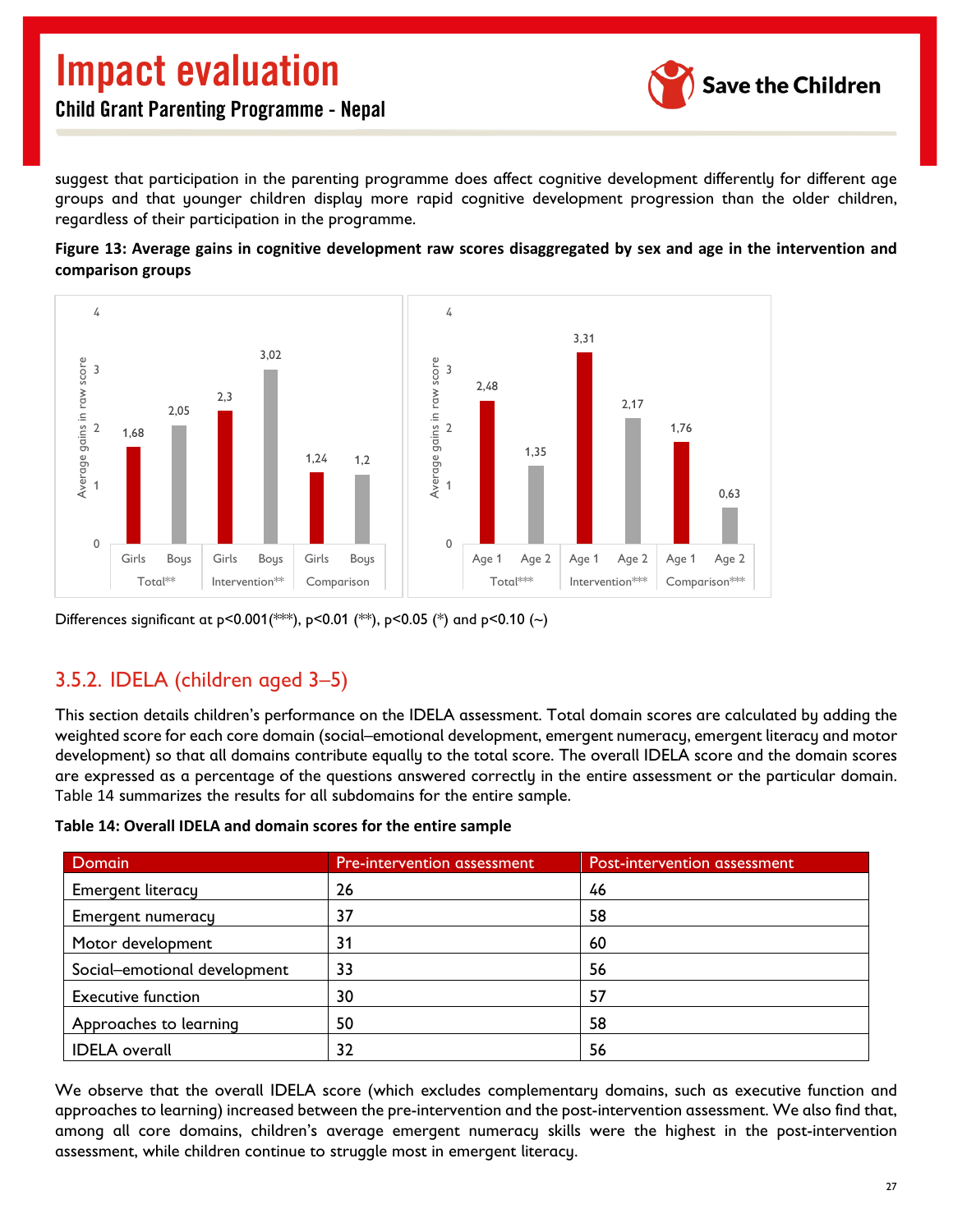Child Grant Parenting Programme - Nepal

![](_page_29_Picture_2.jpeg)

#### Emergent literacy

The emergent literacy domain assesses children's pre-literacy skills and consists of six subdomains. These subdomains include print awareness, letter identification, expressive vocabulary, emergent writing, sound discrimination and listening comprehension. The emergent literacy domain score is calculated by averaging children's scores in these six subdomains.

<span id="page-29-0"></span>![](_page_29_Figure_5.jpeg)

![](_page_29_Figure_6.jpeg)

Differences significant at p<0.001(\*\*\*), p<0.01 (\*\*), p<0.05 (\*) and p<0.10 (~)

In the post-intervention assessment, the average children's score in the emergent literacy domain was 45%. For this domain, the intervention group's average score was higher than the comparison group's average score in the preintervention and post-intervention assessment. We also observe that the intervention group's average gains between the pre-intervention and the post-intervention assessment were significantly higher than the comparison group's average gains. This indicates that the intervention group's average improvement between the pre-intervention and the postintervention assessment was greater than the comparison group's average improvement. A small (but expected) gain was observed in the emergent literacy domain for the intervention and comparison group due to expected progress in childhood development over time. However, the greater increase for the intervention group can be attributed to their participation in the parenting programme. We also disaggregate the gains between the pre-intervention and the postintervention assessment in the emergent literacy domain by sex and age.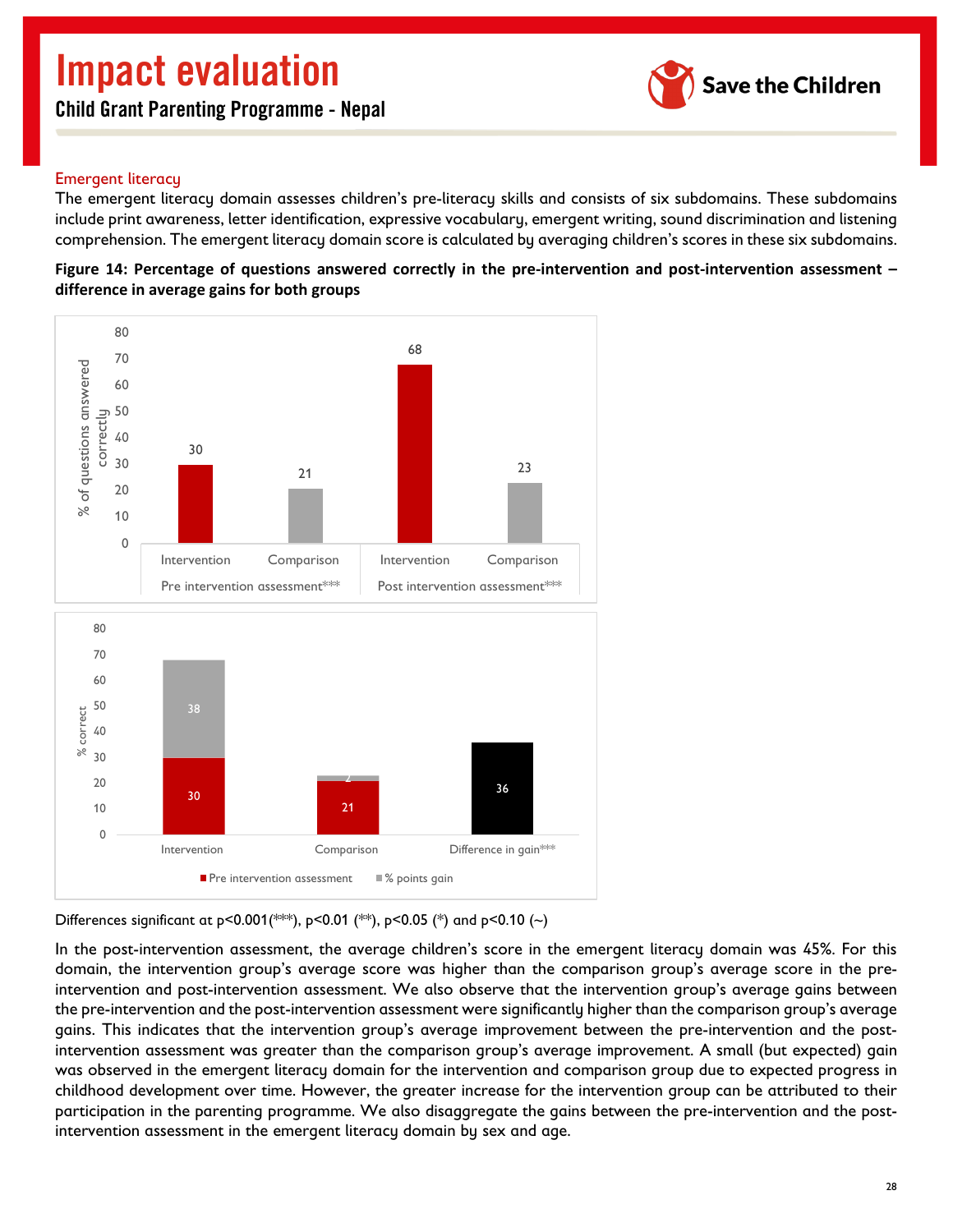![](_page_30_Picture_1.jpeg)

Child Grant Parenting Programme - Nepal

We find no statistically significant differences between boys and girls or between younger and older children in the intervention or in the comparison group. This means that participation in the intervention group is not related to differentiated improvement in this domain for different subgroups (based on sex and age).

![](_page_30_Figure_4.jpeg)

<span id="page-30-0"></span>![](_page_30_Figure_5.jpeg)

Differences significant at p<0.001(\*\*\*), p<0.01 (\*\*), p<0.05 (\*) and p<0.10 (~)

#### Emergent numeracy

The emergent numeracy domain assesses the pre-numeracy skills of children, which are essential for school readiness, through seven subdomains: number identification, shape identification, sorting and classification, comparison by length and size, one-to-one correspondence, addition and subtraction and puzzle completion. Post-assessment scores for each subdomain for the intervention and comparison can be found in Annex C. In the post-intervention assessment, the average score of children in the emergent numeracy domain was 58%. In the pre-and post-intervention assessment, the intervention group's average score was significantly higher than the comparison group's average score.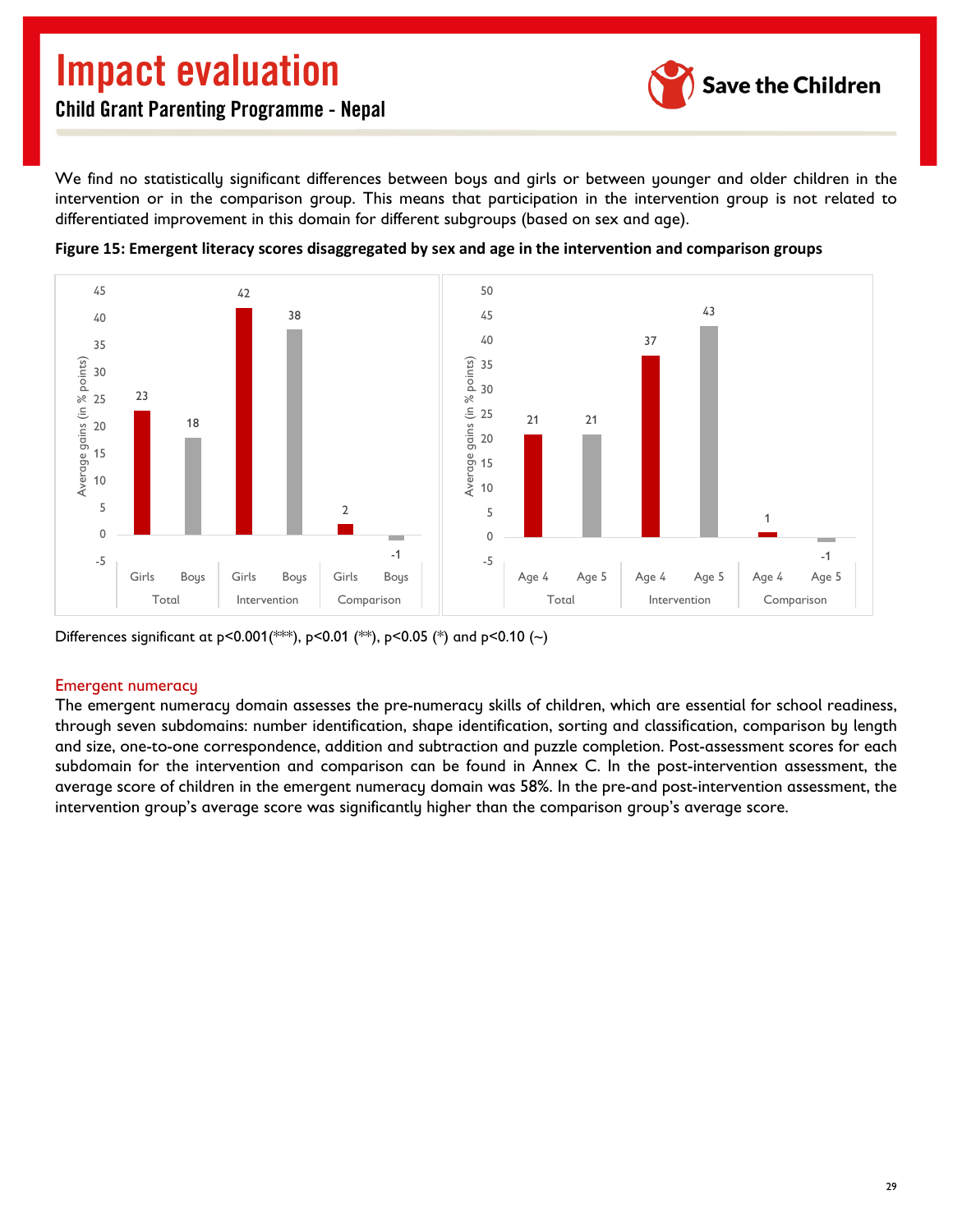![](_page_31_Picture_1.jpeg)

<span id="page-31-0"></span>**Figure 16: Emergent numeracy: percentage of questions answered correctly in the pre-intervention and postintervention assessment – difference in average gains for the intervention and comparison groups**

![](_page_31_Figure_4.jpeg)

![](_page_31_Figure_5.jpeg)

Differences significant at p<0.001(\*\*\*), p<0.01 (\*\*), p<0.05 (\*) and p<0.10 (~)

However, in the post-intervention assessment, the difference between the pre-and post-intervention assessment average scores for the intervention was higher than the difference for the comparison group. This indicates that the improvement for the intervention group is significantly higher than the improvement for the comparison group. We also disaggregate the gain between the pre-intervention and the post-intervention assessment in the numeracy domain by sex and age. We find no statistically significant differences between boys and girls or between younger and older children in the intervention or comparison group. This means that participation in the intervention group is not related to a differentiated improvement in this domain for different subgroups (based on sex and age).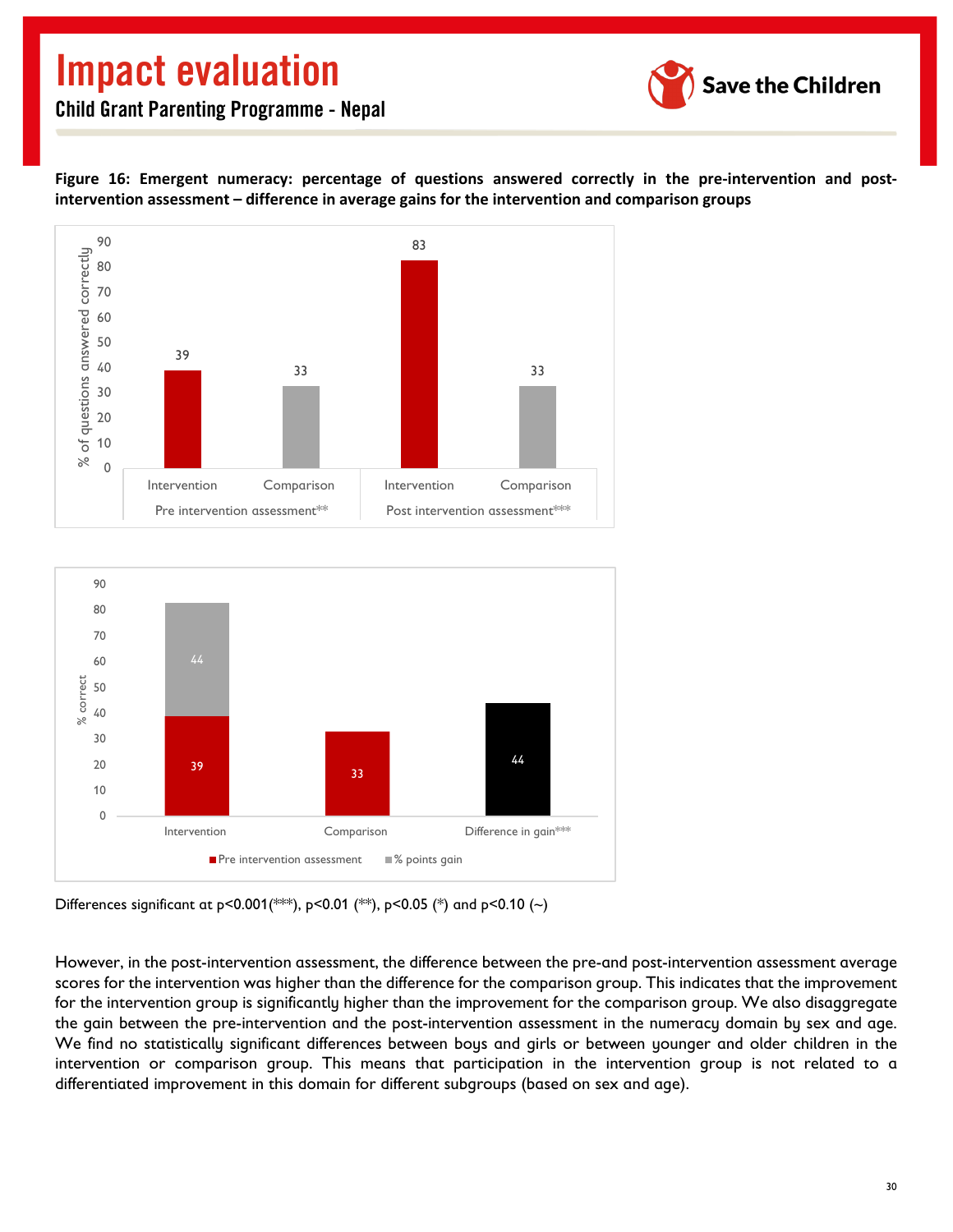![](_page_32_Picture_1.jpeg)

![](_page_32_Figure_3.jpeg)

#### <span id="page-32-0"></span>**Figure 17: Gains in emergent numeracy scores disaggregated by sex and age in the intervention and comparison groups**

Differences significant at p<0.001(\*\*\*), p<0.01 (\*\*), p<0.05 (\*) and p<0.10 (~)

#### Motor development

The motor development domain measures children's gross and fine motor skills through a combination of four subdomains: copying a shape, drawing a person, folding a piece of paper and hopping. In the post-intervention assessment, the average score for the post-intervention assessment for the motor development domain was 58%, and the pre-intervention assessment average score was 31%. In the pre-intervention and post-intervention assessment, the intervention group's average score was significantly higher than the comparison group's average score. We also observe that the improvement between the pre-intervention and the post-intervention assessment for the intervention group was higher than the average improvement for the comparison group. The difference in the average improvement between the two groups was statistically significant. The intervention group's average gains were 40 percentage points higher than those of the comparison group. A small (but expected) gain was observed in the motor development domain for the intervention and comparison group due to expected childhood development progress over time. However, the greater increase for the intervention group may be attributed to their participation in the parenting programme.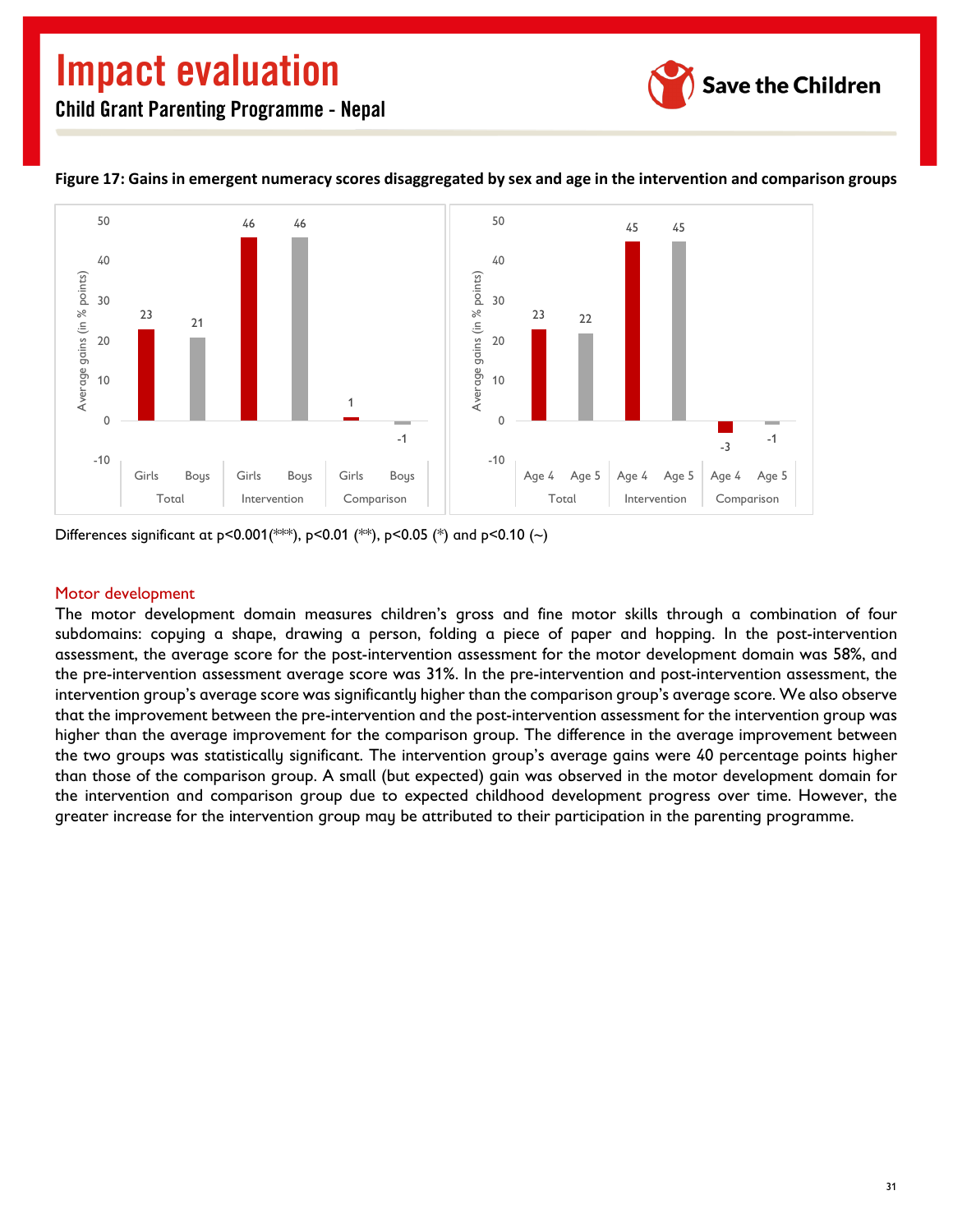![](_page_33_Picture_1.jpeg)

<span id="page-33-0"></span>**Figure 18: Motor development: percentage of questions answered correctly in the pre-intervention and postintervention assessment – difference in average gains for both groups**

![](_page_33_Figure_4.jpeg)

![](_page_33_Figure_5.jpeg)

Differences significant at p<0.001(\*\*\*), p<0.01 (\*\*), p<0.05 (\*) and p<0.10 (~)

Upon disaggregating the average gains between the pre-intervention and the post-intervention assessment by sex and age, we observe that the difference between boys and girls and between younger and older children was not statistically significant for either the intervention or the comparison group. This indicates that participation in the parenting programme did not close the gap between boys and girls or between younger and older children for this domain.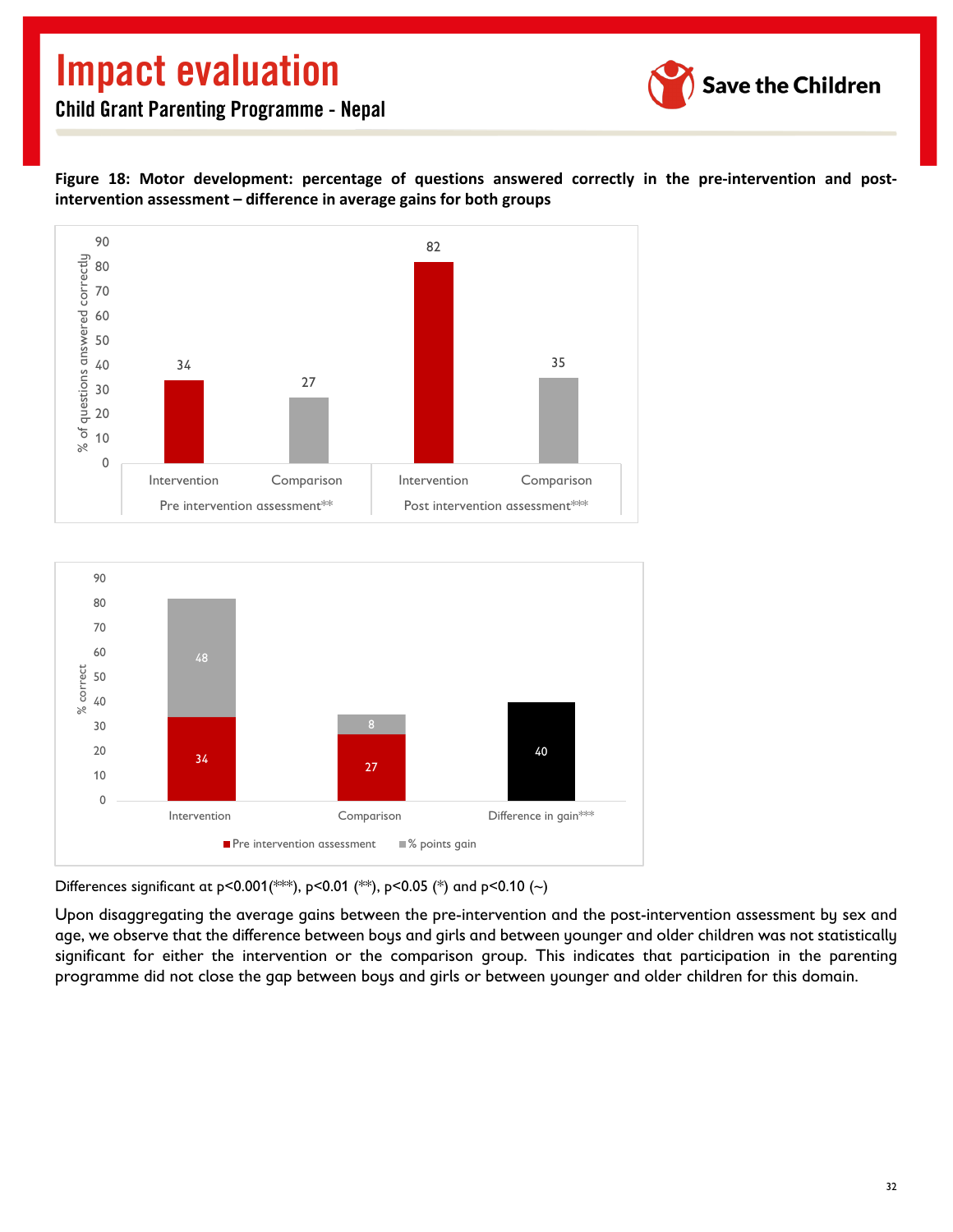![](_page_34_Picture_1.jpeg)

![](_page_34_Figure_3.jpeg)

#### <span id="page-34-0"></span>**Figure 19: Gains in motor development scores disaggregated by sex and age in the intervention and comparison groups**

Differences significant at  $p < 0.001$  (\*\*),  $p < 0.01$  (\*\*),  $p < 0.05$  (\*) and  $p < 0.10$  (~)

#### Social–emotional development

This domain is used to assess children's social–emotional development through five subdomains: self-awareness, solving conflict, empathy, emotional awareness and social relationships. In this domain, the post-intervention assessment average score for the sample was 55% and the pre-intervention assessment average score was 33%. In the preintervention and post-intervention assessment, the intervention group significantly outperformed the comparison group. We also observe that the intervention group's average gains between the pre-intervention and the post-intervention assessment were 37 percentage points higher than those of the comparison group. The difference between the average gains for the two groups was statistically significant. Children's performance for each subdomain in the social–emotional development domain can be found in Annex C.

<span id="page-34-1"></span>**Figure 20: Percentage of questions answered correctly in the pre-intervention and post-intervention assessment – difference in average gains for both groups**

![](_page_34_Figure_9.jpeg)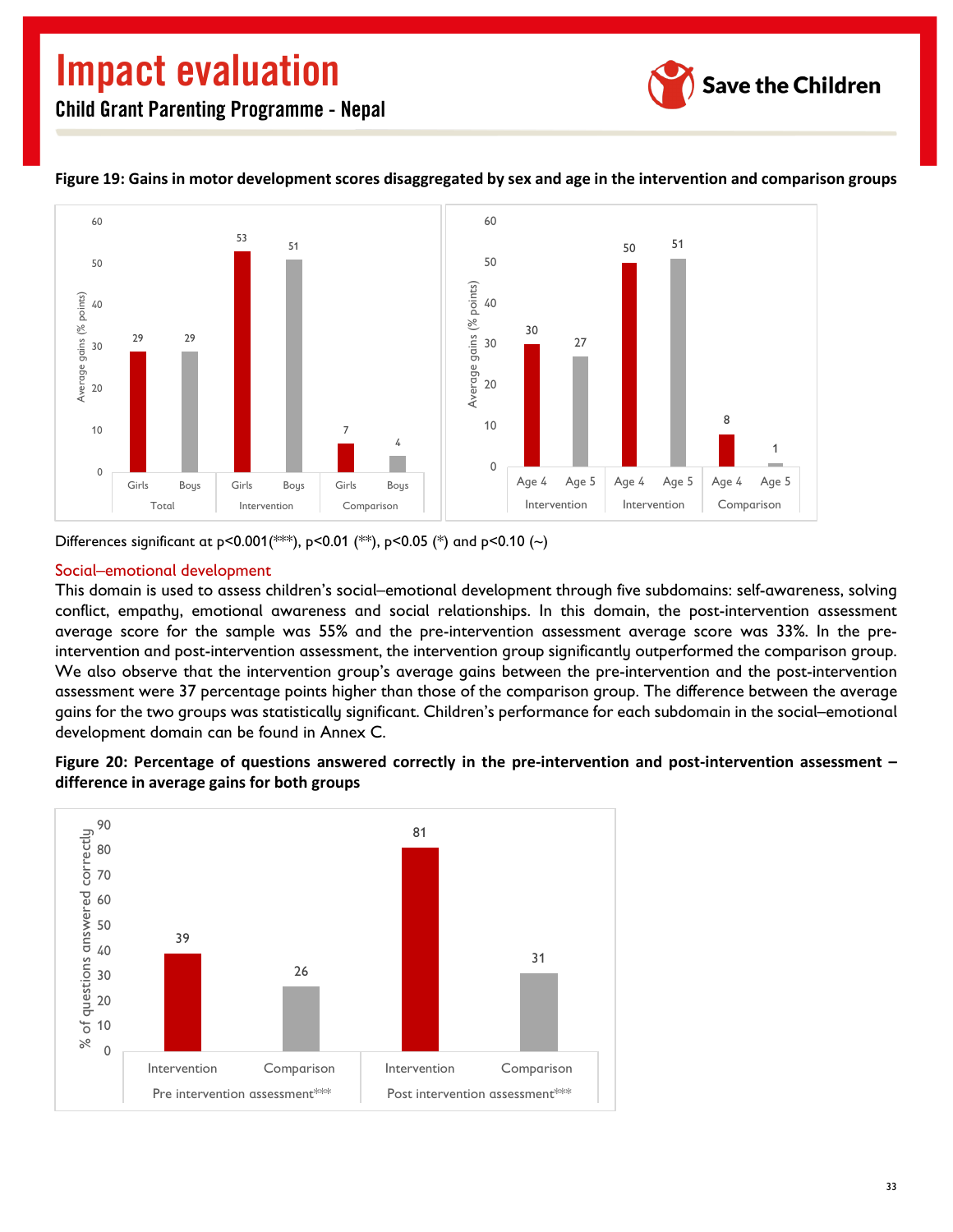![](_page_35_Picture_1.jpeg)

Child Grant Parenting Programme - Nepal

![](_page_35_Figure_3.jpeg)

Differences significant at p<0.001(\*\*\*), p<0.01 (\*\*), p<0.05 (\*) and p<0.10 (~)

We also disaggregate the average gains for the social–emotional development domain by sex and age in each group. We find no statistically significant difference between the average gains for girls and boys in the intervention or comparison groups. Similarly, the difference between the average gains for four-year-old and five-year-old children was not statistically significant. This shows that participation in (or exclusion from) the parenting programme did not cause inequitable improvement in this domain among the various subgroups based on sex and age.

![](_page_35_Figure_6.jpeg)

<span id="page-35-0"></span>**Figure 21: Gains in motor development scores disaggregated by sex and age in the intervention and comparison groups**

Differences significant at p<0.001(\*\*\*), p<0.01 (\*\*), p<0.05 (\*) and p<0.10 (~)

#### Executive function

The executive function is a complementary domain for IDELA, and therefore the results for this subdomain are not included in the overall IDELA results. The results for this domain are calculated as an average of the scores in two subdomains. The subdomains are memory and inhibitory control. In the executive function domain, the pre-intervention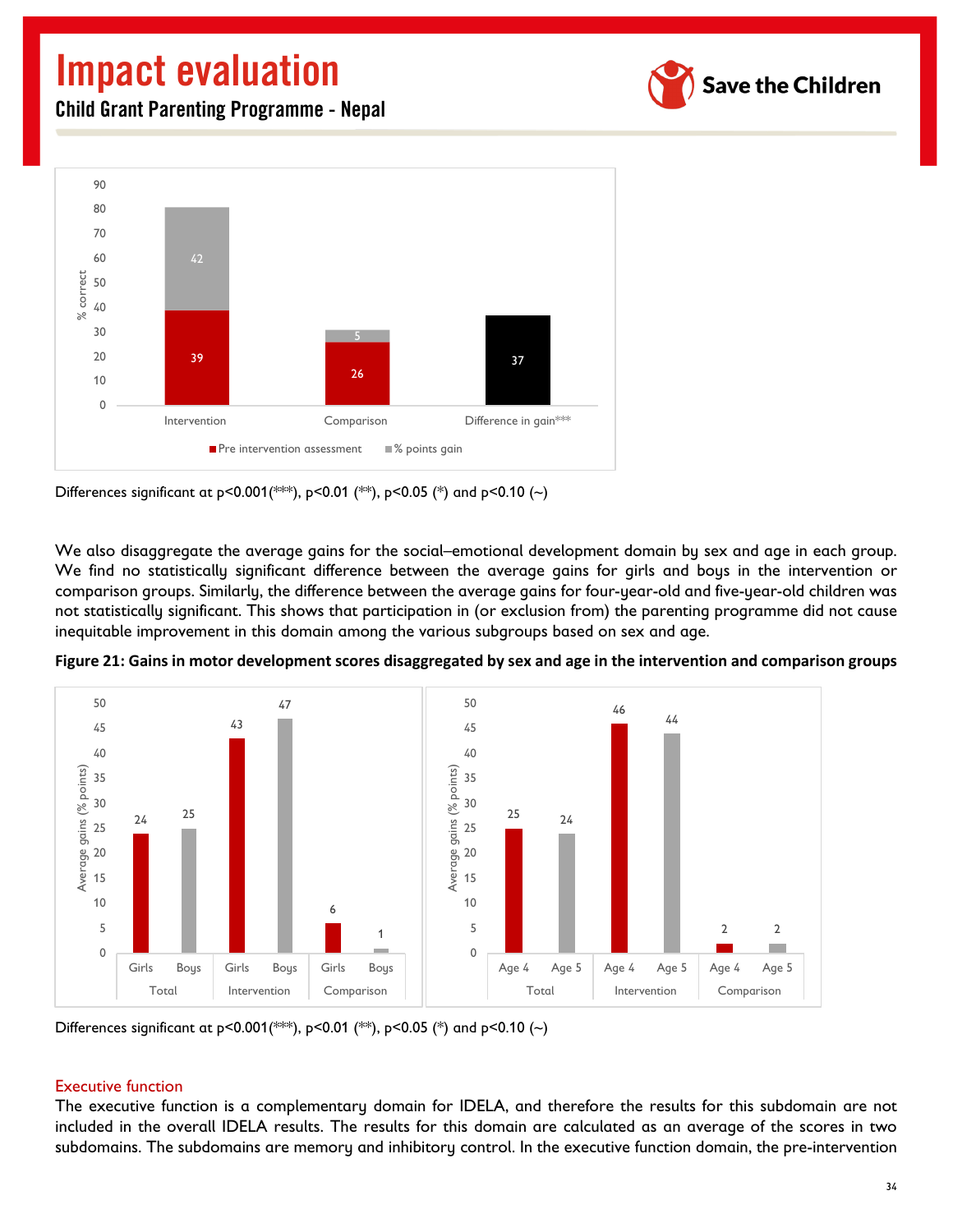![](_page_36_Picture_1.jpeg)

assessment average score for the entire sample was 29%, and the post-intervention assessment average score was 56%. The intervention group's average score was significantly higher than the comparison group's average score in both assessments. Even though an improvement between the pre-intervention and the post-intervention assessment was observed for both groups, the intervention group's average improvement was significantly higher than the comparison group's average improvement.

<span id="page-36-0"></span>**Figure 22: Executive function: percentage of questions answered correctly in both assessments – difference in average** 

![](_page_36_Figure_4.jpeg)

![](_page_36_Figure_5.jpeg)

![](_page_36_Figure_6.jpeg)

Differences significant at p<0.001(\*\*\*), p<0.01 (\*\*), p<0.05 (\*) and p<0.10 (~)

We also disaggregate the average gains for the executive function by sex and age in each group. We find no statistically significant difference between the average gains for girls and boys in the intervention and comparison group. Similarly, the difference between the average gains for four-year-old and five-year-old children was not statistically significant. This means that participation in the intervention group was not related to a differentiated improvement in this domain for different subgroups (based on sex and age).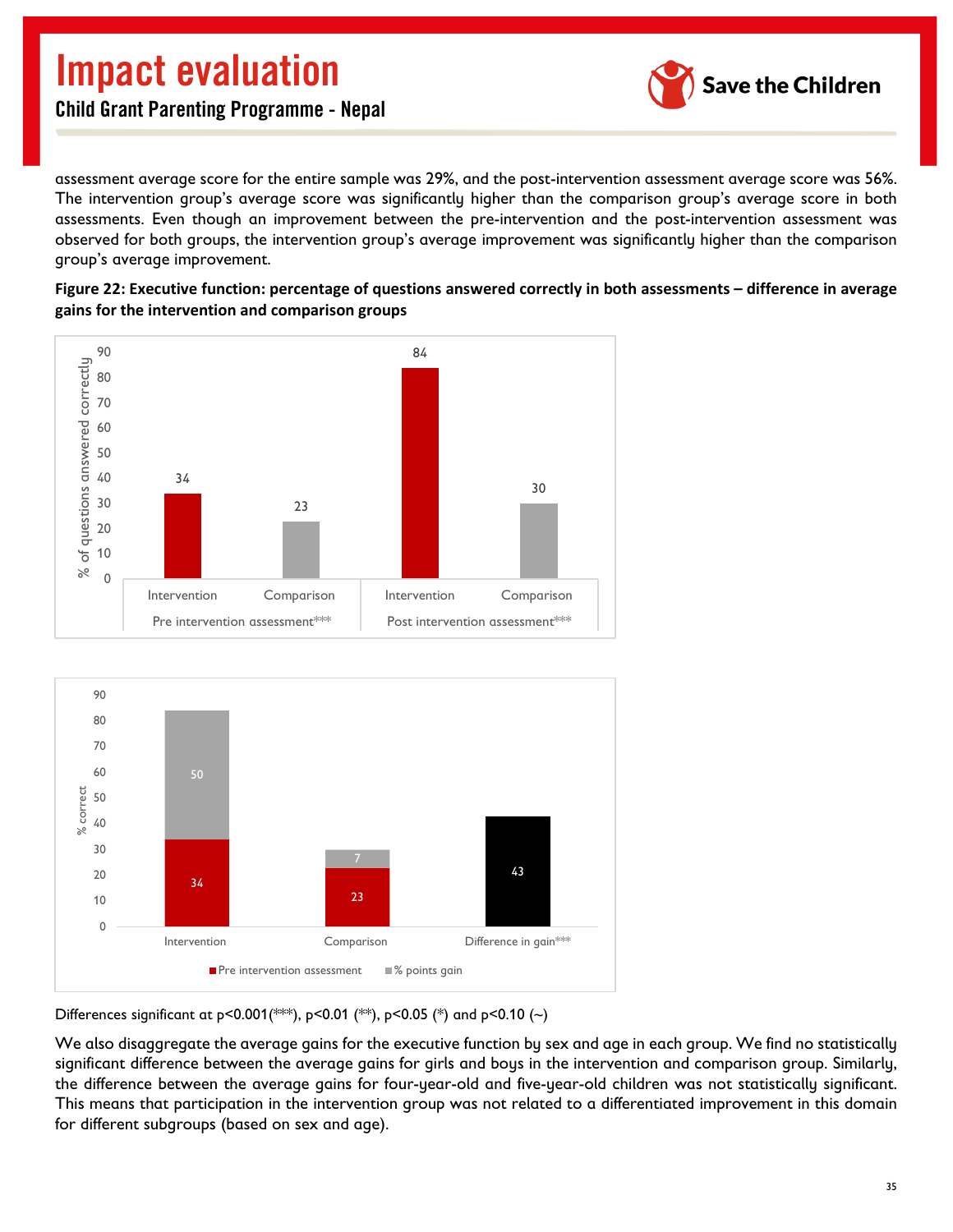![](_page_37_Picture_1.jpeg)

![](_page_37_Figure_3.jpeg)

#### <span id="page-37-1"></span>**Figure 23: Gains in executive function scores disaggregated by sex and age in the intervention and comparison groups**

Differences significant at p<0.001(\*\*\*), p<0.01 (\*\*), p<0.05 (\*) and p<0.10 (~)

### <span id="page-37-0"></span>3.6. Predictors of child development

This section presents the results of the multivariate regression analysis used to explore the relationship between child development outcomes and children's sex, children's age, participation in an early child development (ECD) programme, caregivers' level of education, number of household possessions and the frequency of caregivers' interactions with children (including various forms of maltreatment). We also used the multivariate regression analyses to assess the impact of the parenting programme on children's development levels. Detailed results from the multivariate regression analyses can be found in Annex D and Annex E.

For children aged 0–2, we observe that participation in the parenting programme led to improved development outcomes among children for all domains of the CREDI assessment. We observe that the intervention group's average gains between pre-intervention and post-intervention in various CREDI domains significantly exceeded the average gains for the comparison group. The average gains ranged from 0.64 SDs to 0.85 SDs. In the older age group (children aged 3–5), we find that the average gains for the intervention group were also greater than the average gains for the comparison group for all IDELA domains. The difference between the two groups was statistically significant. The average gains ranged from 0.30 SDs to 0.39 SDs.

We also observe a statistically significant relationship between gains in some CREDI domains between pre-intervention and post-intervention and children's sex, the number of children in the household, exposure to non-violent discipline and caregiver engagement. We observe that girls experienced lower gains than boys in three out of four CREDI domains. For each additional child in the household, the average gains dropped by 0.04 SDs in the overall CREDI score. Children exposed to a greater frequency of non-violent disciplining behaviours displayed smaller gains (by 0.06 SDs) in their overall CREDI scores than children whose exposure to non-violent discipline was lower. With each additional caregiver engagement activity, the average gains in the overall CREDI score increased by 0.09 SDs.

For children aged 3–5, we find statistically significant relationships between IDELA domains and children's exposure to psychological aggression, neglect and caregiver engagement. Children exposed to a greater frequency of psychological aggression displayed smaller gains their motor development (0.05 SDs) and social–emotional development domain (0.05 SDs) scores than children whose exposure to psychological aggression was lower. Similarly, children who were neglected more frequently by their caregivers had lower gains in the emergent literacy domain (0.05 SDs) than children whose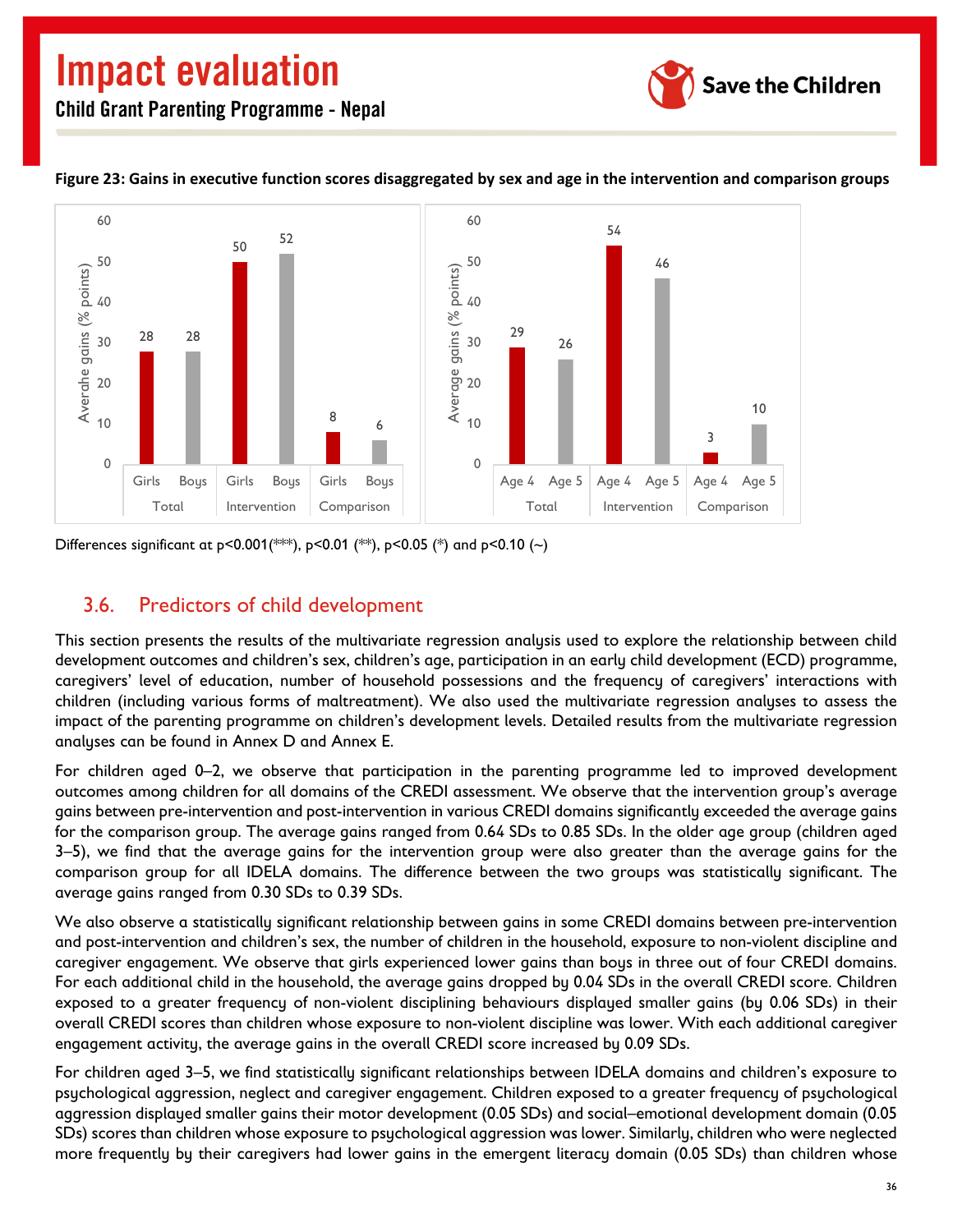![](_page_38_Picture_1.jpeg)

exposure to neglect was less frequent. We also observe that, with each additional caregiver engagement activity, the average gains in the emergent literacy domain increased by 0.01 SDs.

## <span id="page-38-0"></span>3.7. Child nutrition and growth

The period from birth to the age of two is a critical window for promoting optimal growth, health and cognitive development. Adequate and diverse nutrition via appropriate infant and young child feeding practices during infancy and early childhood is fundamental to child development. To assess whether children were receiving adequate and diverse nutrition, mothers were asked to recall the food consumed by their children during the 24 hours preceding the survey. This information was used to compute measures of dietary diversity, minimum meal frequency and minimum acceptability of the child's diet. The following results are for children aged 6–23 months.

Children's length/height and weight were measured to assess the prevalence of malnutrition in our study sample. Using the growth standards published by the World Health Organization, indicators of malnutrition for children were calculated. These indicators include weight-for-age z-score (underweight: WAZ), length/height-for-age z-score (stunting: LAZ/HAZ) and weight-for-length/height z-score (wasting: WLZ/WHZ).

### <span id="page-38-1"></span>3.7.1. Minimum dietary diversity

Minimum dietary diversity is defined as the consumption of at least four of the seven main food groups during the previous day by children aged 6–23 months. The seven food groups are grains, roots and tubers, legumes and nuts, dairy products (milk, yoghurt and cheese), flesh foods (meat, fish, poultry and liver/organ meats), eggs, vitamin A-rich fruits and vegetables and other fruits and vegetables.

The proportion of children in the sample with diverse diets increased from 54% in the pre-intervention assessment to 91% in the post-intervention assessment. In the pre-intervention assessment, we find that a larger proportion of children in the intervention group (67%) consumed a diverse diet than the proportion of children in the comparison group (41%). The difference between the intervention and comparison groups decreased in the post-intervention assessment. Ninetysix percent of children in the intervention group and 85% of children in the comparison group consumed a diverse diet.

![](_page_38_Figure_9.jpeg)

#### <span id="page-38-2"></span>**Figure 24: Percentage of children aged 6–23 months who received a diverse diet the day preceding the survey**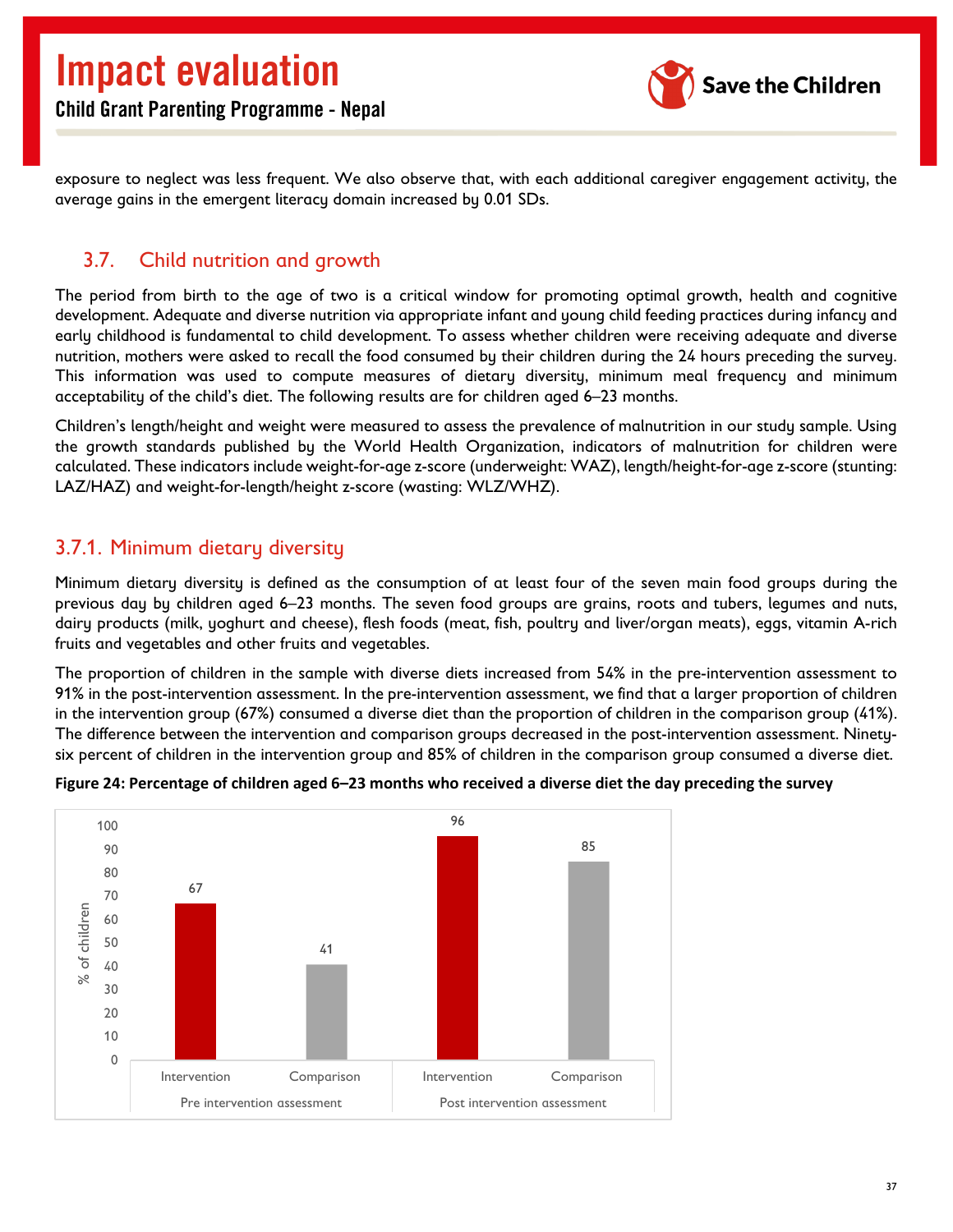![](_page_39_Picture_1.jpeg)

## Child Grant Parenting Programme - Nepal

### <span id="page-39-0"></span>3.7.2. Minimum meal frequency

"Minimum meal frequency" is defined as the child consuming a minimum number of solid, semi-solid or soft food snacks/meals during the previous day. The indicator defines "minimum" differently for breastfed and non-breastfed children, as well as by age. "Minimum frequency" is defined as eating two or more times per day for a breastfed child aged 6–8 months, eating three or more times per day for a breastfed child aged 9–23 months and eating four or more times a day for non-breastfed children aged 6–23 months. Feeding includes both meals and snacks, and feeding frequency for non-breastfed children includes both milk feeds and solid/semi-solid foods. The percentage of children who received the minimum meal frequency increased from 66% in the pre-intervention assessment to 94% in the post-intervention assessment. In the pre-intervention assessment, the proportion of children who received minimum meal frequency in the intervention group (80%) was higher than the proportion of children in the comparison group (52%). The increase in the proportion of children in the post-intervention assessment who received minimum meal frequency was higher for the comparison group than the intervention group. In the post-intervention group, the proportion of children who received the minimum meal frequency was 91% and 98% in the intervention and comparison groups respectively.

![](_page_39_Figure_5.jpeg)

<span id="page-39-2"></span>**Figure 25: Percentage of children aged 6–23 months who receive the minimum meal frequency**

### <span id="page-39-1"></span>3.7.3. Minimum acceptable diet

The minimum acceptable diet indicator is a composite measure that combines the measures of minimum meal frequency and minimum dietary diversity. Among children aged 6–23 months, 58% of children in the intervention group and 31% of children in the comparison group were receiving a minimum acceptable diet in the pre-intervention assessment. In the post-intervention assessment, the proportion of children meeting the criteria for a minimum acceptable diet increased to 87% in intervention group and to 83% among children in the comparison group. The increase between the preintervention and the post-intervention assessment in the proportion of children receiving a minimum acceptable diet was greater for the comparison group than for the intervention group.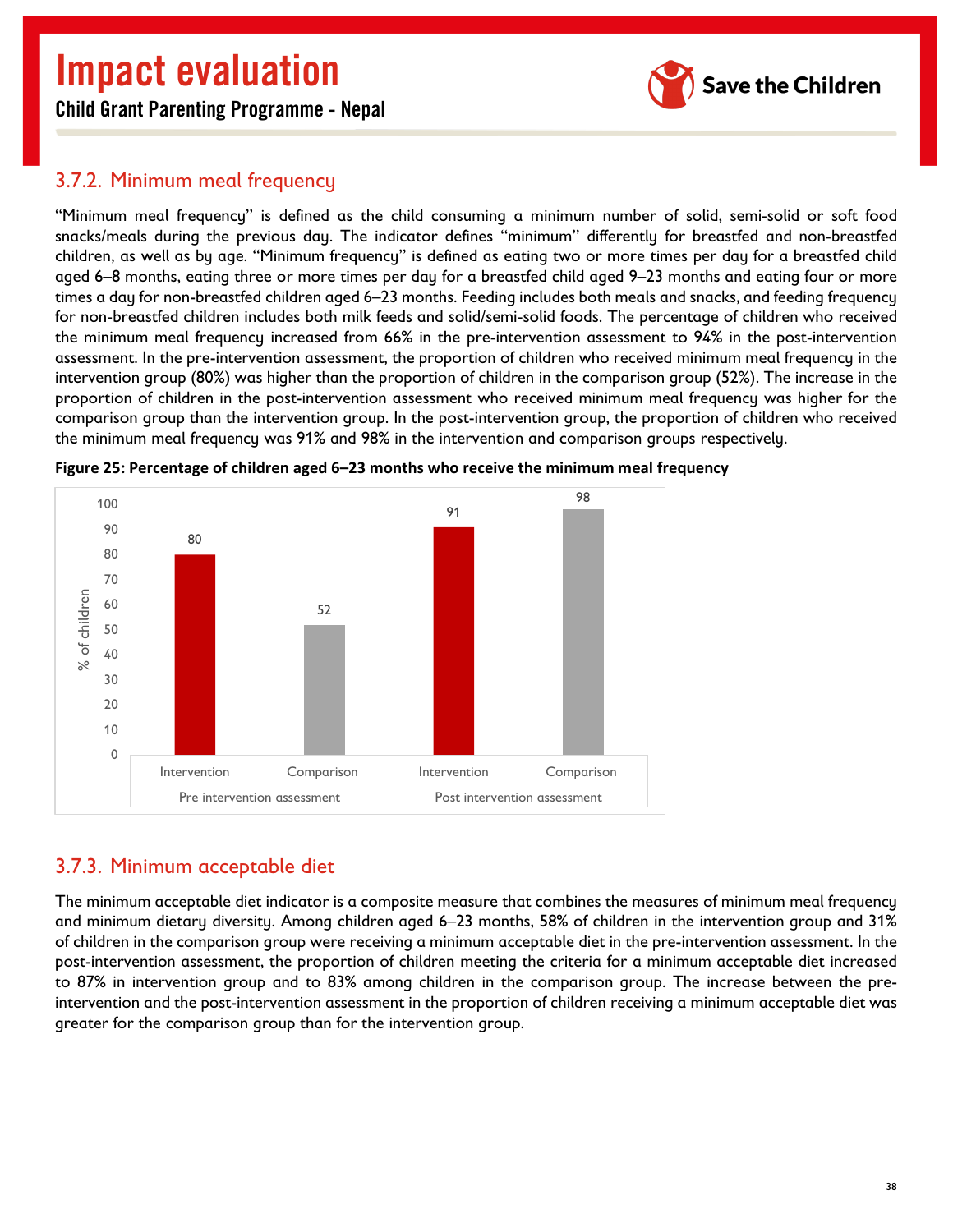![](_page_40_Picture_1.jpeg)

Child Grant Parenting Programme - Nepal

<span id="page-40-1"></span>![](_page_40_Figure_3.jpeg)

![](_page_40_Figure_4.jpeg)

## <span id="page-40-0"></span>3.7.4. Child growth (children aged 0–2)

#### **Stunting**

The proportion of children aged 0–2 in the sample who were stunted increased from 8% to 30%. However, the increase in the proportion of stunted children was greater for the comparison group than for the intervention group. In the preintervention assessment, 3% of children in the intervention group and 13% of children in the comparison group were stunted respectively. In the post-intervention assessment, 22% of children in the intervention group and 37% of children in the comparison group were stunted.

![](_page_40_Figure_8.jpeg)

<span id="page-40-2"></span>**Figure 27: Proportion of stunted children in the intervention and comparison groups (children aged 0–2)**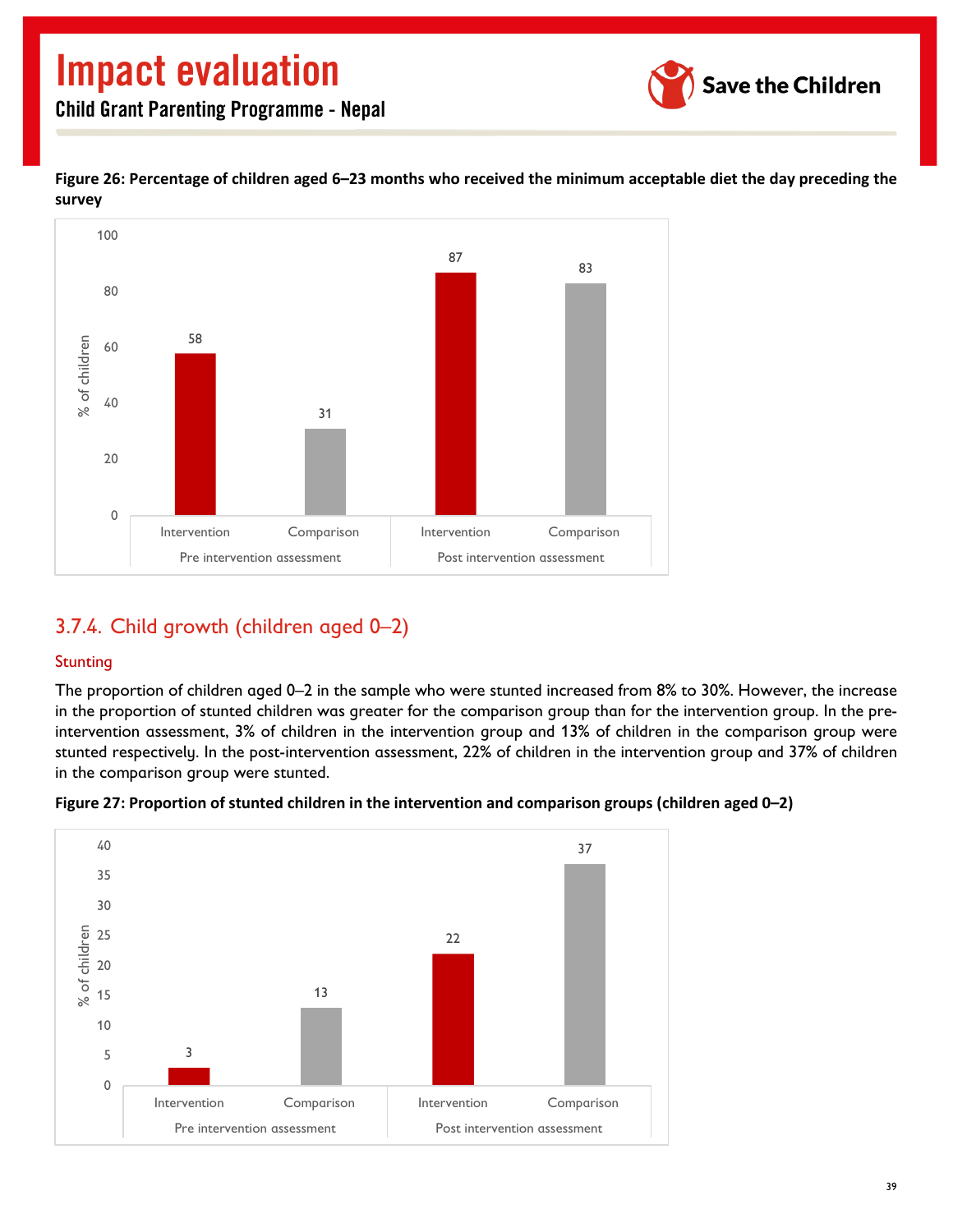Child Grant Parenting Programme - Nepal

![](_page_41_Picture_2.jpeg)

#### **Wasting**

We observe a marginal decrease in the proportion of children in the sample classified as wasted between the preintervention (15%) and post-intervention (14%) assessments. In the pre-intervention assessment, for both the intervention and comparison groups, 15% of children were wasted. In the post-intervention assessment, the proportion of wasted children decreased to 10% and increased to 18% for the intervention and comparison group respectively.

![](_page_41_Figure_5.jpeg)

<span id="page-41-0"></span>**Figure 28: Proportion of wasted children in the intervention and comparison groups (children aged 0–2)**

#### Underweight

The proportion of underweight children in the sample increased from 14% in the pre-intervention assessment to 26% in the post-intervention assessment. In the pre-intervention assessment, a larger proportion of children in the comparison group (18%) were underweight than the proportion of children in the intervention group (9%). The proportion of underweight children grew to 21% and 30% for the intervention and comparison groups respectively in the postintervention assessment.

![](_page_41_Figure_9.jpeg)

<span id="page-41-1"></span>**Figure 29: Proportion of underweight children in the intervention and comparison groups (children aged 0–2)**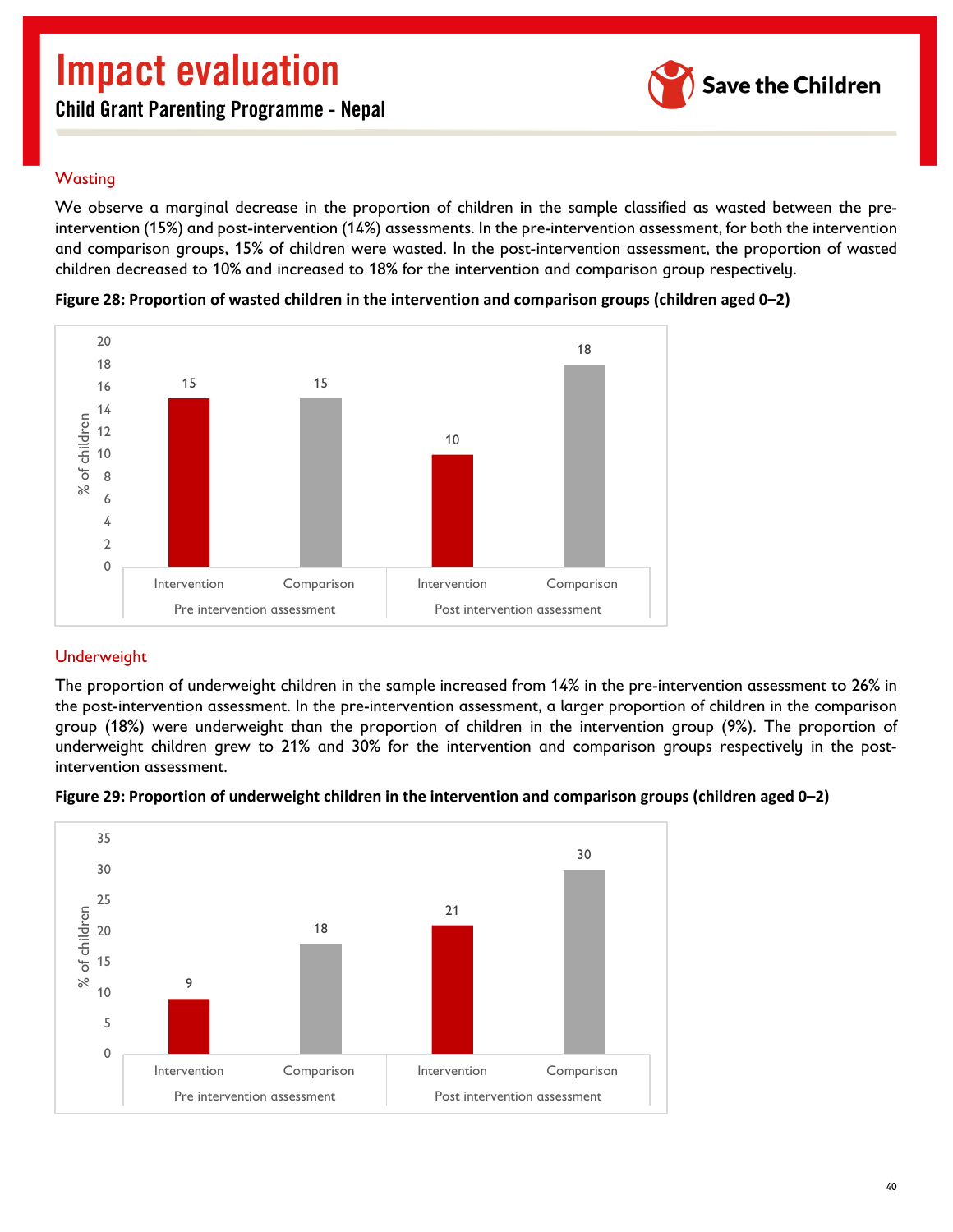**Save the Children** 

Child Grant Parenting Programme - Nepal

## <span id="page-42-0"></span>3.7.5. Child growth (children aged 3–5)

#### **Stunting**

An increase was observed in the proportion of stunted children from 25% to 34%. In the pre-intervention assessment, a larger proportion of children in the comparison group (30%) were stunted than the proportion of children in the intervention group (20%). In the post-intervention assessment, 28% of children in the intervention group and 41% of children in the comparison group were stunted. We observe that the increase in the proportion of stunted children in the comparison group was higher than the increase in the intervention group.

![](_page_42_Figure_6.jpeg)

<span id="page-42-1"></span>**Figure 30: Proportion of stunted children in the intervention and comparison groups (children aged 3–5)**

#### **Wasting**

The proportion of wasted children declined for the sample from the pre-intervention (13%) to post-intervention (11%) assessment. In the pre-intervention assessment, the proportion of wasted children in the intervention group (10%) was lower than the proportion of children in the comparison group (16%). In the post-intervention assessment, the proportion of wasted children declined to 9% and 14% for the intervention and comparison group respectively. The decrease in the proportion of wasted children was marginally higher for the intervention group than the comparison group.

![](_page_42_Figure_10.jpeg)

<span id="page-42-2"></span>![](_page_42_Figure_11.jpeg)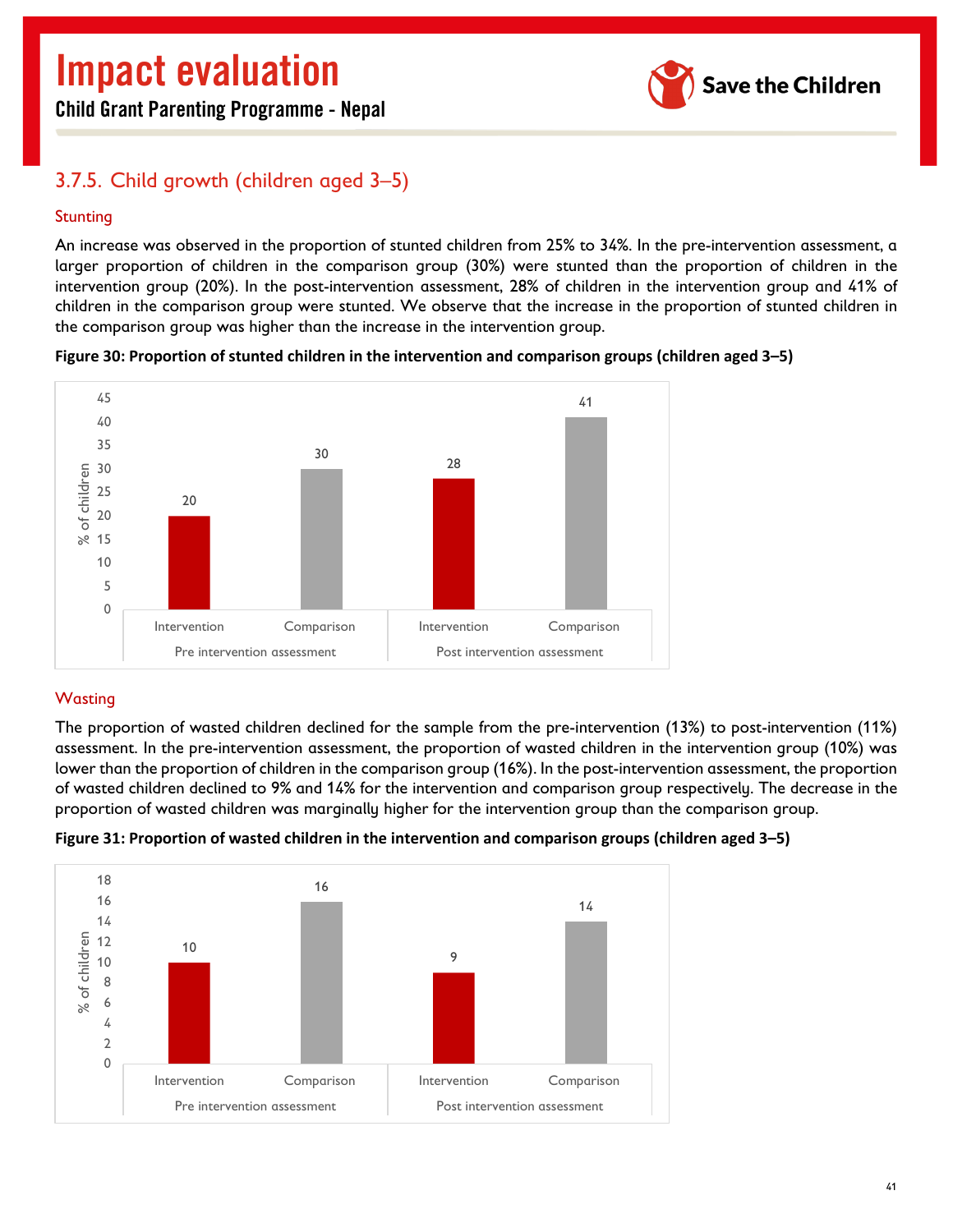Child Grant Parenting Programme - Nepal

![](_page_43_Picture_2.jpeg)

#### Underweight

The proportion of underweight children in the sample marginally increased from 26% in the pre-intervention assessment to 27% in the post-intervention assessment. In the pre-intervention assessment, a larger proportion of children in the comparison group (30%) were underweight than the proportion of children in the intervention group (22%). The proportion of underweight children remained constant in the intervention, while a small increase was observed in the proportion of underweight children in the comparison group (32%).

![](_page_43_Figure_5.jpeg)

<span id="page-43-1"></span>**Figure 32: Proportion of underweight children in the intervention and comparison groups (children aged 3–5)**

## <span id="page-43-0"></span>4. CONCLUSIONS AND LEARNING

The early years of children's lives are critical for laying a foundation for lifelong success. Therefore, nurturing care that includes adequate nutrition, protection from harm and early learning opportunities can impact children's wellbeing and resilience. Since caregivers are the primary providers of nurturing care in children's early years, it is essential to invest in them. This report presents the results of the quasi-experimental evaluation of one such investment in Nepal. The report examines and compares the changes in caregivers' practices and child development outcomes for families that received the intervention (the intervention group) and families that did not (the comparison group). Our results show that providing caregivers with a parenting intervention in addition to social assistance programmes such as the child grant can significantly improve a range of children's and caregivers' outcomes.

Children's development levels have improved across all domains between the pre-intervention and post-intervention assessment for the intervention group and the comparison group. However, the average gains for the intervention group are significantly higher than the average gains for the comparison group in all the child development domains for both age groups (children aged 0–2 and children aged 3–5). For children aged 0–2, we observe that participation in the parenting programme led to improved development outcomes among children for all child development domains. We observe that the intervention group's average gains between pre-intervention and post-intervention in various child development domains significantly exceeded the average gains for the comparison group. The average gains ranged from 0.64 SDs to 0.85 SDs. In the older age group (children aged 3–5), we find that the average gains for the intervention group were also greater than the average gains for the comparison group for all child development domains. The difference between the two groups was statistically significant. The average gains ranged from 0.30 SDs to 0.39 SDs.

With respect to caregivers' outcomes, we observe that parents became more engaged with their children's development and early learning between the pre-intervention and the post-intervention assessment, but the increase in caregiver engagement in the intervention group was significantly higher than for the comparison group. We also find a sharp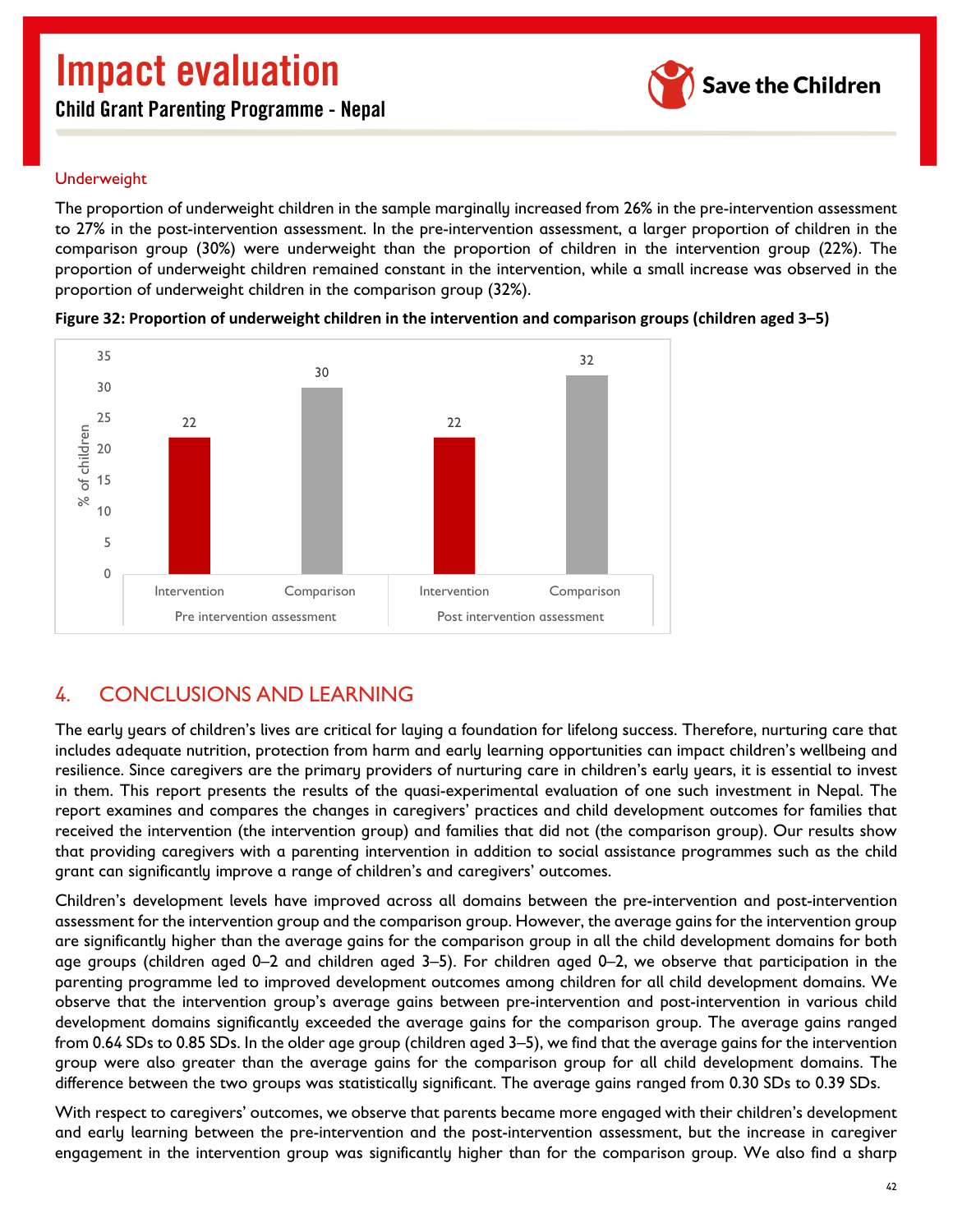![](_page_44_Picture_1.jpeg)

## Child Grant Parenting Programme - Nepal

decline in caregivers' use of maltreatment and harsh disciplining practices, especially in the intervention group. In addition, we find that a greater proportion of caregivers in the intervention group were making savings and preferred to use their savings for favourable purposes compared to the proportion of caregivers in the comparison group.

The results from the regression analysis suggest that participating in the parenting programme, the number of children in the household, children's sex, exposure to different forms of maltreatment and caregiver engagement are strong predictors of gains between pre-intervention and post-intervention in child development outcomes. Children in the intervention group had larger gains than children in the comparison group for all domains for both age groups. For the younger children, we observe that girls and children from large families (with more children) had smaller gains in their child development outcomes than boys and children from smaller families (with fewer children) respectively. We also find that children with more frequent exposure to psychological aggression and neglect experienced smaller gains in their child development outcomes than children with lower exposure to non-violent discipline, psychological aggression and neglect respectively.

Despite the large improvements for the intervention group in their child development and parenting outcomes, we observe that the success of the parenting programme in improving children's nutrition outcomes has been limited. We find that that the prevalence of stunting, wasting and being underweight has increased for our sample, and the increase in the prevalence of malnutrition between the pre-intervention and post-intervention assessment in the intervention group is only marginally lower than the increase for the comparison group. We also observe that the increase between the pre-intervention and post-intervention assessment in the proportion of children who received minimum dietary diversity, meal frequency and acceptable diets was greater for the comparison group than for the intervention group. Nevertheless, we observe that the intervention group's improvement between the pre-intervention and the postintervention assessment was larger than the comparison group's improvement in their knowledge about breastfeeding and complementary feeding practices.

The key findings from the evaluation suggest the following programming and learning priorities.

#### Programming priorities

- For children aged 0–2 in the intervention group, we observe that boys' average gains in their child development outcomes between the pre-intervention and the post-intervention assessment were significantly higher than those of girls. The parenting programme must recognize children's gendered needs and adapt the programme to meet the unique needs of caregivers with children who are girls.
- We observe that children in smaller households (with fewer children) had larger child development gains than children in larger households (with more children). Therefore, the parenting programme should focus on supporting families and caregivers to adequately engage with all children in their early years, especially in multi-children households.
- We also find that predictors of child development varied for children in the two age groups. For the youngest children (aged 0–2), sex, household size and exposure to non-violent discipline were significant predictors of child development, while for the older age group (children aged 3–5) caregiver engagement and exposure to psychological aggression were associated with child development. Therefore, to meet the needs of each age group, the parenting programme should deliver targeted messages to caregivers in each age group through home visits or dedicated parenting sessions.

#### Learning priorities

- The evaluation shows that, in the short term (11 months after delivering the intervention), participation in the parenting programme has been associated with higher gains in child development outcomes for the intervention group. It will be beneficial to understand whether the impact of the intervention persists in the medium term (after 24 months) in advocating for a more expansive scale-up of the parenting programme.
- We find that the effect of the parenting programme on children's nutrition outcomes has been more limited in nature than on children's development outcomes. As a result, we must examine the limitations of the intervention in improving children's nutrition outcomes and better understand other factors that might affect children's nutrition.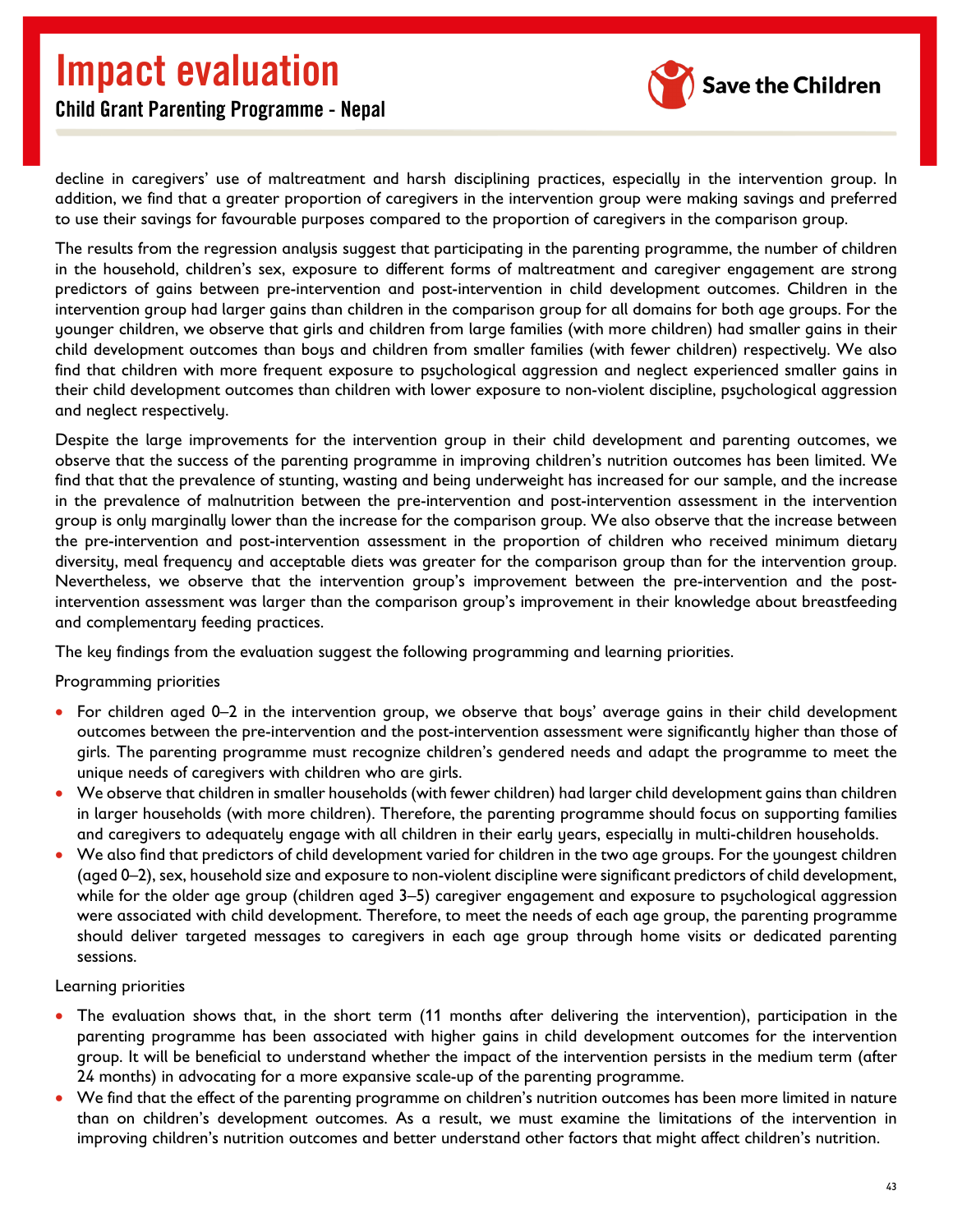![](_page_45_Picture_2.jpeg)

## <span id="page-45-1"></span><span id="page-45-0"></span>5. ANNEXES

A. Comparison of pre-intervention caregiver and child development outcomes between the intervention and comparison groups for dyads that dropped out of the study after the pre-intervention assessment

| Children aged 0-2                         |                    |                         |                   |
|-------------------------------------------|--------------------|-------------------------|-------------------|
| <b>Caregiver outcomes</b>                 | Intervention group | <b>Comparison group</b> | <b>Difference</b> |
| Non-violent discipline score (out of 4)   | 1.77               | 2.61                    | $0.83 -$          |
| Physical aggression score (out of 4)      | 0.67               | 0.46                    | 0.21              |
| Psychological aggression score (out of 4) | 0.55               | 0.58                    | 0.03              |
| Neglect score (out of 4)                  | 1.08               | 1.09                    | 0.01              |
| Caregiver engagement score                | 5.64               | 4.84                    | $-0.80$           |
| <b>CREDI</b> domains                      | Intervention group | Comparison group        | <b>Difference</b> |
| <b>CREDI</b> overall                      | 48.09              | 48.80                   | 0.71              |
| Language development                      | 48.43              | 49.06                   | 0.63              |
| Motor development                         | 47.84              | 48.73                   | 0.88              |
| Social-emotional development              | 48.04              | 48.68                   | 0.64              |
| Cognitive development                     | 48.05              | 48.73                   | 0.67              |
| Children aged 3-5                         |                    |                         |                   |
| <b>Caregiver outcomes</b>                 | Intervention group | <b>Comparison group</b> | <b>Difference</b> |
| Non-violent discipline score (out of 4)   | 2.09               | 1.98                    | 0.11              |
| Physical aggression score (out of 4)      | 0.96               | 0.85                    | 0.11              |
| Psychological aggression score (out of 4) | 1.22               | 0.92                    | 0.30              |
| Neglect score (out of 4)                  | 1.36               | 0.71                    | $0.65**$          |
| Caregiver engagement score                | 6.90               | 4.71                    | $2.19**$          |
| <b>IDELA</b> domains                      | Intervention group | <b>Comparison group</b> | <b>Difference</b> |
| <b>IDELA</b> overall                      | 34                 | 25                      | $\overline{9^*}$  |
| <b>Emergent literacy</b>                  | 25                 | 21                      | 4                 |
| <b>Emergent numeracy</b>                  | 35                 | 31                      | $\overline{4}$    |
| Motor development                         | 33                 | 24                      | 9                 |
| Social-emotional development              | 34                 | 23                      | $11*$             |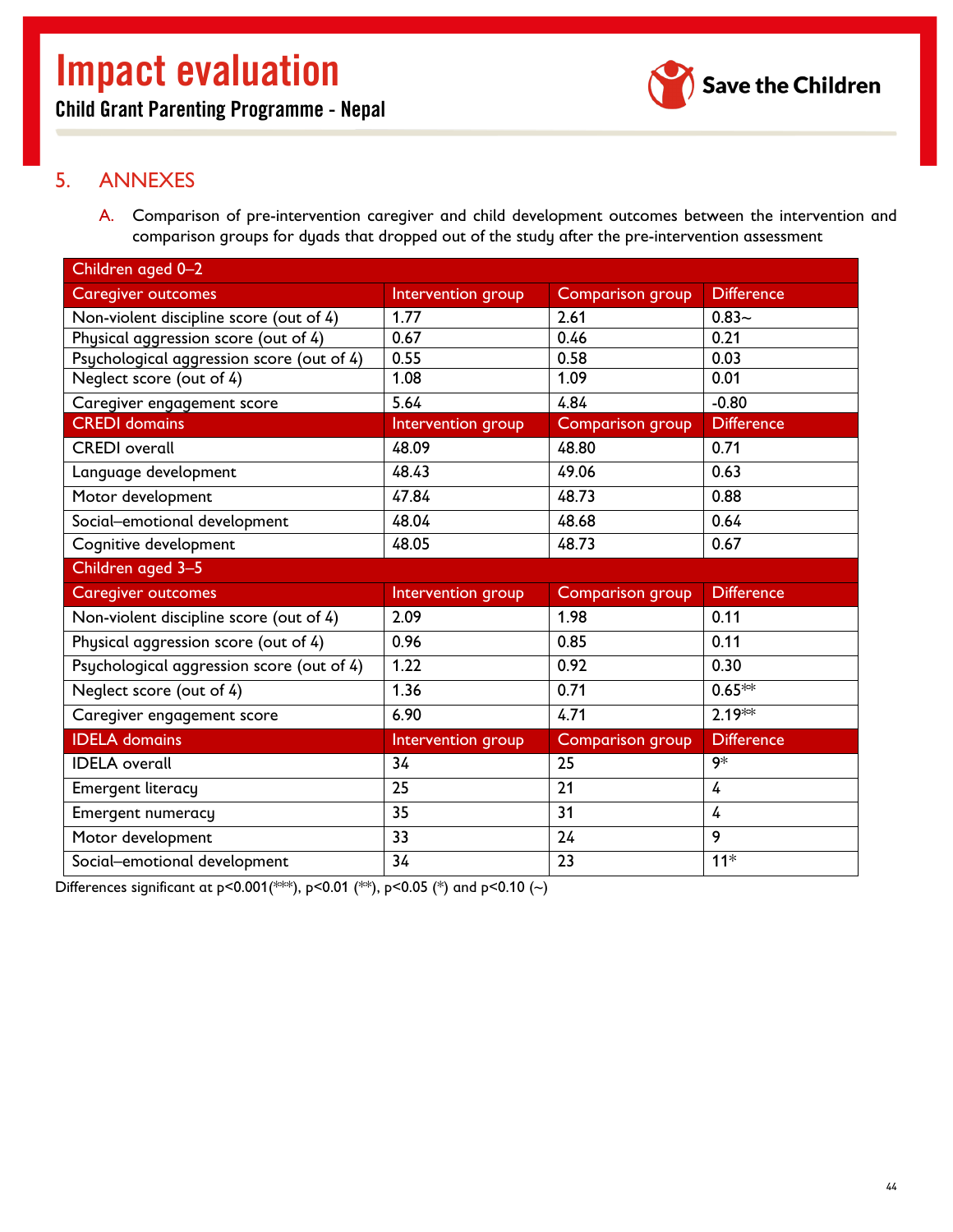![](_page_46_Picture_1.jpeg)

<span id="page-46-0"></span>B. Comparison of pre-intervention caregiver and child development outcomes between dyads that dropped out of the study after the pre-intervention assessment and dyads that did not drop out

| Children aged 0-2                         |                    |                   |                   |
|-------------------------------------------|--------------------|-------------------|-------------------|
| <b>Caregiver outcomes</b>                 | Found in the post- | Found in the pre- | <b>Difference</b> |
|                                           | intervention       | intervention      |                   |
|                                           | assessment         | assessment only   |                   |
| Non-violent discipline score (out of 4)   | 1.75               | 2.01              | 0.26              |
| Physical aggression score (out of 4)      | 0.51               | 0.61              | 0.1               |
| Psychological aggression score (out of 4) | 0.75               | 0.56              | 0.19              |
| Neglect score (out of 4)                  | 0.96               | 1.09              | 0.13              |
| Caregiver engagement score                | 4.37               | 5.42              | $1.05***$         |
| <b>CREDI</b> domains                      | Found in the post- | Found in the pre- | <b>Difference</b> |
|                                           | intervention       | intervention      |                   |
|                                           | assessment         | assessment only   |                   |
| <b>CREDI</b> overall                      | 48.14              | 48.32             | 0.18              |
| Language development                      | 48.42              | 48.64             | 0.22              |
| Motor development                         | 48.04              | 48.13             | 0.09              |
| Social-emotional development              | 47.98              | 48.25             | 0.27              |
| Cognitive development                     | 48.09              | 48.27             | 0.18              |
| Children aged 3-5                         |                    |                   |                   |
| <b>Caregiver outcomes</b>                 | Found in the post- | Found in the pre- | <b>Difference</b> |
|                                           | intervention       | intervention      |                   |
|                                           | assessment         | assessment only   |                   |
| Non-violent discipline score (out of 4)   | 2.15               | 2.03              | 0.12              |
| Physical aggression score (out of 4)      | 1.06               | 0.91              | 0.15              |
| Psychological aggression score (out of 4) | 1.09               | 1.07              | 0.02              |
| Neglect score (out of 4)                  | 1.15               | 1.03              | 0.12              |
| Caregiver engagement score                | 5.92               | 5.81              | 0.11              |
| <b>IDELA</b> domains                      | Found in the post- | Found in the pre- | <b>Difference</b> |
|                                           | intervention       | intervention      |                   |
|                                           | assessment         | assessment only   |                   |
| <b>IDELA</b> overall                      | 33                 | 30                | 3                 |
| <b>Emergent literacy</b>                  | 26                 | $\overline{23}$   | 3                 |
| Emergent numeracy                         | 37                 | 33                | $\overline{4}$    |
| Motor development                         | 30                 | $\overline{29}$   | 1                 |
| Social-emotional development              | $\overline{33}$    | $\overline{28}$   | $\overline{5}$    |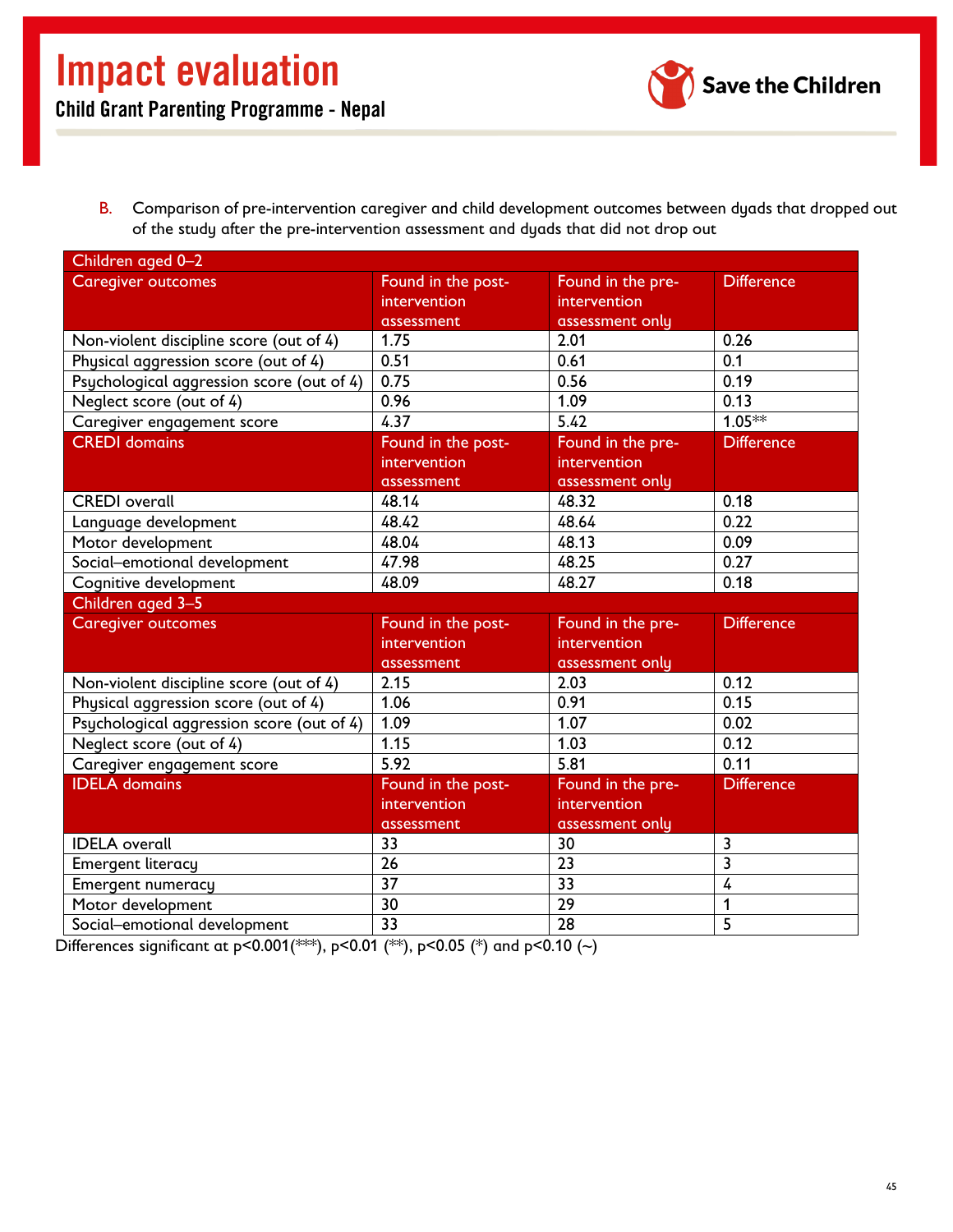![](_page_47_Picture_1.jpeg)

#### C. Subdomain scores for IDELA in the post-intervention assessment

<span id="page-47-0"></span>

| <b>Emergent literacy</b>        | (% of questions Intervention<br><b>Intervention</b><br>answered correctly) | $(\% \quad \text{of} \quad$<br>questions<br>answered correctly) |
|---------------------------------|----------------------------------------------------------------------------|-----------------------------------------------------------------|
| Oral comprehension***           | 93                                                                         | 93                                                              |
| Emergent writing***             | 64                                                                         | 33                                                              |
| Expressive vocabulary***        | 60                                                                         | 20                                                              |
| Print awareness***              | 74                                                                         | 13                                                              |
| Letter identification***        | 51                                                                         | 11                                                              |
| Initial sound discrimination*** | 64<br>.                                                                    | 11                                                              |

Differences significant at p<0.001(\*\*), p<0.01 (\*\*), p<0.05 (\*) and p<0.10 (~)

|                                                                                                                                                  | Intervention (% of questions                                                        | Intervention (% of<br>questions |
|--------------------------------------------------------------------------------------------------------------------------------------------------|-------------------------------------------------------------------------------------|---------------------------------|
| <b>Emergent numeracy</b>                                                                                                                         | answered correctly)                                                                 | answered correctly)             |
| Number identification***                                                                                                                         | 56                                                                                  | 8                               |
| Puzzle completion***                                                                                                                             | 75                                                                                  | 26                              |
| One-to-one correspondence***                                                                                                                     | 76                                                                                  | 24                              |
| Sorting/classification***                                                                                                                        | 94                                                                                  | 28                              |
| Simple operations***                                                                                                                             | 92                                                                                  | 32                              |
| Shape identification***                                                                                                                          | 85                                                                                  | 28                              |
| Measurement and comparison***<br>the contract of the contract of the contract of the contract of the contract of the contract of the contract of | 99<br>$\mathbf{a}$ $\mathbf{a}$ $\mathbf{a}$ $\mathbf{b}$ $\mathbf{c}$ $\mathbf{d}$ | 78                              |

Differences significant at p<0.001(\*\*), p<0.01 (\*\*), p<0.05 (\*) and p<0.10 (~)

| (% of questions Intervention<br>Intervention<br>answered correctly) | (% of<br>questions<br>answered correctly)                                                                   |
|---------------------------------------------------------------------|-------------------------------------------------------------------------------------------------------------|
| 93                                                                  | 54                                                                                                          |
| 65                                                                  | 27                                                                                                          |
| 89                                                                  | 23                                                                                                          |
| 82                                                                  | 23                                                                                                          |
| 76                                                                  | 19                                                                                                          |
|                                                                     | $\sim$ 0.4 $\sim$<br>$20.05 \times 10^{-1}$<br>$\sim$ 40 $\sim$ $\sim$<br>and the state of the state of the |

Differences significant at p<0.001(\*\*), p<0.01 (\*\*), p<0.05 (\*) and p<0.10 (~)

| Motor development             | answered correctly) | Intervention (% of questions Intervention (% of questions<br>answered correctly) |
|-------------------------------|---------------------|----------------------------------------------------------------------------------|
| Copy a shape $**$             | 78                  | 26                                                                               |
| Drawing a person***           | 77                  | 13                                                                               |
| Folding a piece of paper $**$ | 84                  | 40                                                                               |
| Hopping <sup></sup> ***       | 88                  | -61                                                                              |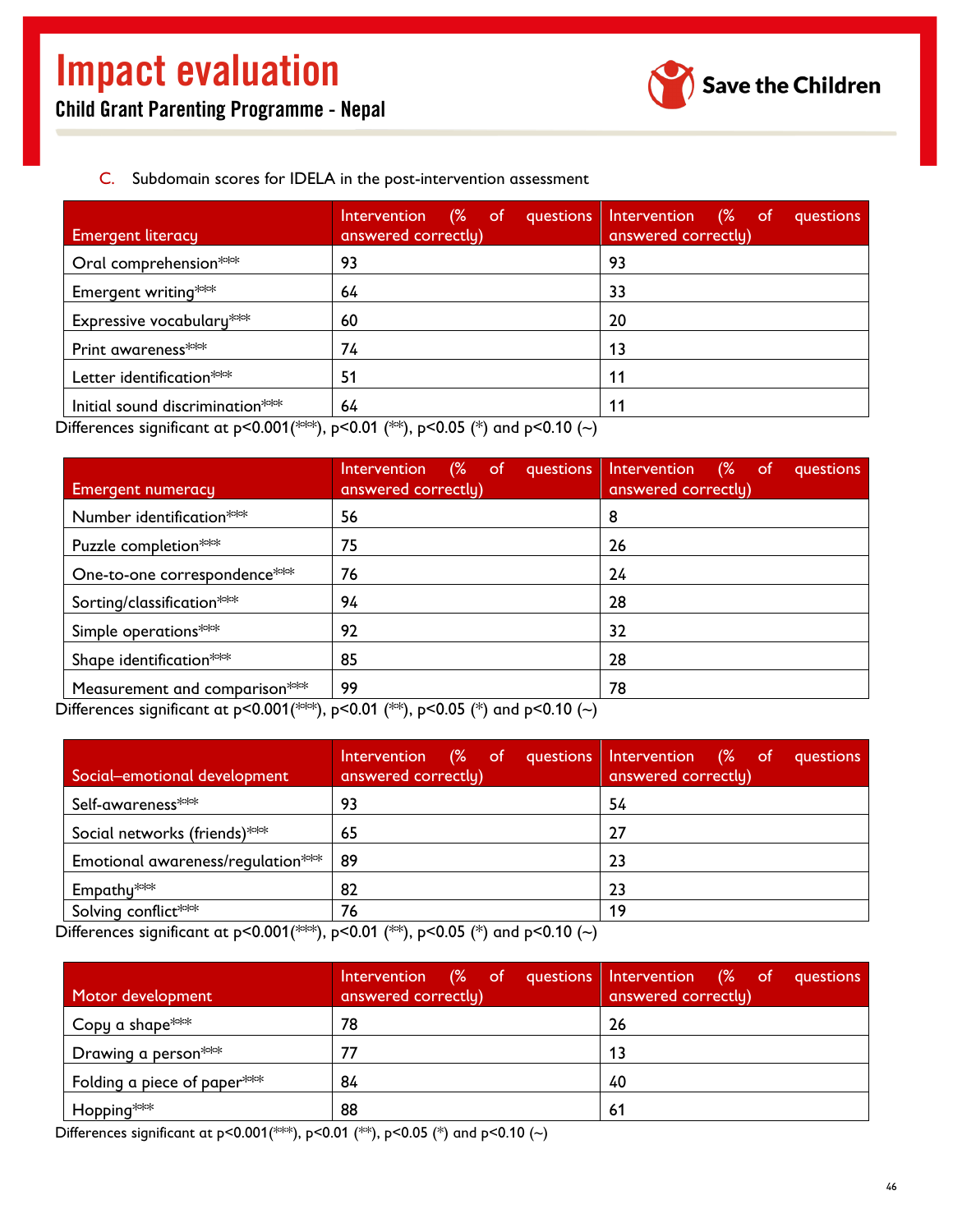| <b>Executive function</b> | answered correctly) | Intervention (% of questions Intervention (% of questions<br>answered correctly) |
|---------------------------|---------------------|----------------------------------------------------------------------------------|
| Short-term memory***      | 78                  | 38                                                                               |
| Inhibitory control***     | 90                  | 24                                                                               |

Differences significant at p<0.001(\*\*\*), p<0.01 (\*\*), p<0.05 (\*) and p<0.10 (~)

| Approaches to learning | answered correctly) | Intervention (% of questions Intervention (% of questions<br>answered correctly) |
|------------------------|---------------------|----------------------------------------------------------------------------------|
| Persistence***         |                     | 39                                                                               |
| Assessor observation   | 82                  | -62                                                                              |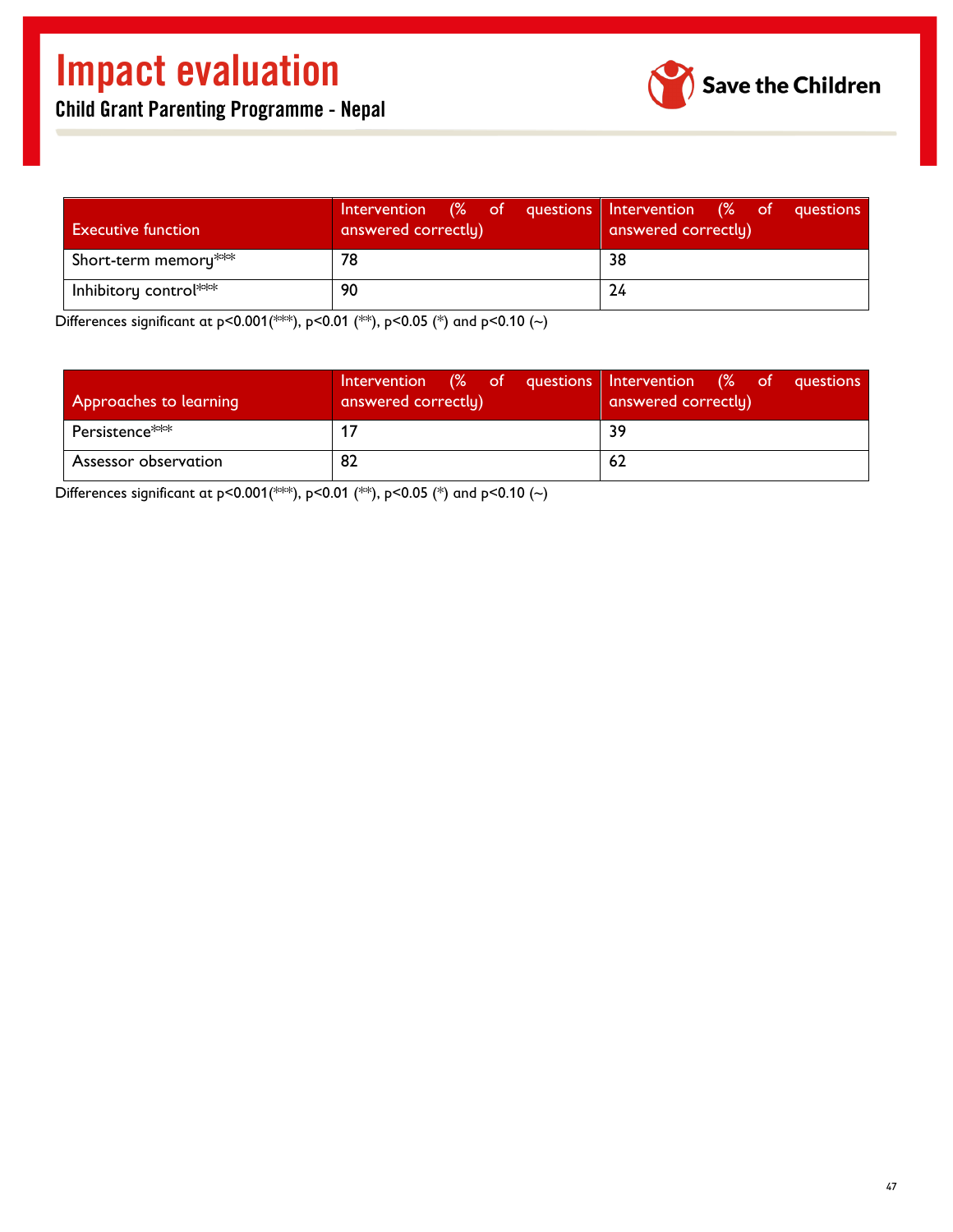![](_page_49_Picture_1.jpeg)

D. Predictors of gains in child development outcomes (CREDI: children aged 0–2)

<span id="page-49-0"></span>

|                          | Social-emotional         |                    |                                                |                    |                                          |                    |
|--------------------------|--------------------------|--------------------|------------------------------------------------|--------------------|------------------------------------------|--------------------|
|                          | Cognitive development    |                    | development (gains<br>between pre-intervention |                    | Motor development<br>(gains between pre- |                    |
|                          | (gains between pre-      |                    |                                                |                    |                                          |                    |
|                          | intervention and post-   |                    | and post-intervention                          |                    | intervention and post-                   |                    |
|                          | intervention assessment) |                    | assessment)                                    |                    | intervention assessment)                 |                    |
|                          | Beta                     | <b>Effect size</b> | Beta                                           | <b>Effect size</b> | Beta                                     | <b>Effect size</b> |
| Intervention group       | $1.434***$               | 0.863              | $1.432***$                                     | 0.857              | $1.164***$                               | 0.648              |
|                          |                          | $-0.272$           |                                                | $-0.311$           |                                          | $-0.28$            |
| Children's sex (child is |                          |                    |                                                |                    |                                          |                    |
| female)                  | $-0.365*$                | $-0.22$            | $-0.379*$                                      | $-0.227$           | $-0.339*$                                | $-0.189$           |
|                          |                          | $-0.185$           |                                                | $-0.189$           |                                          | $-0.252$           |
| Number of children in    |                          |                    |                                                |                    |                                          |                    |
| household                | $-0.109**$               | $-0.066$           | $-0.100*$                                      | $-0.06$            | $-0.079*$                                | $-0.044$           |
|                          |                          | $-0.053$           |                                                | $-0.054$           |                                          | $-0.055$           |
| Caregiver education      |                          |                    |                                                |                    |                                          |                    |
| (number of years)        | $-0.041$                 | $-0.025$           | $-0.03$                                        | $-0.018$           | $-0.05$                                  | $-0.028$           |
|                          |                          | $-0.026$           |                                                | $-0.026$           |                                          | $-0.03$            |
| Child is enrolled in an  |                          |                    |                                                |                    |                                          |                    |
| ECD programme            | $-0.374$                 | $-0.225$           | $-0.386$                                       | $-0.231$           | $-0.38$                                  | $-0.211$           |
|                          |                          | $-0.295$           |                                                | $-0.283$           |                                          | $-0.38$            |
| Total number of          |                          |                    |                                                |                    |                                          |                    |
| possessions in household | 0.053                    | 0.032              | 0.037                                          | 0.022              | 0.085                                    | 0.047              |
|                          |                          | $-0.059$           |                                                | $-0.06$            |                                          | $-0.053$           |
| Caregiver engagement     | 0.012                    | 0.007              | 0.009                                          | 0.005              | 0.04                                     | 0.022              |
|                          |                          | $-0.05$            |                                                | $-0.049$           |                                          | $-0.054$           |
| Non-violent discipline   | $-0.232***$              | $-0.14$            | $-0.241***$                                    | $-0.144$           | $-0.160***$                              | $-0.089$           |
|                          |                          | $-0.052$           |                                                | $-0.054$           |                                          | $-0.08$            |
| Psychological aggression | $-0.516*$                | $-0.31$            | $-0.386$                                       | $-0.231$           | $-0.505$                                 | $-0.281$           |
|                          |                          | $-0.298$           |                                                | $-0.308$           |                                          | $-0.358$           |
| Physical aggression      | 0.23                     | 0.138              | 0.14                                           | 0.084              | 0.183                                    | 0.102              |
|                          |                          | $-0.257$           |                                                | $-0.28$            |                                          | $-0.322$           |
| Neglect                  | 0.089                    | 0.054              | 0.061                                          | 0.036              | 0.158                                    | 0.088              |
|                          |                          | $-0.146$           |                                                | $-0.14$            |                                          | $-0.129$           |
| N                        |                          | 315                |                                                | 315                |                                          | 315                |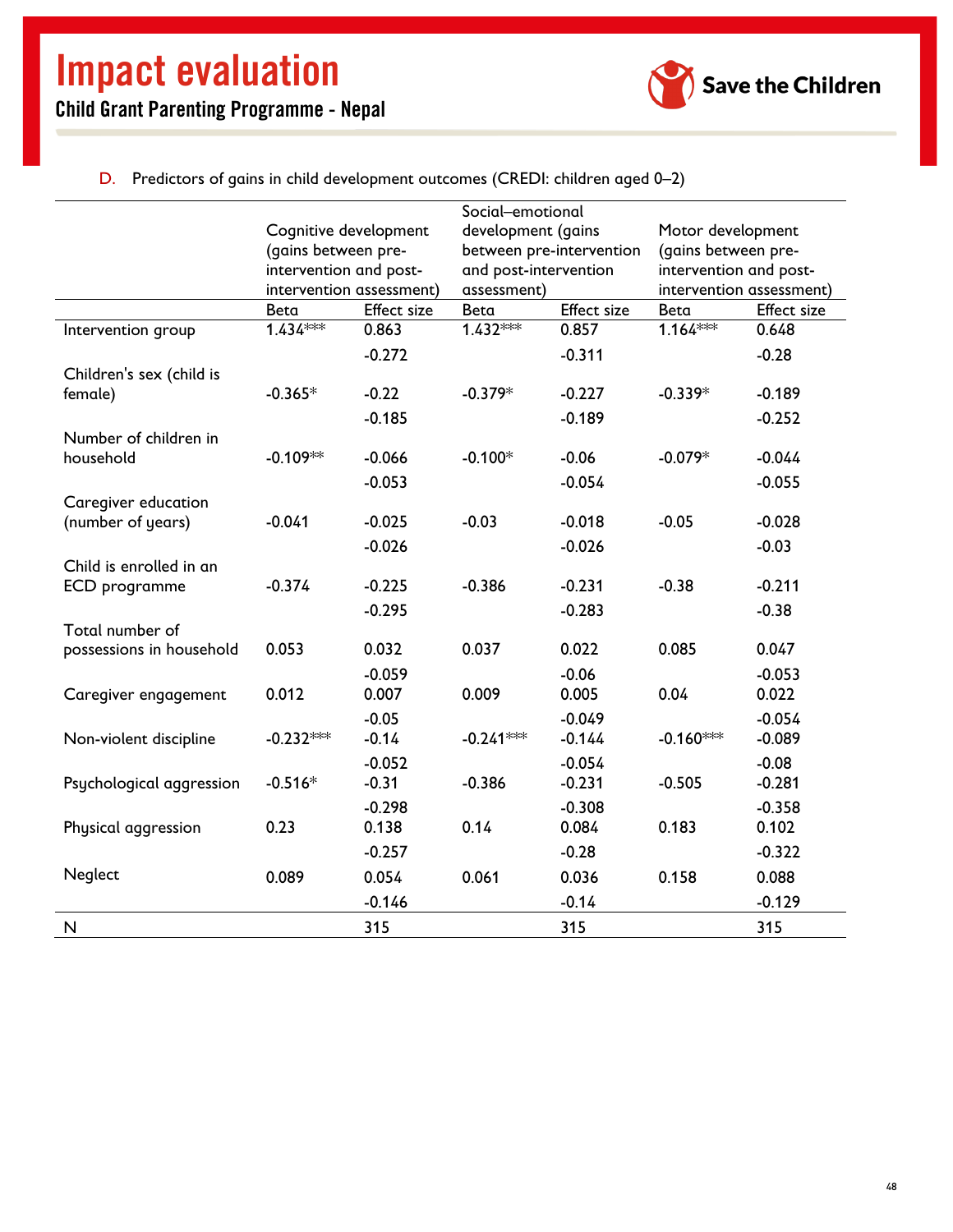![](_page_50_Picture_2.jpeg)

|                          | Language development (gains between<br>pre-intervention and post-intervention |                    | CREDI (gains between pre-<br>intervention and post-intervention |                    |  |
|--------------------------|-------------------------------------------------------------------------------|--------------------|-----------------------------------------------------------------|--------------------|--|
|                          |                                                                               |                    |                                                                 |                    |  |
|                          | assessment)                                                                   |                    | assessment)                                                     |                    |  |
|                          | Beta                                                                          | <b>Effect size</b> | Beta                                                            | <b>Effect size</b> |  |
| Intervention group       | $1.079***$                                                                    | 0.759              | $1.333***$                                                      | 0.717              |  |
|                          |                                                                               | $-0.207$           |                                                                 | $-0.219$           |  |
| Children's sex (child is |                                                                               |                    |                                                                 |                    |  |
| female)                  | $-0.132*$                                                                     | $-0.093$           | $-0.223$                                                        | $-0.12$            |  |
|                          |                                                                               | $-0.146$           |                                                                 | $-0.21$            |  |
| Number of children in    |                                                                               |                    |                                                                 |                    |  |
| household                | $-0.069*$                                                                     | $-0.049$           | $-0.091*$                                                       | $-0.049$           |  |
|                          |                                                                               | $-0.045$           |                                                                 | $-0.05$            |  |
| Caregiver education      |                                                                               |                    |                                                                 |                    |  |
| (number of years)        | $-0.033$                                                                      | $-0.023$           | $-0.050$                                                        | $-0.027$           |  |
|                          |                                                                               | $-0.022$           |                                                                 | $-0.028$           |  |
| Child is enrolled in an  |                                                                               |                    |                                                                 |                    |  |
| ECD programme            | 0.025                                                                         | 0.018              | 0.085                                                           | 0.046              |  |
|                          |                                                                               | $-0.234$           |                                                                 | $-0.268$           |  |
| Total number of          |                                                                               |                    |                                                                 |                    |  |
| possessions in household | 0.009                                                                         | 0.006              | 0.001                                                           | 0                  |  |
|                          |                                                                               | $-0.051$           |                                                                 | $-0.057$           |  |
| Caregiver engagement     | $0.084***$                                                                    | 0.059              | $0.177***$                                                      | 0.095              |  |
|                          |                                                                               | $-0.021$           |                                                                 | $-0.033$           |  |
| Non-violent discipline   | $-0.157*$                                                                     | $-0.111$           | $-0.119**$                                                      | $-0.064$           |  |
|                          |                                                                               | $-0.087$           |                                                                 | $-0.115$           |  |
| Psychological aggression | $-0.203$                                                                      | $-0.143$           | $-0.24$                                                         | $-0.129$           |  |
|                          |                                                                               | $-0.214$           |                                                                 | $-0.373$           |  |
| Physical aggression      | 0.195                                                                         | 0.137              | 0.268                                                           | 0.144              |  |
|                          |                                                                               | $-0.135$           |                                                                 | $-0.269$           |  |
| Neglect                  | 0.019                                                                         | 0.013              | 0.007                                                           | 0.004              |  |
|                          |                                                                               | $-0.12$            |                                                                 | $-0.13$            |  |
| N                        |                                                                               | 315                |                                                                 | 315                |  |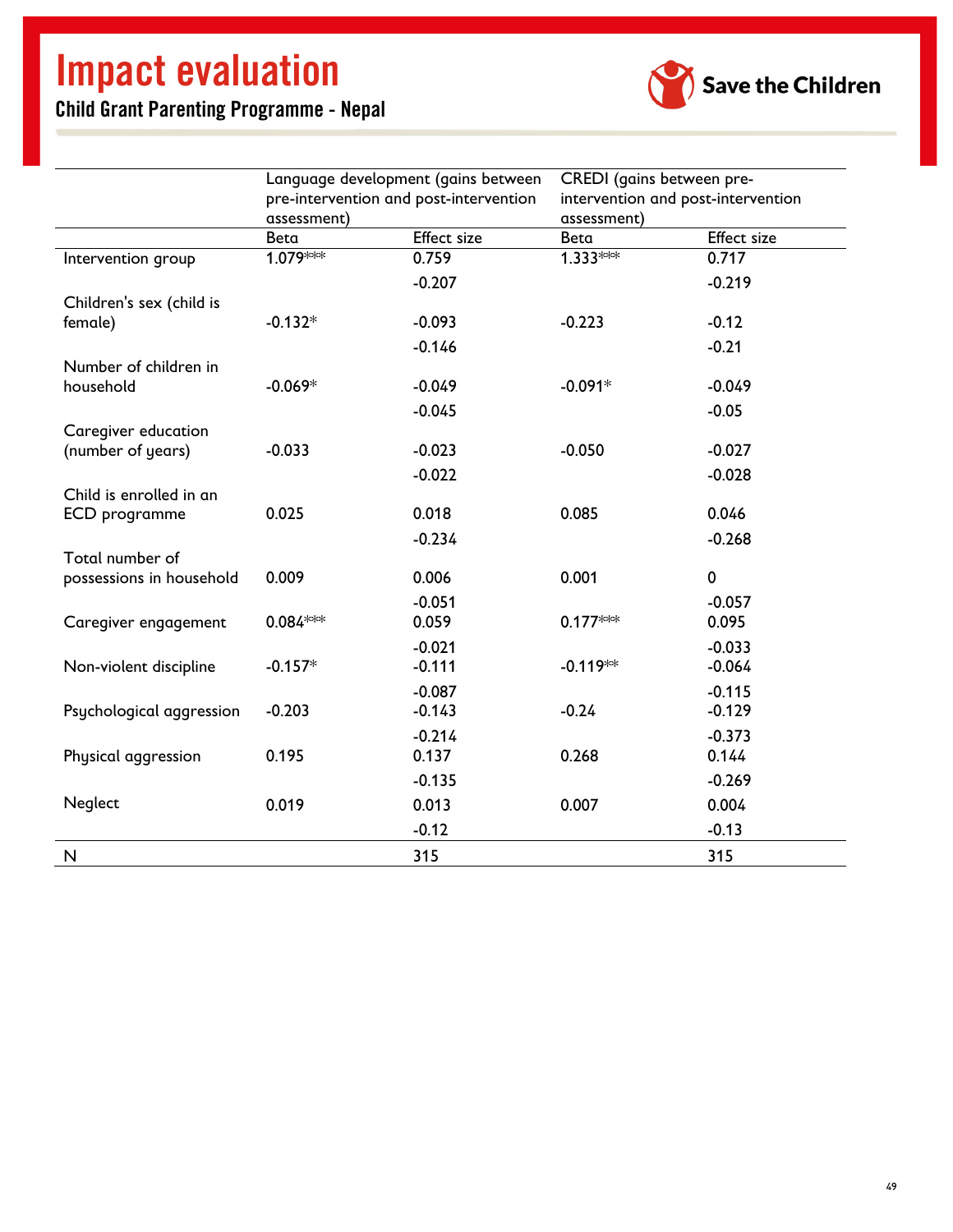![](_page_51_Picture_2.jpeg)

| E. Predictors of gains in child development outcomes (IDELA: children aged $3-5$ ) |  |  |
|------------------------------------------------------------------------------------|--|--|
|                                                                                    |  |  |

<span id="page-51-0"></span>

|                          | Social-emotional                        |                                                 |                                 |                          |                       |                    |
|--------------------------|-----------------------------------------|-------------------------------------------------|---------------------------------|--------------------------|-----------------------|--------------------|
|                          | development (gains<br>Motor development |                                                 | <b>Emergent literacy (gains</b> |                          |                       |                    |
|                          |                                         | (gains between pre-<br>between pre-intervention |                                 | between pre-intervention |                       |                    |
|                          |                                         | intervention and post-                          | and post-intervention           |                          | and post-intervention |                    |
|                          | intervention assessment)                |                                                 | assessment)                     |                          | assessment)           |                    |
|                          | Beta                                    | <b>Effect size</b>                              | Beta                            | <b>Effect size</b>       | Beta                  | <b>Effect</b> size |
| Intervention group       | $1.145***$                              | 0.399                                           | $0.904***$                      | 0.307                    | $1.103***$            | 0.308              |
|                          |                                         | $-0.051$                                        |                                 | $-0.048$                 |                       | $-0.054$           |
| Children's sex (child is |                                         |                                                 |                                 |                          |                       |                    |
| female)                  | 0.001                                   | $\pmb{0}$                                       | $-0.049$                        | $-0.017$                 | 0.025                 | 0.007              |
|                          |                                         | $-0.044$                                        |                                 | $-0.039$                 |                       | $-0.024$           |
| Number of children in    |                                         |                                                 |                                 |                          |                       |                    |
| household                | 0.028                                   | 0.01                                            | 0.024                           | 0.008                    | 0.001                 | $\mathbf 0$        |
|                          |                                         | $-0.015$                                        |                                 | $-0.012$                 |                       | $-0.012$           |
| Caregiver education      |                                         |                                                 |                                 |                          |                       |                    |
| (number of years)        | $-0.008$                                | $-0.003$                                        | $-0.002$                        | $-0.001$                 | 0.005                 | 0.001              |
|                          |                                         | $-0.006$                                        |                                 | $-0.004$                 |                       | $-0.004$           |
| Child is enrolled in an  |                                         |                                                 |                                 |                          |                       |                    |
| ECD programme            | 0.031                                   | 0.011                                           | $-0.041$                        | $-0.014$                 | 0.112                 | 0.031              |
|                          |                                         | $-0.033$                                        |                                 | $-0.051$                 |                       | $-0.045$           |
| Total number of          |                                         |                                                 |                                 |                          |                       |                    |
| possessions in household | $-0.007$                                | $-0.002$                                        | $-0.049$                        | $-0.017$                 | 0.019                 | 0.005              |
|                          |                                         | $-0.01$                                         |                                 | $-0.012$                 |                       | $-0.009$           |
| Caregiver engagement     | 0.034                                   | 0.012                                           | 0.03                            | 0.01                     | $0.048*$              | 0.014              |
|                          |                                         | $-0.009$                                        |                                 | $-0.01$                  |                       | $-0.007$           |
| Non-violent discipline   | $-0.035$                                | $-0.012$                                        | $\pmb{0}$                       | $\mathbf 0$              | 0.061                 | 0.017              |
|                          |                                         | $-0.022$                                        |                                 | $-0.034$                 |                       | $-0.014$           |
| Psychological aggression | $-0.165***$                             | $-0.057$                                        | $-0.175**$                      | $-0.059$                 | 0.046                 | 0.013              |
|                          |                                         | $-0.009$                                        |                                 | $-0.026$                 |                       | $-0.04$            |
| Physical aggression      | 0.044                                   | 0.015                                           | 0.026                           | 0.009                    | 0.049                 | 0.014              |
|                          |                                         | $-0.018$                                        |                                 | $-0.06$                  |                       | $-0.025$           |
| Neglect                  | $-0.039$                                | $-0.014$                                        | $-0.037$                        | $-0.012$                 | $-0.159**$            | $-0.045$           |
|                          |                                         | $-0.019$                                        |                                 | $-0.025$                 |                       | $-0.022$           |
| N                        |                                         | 153                                             |                                 | 165                      |                       | 158                |